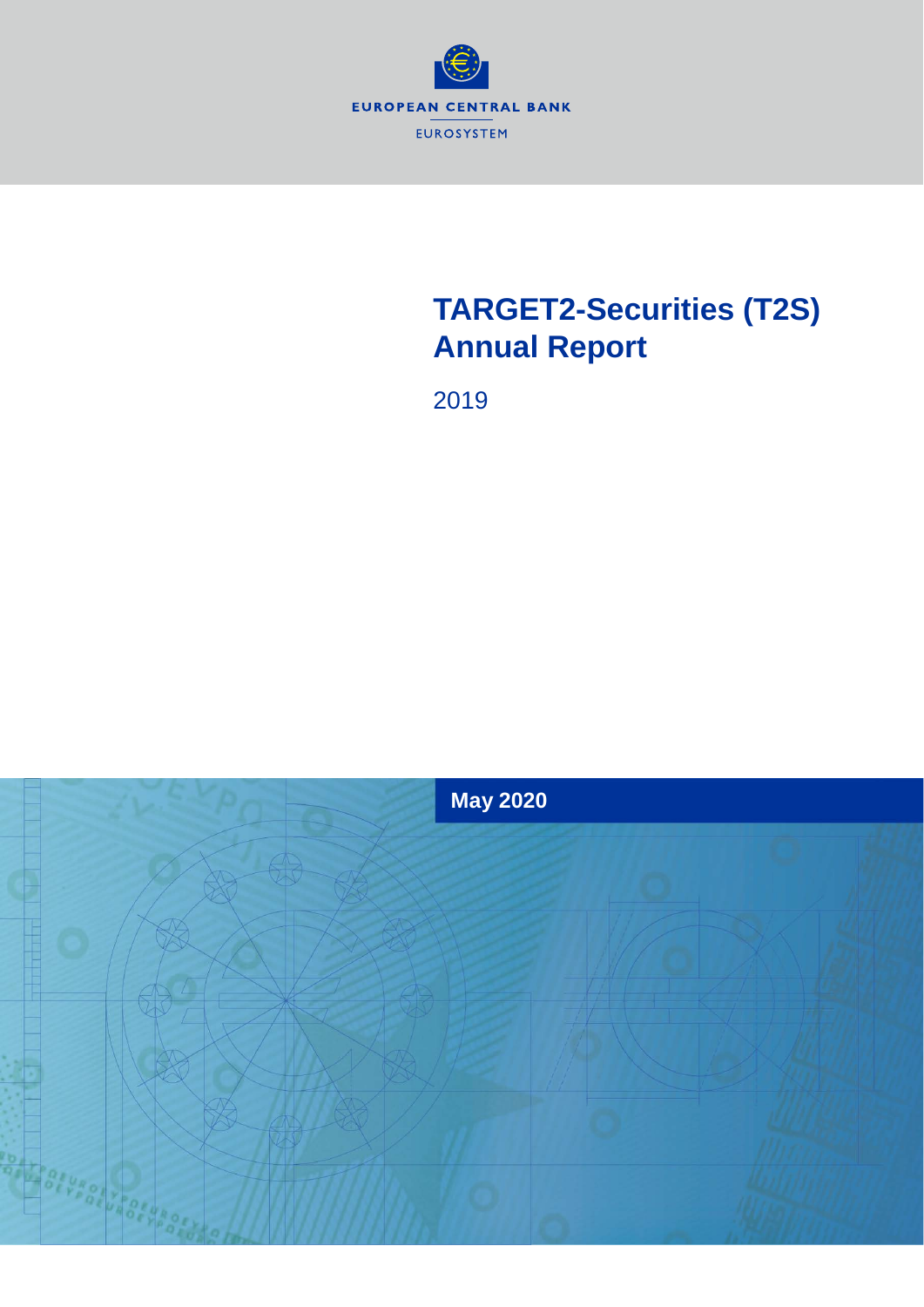# **Contents**

|                | <b>Introduction</b>                       |                                                        | 3  |  |  |  |
|----------------|-------------------------------------------|--------------------------------------------------------|----|--|--|--|
|                |                                           | <b>TARGET2-Securites activity</b>                      | 4  |  |  |  |
|                | Volume and value evolution in T2S in 2019 |                                                        |    |  |  |  |
| 1              |                                           | <b>Evolution of T2S settlement data in 2019</b>        | 6  |  |  |  |
|                |                                           | <b>Box 1</b> Changes in the T2S statistical framework  | 6  |  |  |  |
|                | 1.1                                       | Volume of settlements in T2S                           | 9  |  |  |  |
|                | 1.2                                       | Value of settlements in T2S                            | 12 |  |  |  |
|                | 1.3                                       | Settlement efficiency                                  | 15 |  |  |  |
|                |                                           | <b>Box 2</b> Market Settlement Efficiency Workshop III | 17 |  |  |  |
|                | 1.4                                       | <b>Unsettled transactions</b>                          | 18 |  |  |  |
|                | 1.5                                       | Use of auto-collateralisation                          | 20 |  |  |  |
|                | 1.6                                       | Intra-CSD and cross-CSD settlement                     | 21 |  |  |  |
|                | 1.7                                       | Interaction between T2S and connected RTGS systems     | 23 |  |  |  |
| $\overline{2}$ |                                           | T2S service level and availability data                | 27 |  |  |  |
|                | 2.1                                       | <b>Technical availability</b>                          | 27 |  |  |  |
|                | 2.2                                       | <b>Incidents in T2S</b>                                | 28 |  |  |  |
| 3              |                                           | <b>T2S financial performance</b>                       | 30 |  |  |  |
|                | 3.1                                       | Cost recovery objectives                               | 30 |  |  |  |
|                | 3.2                                       | Financial performance of T2S                           | 32 |  |  |  |
|                | 3.3                                       | Analysis of revenues collected in 2019                 | 32 |  |  |  |
| 4              |                                           | <b>T2S risk management and compliance</b>              | 35 |  |  |  |
|                | 4.1                                       | <b>Risk management</b>                                 | 35 |  |  |  |
|                | 4.2                                       | Oversight                                              | 35 |  |  |  |
|                | 4.3                                       | <b>External examination</b>                            | 36 |  |  |  |
| 5              |                                           | <b>System evolution</b>                                | 38 |  |  |  |
|                | 5.1                                       | Regular software updates                               | 38 |  |  |  |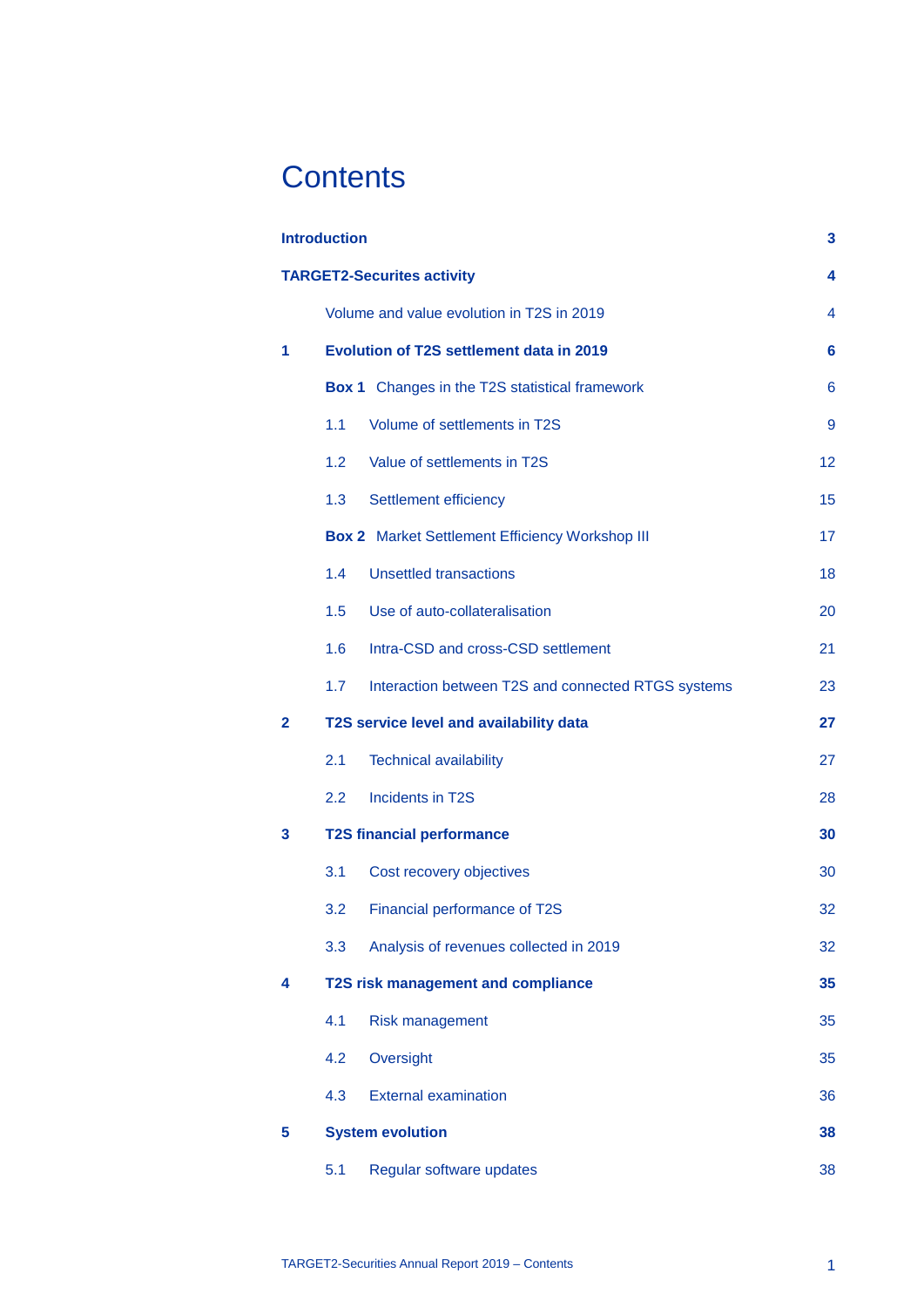|     | <b>Box 3</b> CSD Regulation (CSDR)             | 40. |
|-----|------------------------------------------------|-----|
| 5.2 | Consolidation of TARGET2 and T2S               | 41  |
| 5.3 | Eurosystem Collateral Management System (ECMS) | 42. |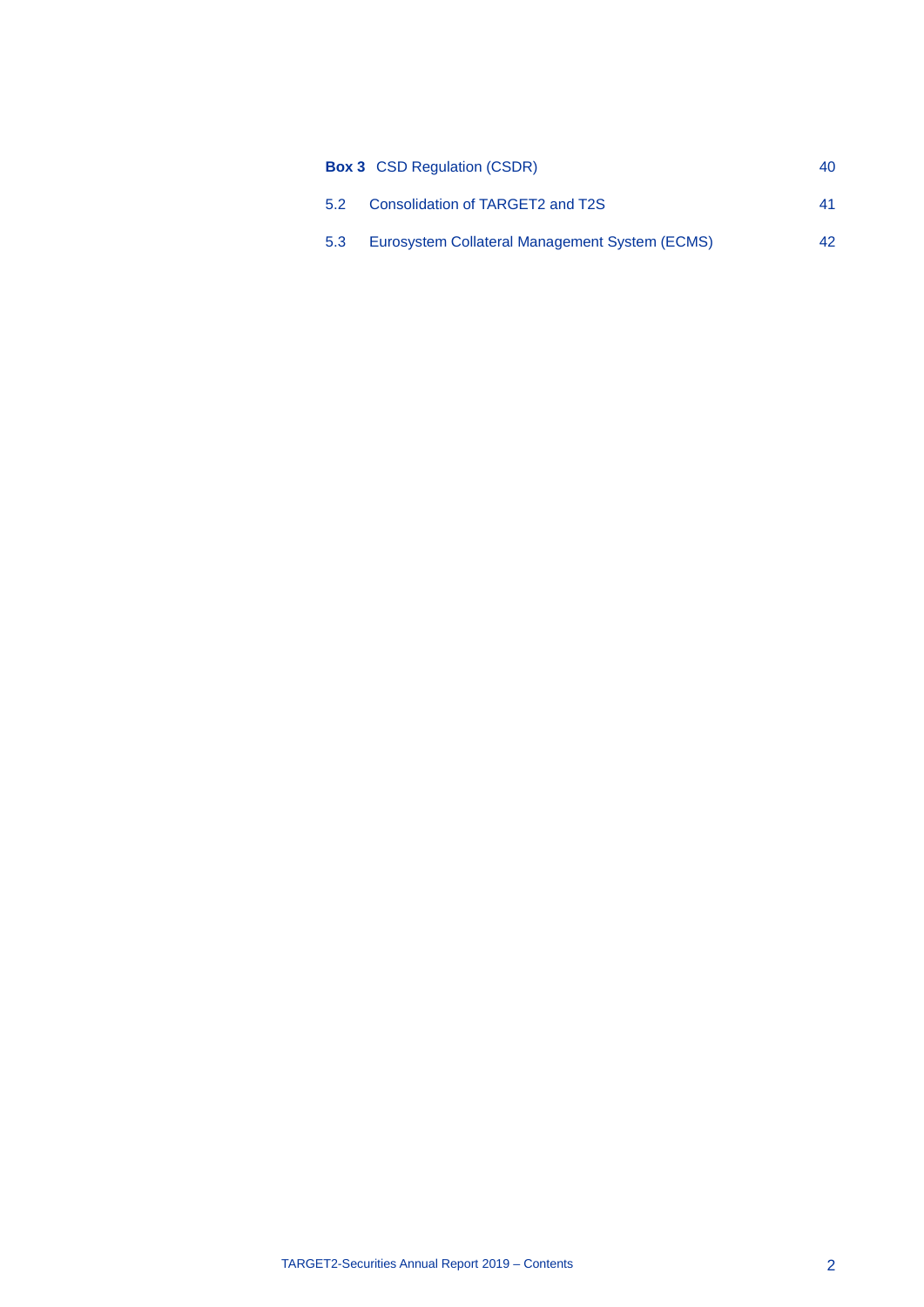# <span id="page-3-0"></span>**Introduction**

Market infrastructures form the backbone of the financial system. They provide the networks through which financial institutions and financial markets are connected and financial transactions are cleared and settled. Therefore, it is essential to ensure that market infrastructures are safe and efficient, and that they support a stable and well-functioning economy. The Eurosystem is closely involved in this work, as the conduct of monetary policy depends on the availability of reliable and effective financial market infrastructures. It operates platforms for the settlement of large-value payments (TARGET2), securities (TARGET2-Securities) and instant payments (TIPS).

TARGET2-Securities (T2S) is the result of an initiative to address the highly fragmented securities settlement landscape in Europe. Launched in June 2015 as an integrated platform for processing securities against central bank money, T2S revolutionised securities settlement in Europe by bringing an end to complex cross-border settlement procedures and the difficulties caused by different settlement practices among countries.

T2S provides harmonised and commoditised securities settlement, applying a single set of rules, standards and tariffs to all participating Central Securities Depositories (CSDs). It is thus laying the foundations for a single market for securities settlement and contributing to the integration of Europe's financial markets. Today, the T2S platform connects 21 CSDs from 20 European markets and processes around 600,000 securities transactions per day against both euro and Danish krone.

This is the ninth TARGET2-Securities Annual Report.

In addition to its standard content, the report includes three boxes, providing detailed information on topics of particular relevance in 2019. The boxes focus on changes in the statistical framework of T2S, the third Market Settlement Efficiency workshop and the CSD Regulation (CSDR).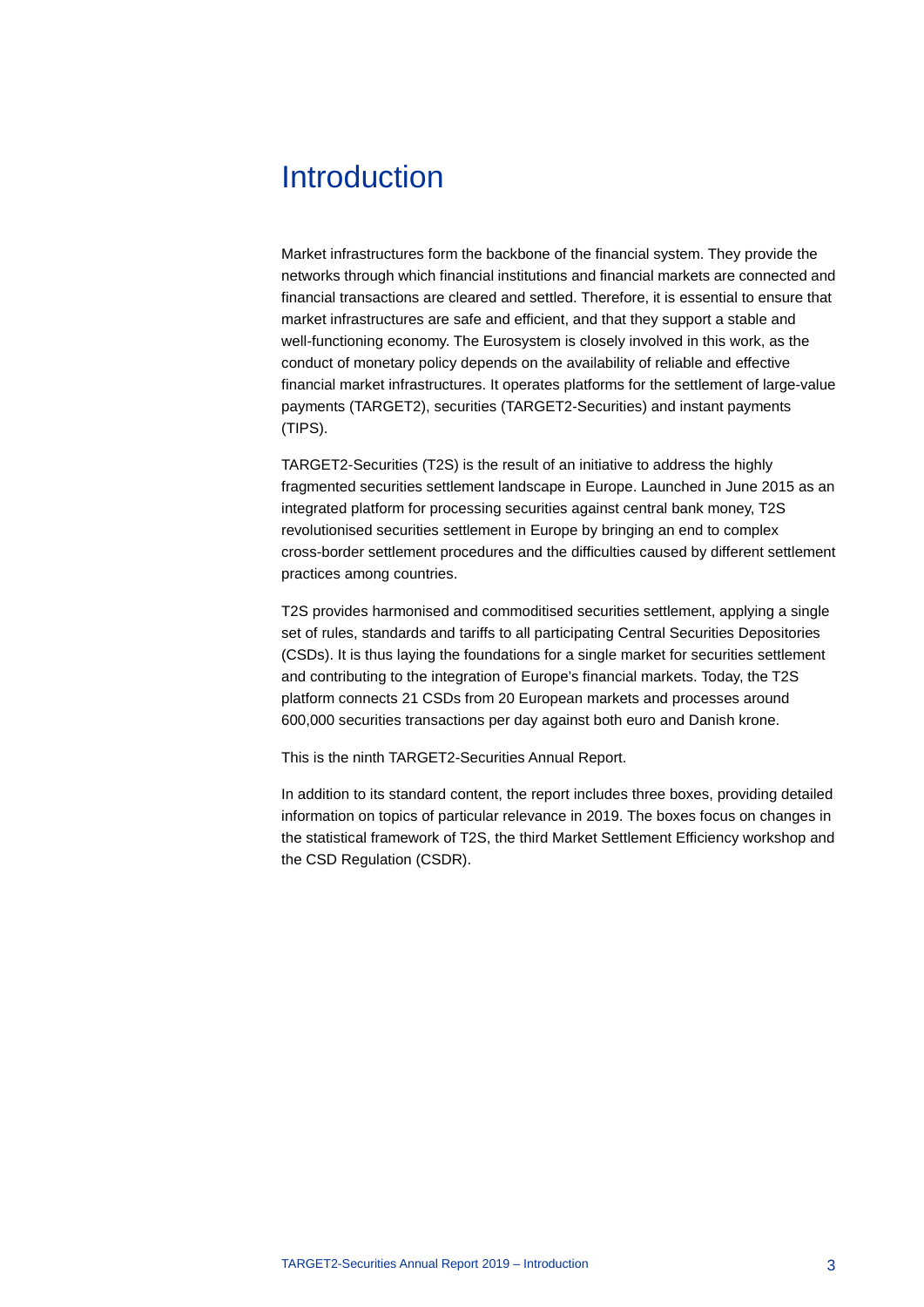# <span id="page-4-0"></span>TARGET2-Securites activity

In 2019 T2S settled a total of 154,769,117 transactions, corresponding to a daily average of 606,938 transactions. This was almost seven times higher (up 581%) than at the go-live in 2015. The highest daily volume was recorded on 28 June 2019, when 745,912 transactions were processed. On the value side, T2S settled transactions with a total value of €282,063.67 billion in 2019, corresponding to a daily average of €1,106.13 billion. This was 125% higher than 2015. The highest daily turnover was recorded on 17 April 2019, with a total value of €1,804.44 billion.

In 2019 the share of transactions settled during T2S Night-Time Settlement (NTS) was 49.97% in volume terms and 30.93% in value terms. Real-time settlement (RTS) transactions accounted for 50.03% in terms of volume and 69.07% in terms of value.

The most prevalent transaction type on the platform is Delivery-Versus Payment (DVP) with 66.43% of the volume and a daily average of 403,180 transactions in 2019. DVP also dominates in value terms, accounting for 73.89% of the value in 2019, with a daily average of €817.28 billion. The average value of a transaction processed in the system was €1.82 million.

# <span id="page-4-1"></span>Volume and value evolution in T2S in 2019

Charts 1 and 2 show the volume and value of T2S traffic over the last five years. Compared to 2018, average monthly volumes are 6.08% higher, while the average monthly value more increased by 19.49%. Monthly volumes and values both reached record highs in 2019, with a peak of around 14 million transactions in May and a peak of €26.5 billion worth of securities settled in July. This confirms the trend towards integrated and harmonised securities settlement and post-trade in Europe.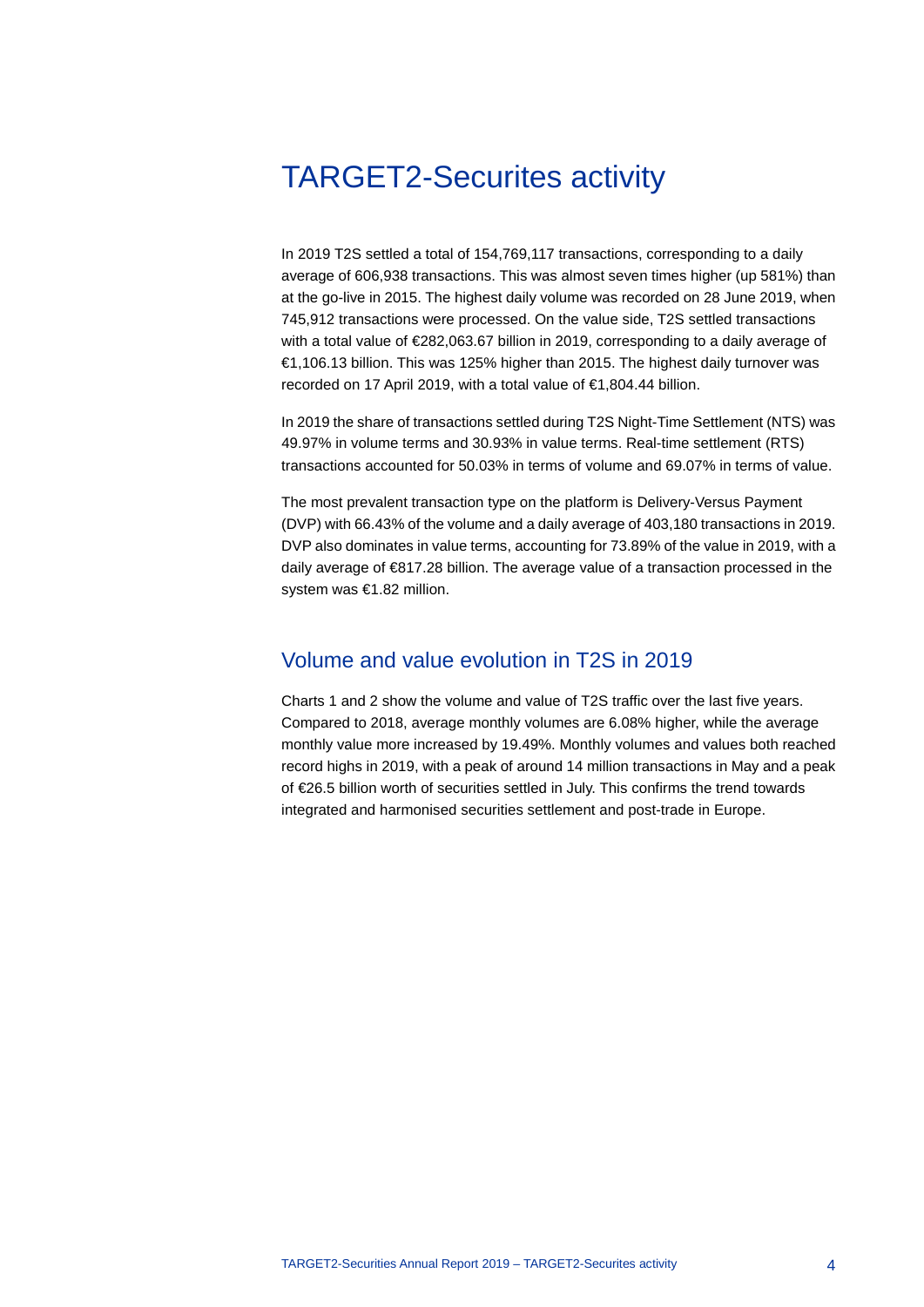#### **Chart 1**

#### Evolution of volume in T2S



# **Chart 2** Evolution of value in T2S

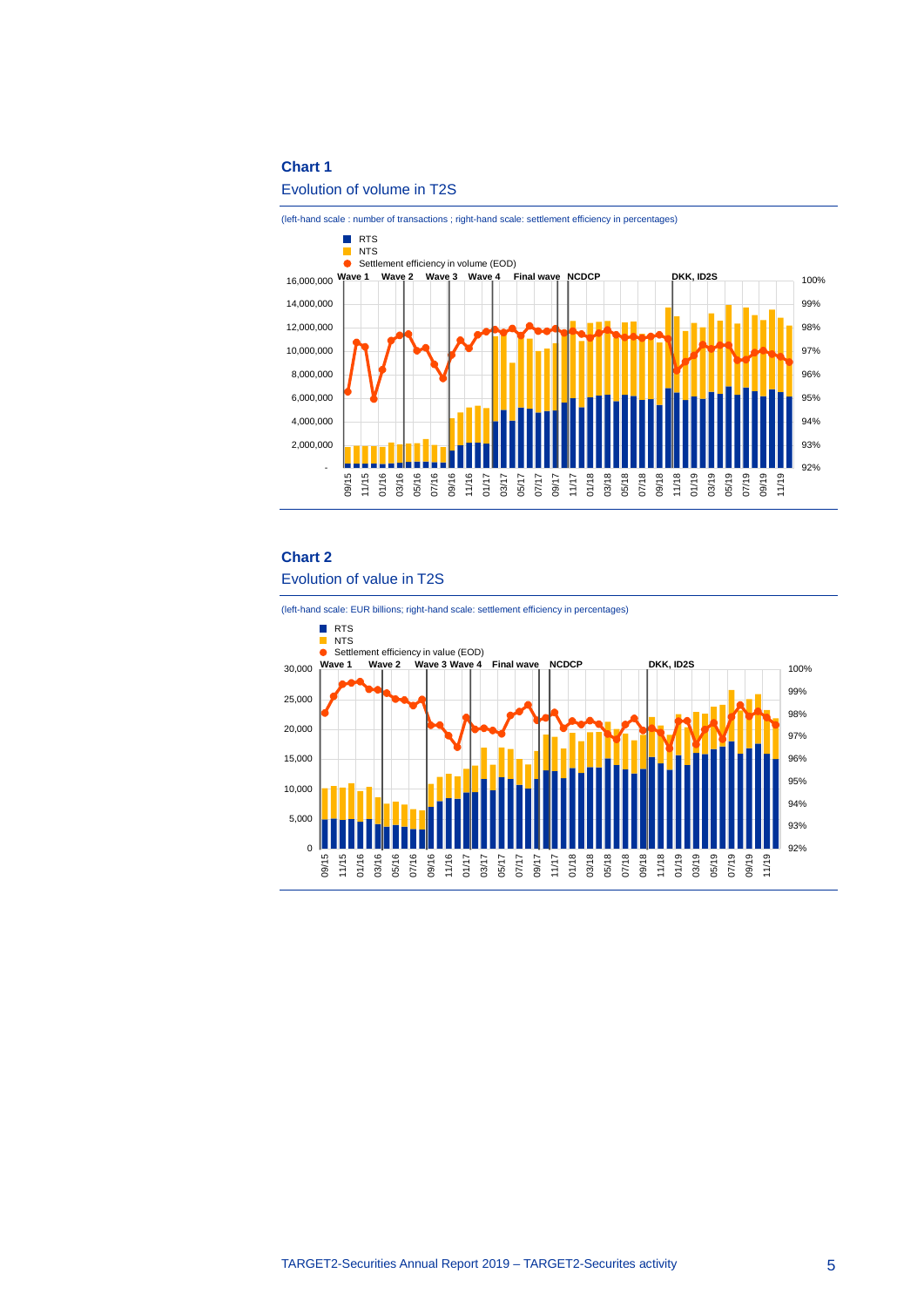# 1 Evolution of T2S settlement data in 2019

<span id="page-6-0"></span>Table 1 provides an overview of traffic developments in T2S in 2019 compared to 2018.

#### **Table1**

Evolution of T2S settlement data and market settlement efficiency

|                                             |            | <b>Value (EUR billions)</b> |                   |             | <b>Volume (number of transactions)</b> |               |  |  |
|---------------------------------------------|------------|-----------------------------|-------------------|-------------|----------------------------------------|---------------|--|--|
|                                             | 2018       | 2019                        | Change<br>$(\% )$ | 2018        | 2019                                   | Change<br>(%) |  |  |
| <b>Total</b>                                | 236,050.79 | 282,063.67                  | 19.49%            | 145,903,975 | 154,769,117                            | 6.08%         |  |  |
| Daily average                               | 925.69     | 1.106.13                    |                   | 572.172     | 606.938                                |               |  |  |
| <b>Platform Settlement Efficiency (EoD)</b> | 97.35%     | 97.63%                      | 0.29%             | 97.44%      | 96.93%                                 | $-0.52%$      |  |  |
| <b>Market Settlement Efficiency (EoD)</b>   | 92.97%     | 93.44%                      | 0.51%             | 93.53%      | 93.27%                                 | $-0.28%$      |  |  |

Note: There were 255 operating days in both 2018 and 2019.

The traffic figures take into account settlement transactions, settlement restrictions, liquidity transfers and internally generated transactions. In 2019 T2S settled 154,769,117 transactions, with a total value of €282.06 trillion. This corresponded to a daily average of 606,938 transactions, with an average daily value of €1,106.13 billion. Compared with the previous year, there was an increase of 6.08% in terms of volume and 19.49% in terms of value.

The Platform Settlement Efficiency Indicator (PSEI) reached an average of 97.63% in terms of value and 96.93% in terms of volume. This represented an increase of 0.29 percentage points in terms of value and a decrease of 0.52 percentage points in terms of volume. The Market Settlement Efficiency Indicator (MSEI) reached an average of 93.44% in terms of value and 93.27% in terms of volume. Compared with the previous year, it increased by 0.51 percentage points in terms of value and decreased by 0.28 percentage points in terms of volume.<sup>[1](#page-6-2)</sup>

#### <span id="page-6-1"></span>**Box 1**

#### Changes in the T2S statistical framework

-

<span id="page-6-2"></span>T2S statistics have traditionally been oriented towards reporting on the technical performance of the platform. A new methodology was developed in the course of 2019 with the aim of providing more business-oriented indicators. The new methodology was developed by the Data Access Task Force (DATF), which was established to work on T2S data-related topics and consists of representatives from CSDs, National Central Banks (NCBs), the ECB and the four central banks responsible for the development and operation of T2S, i.e. the Deutsche Bundesbank, the Banco de España, the Banque de France and the Banca d'Italia (4CB).

<sup>1</sup> For further details on the definition of the settlement efficiency indicators, please refer to Section 1.3.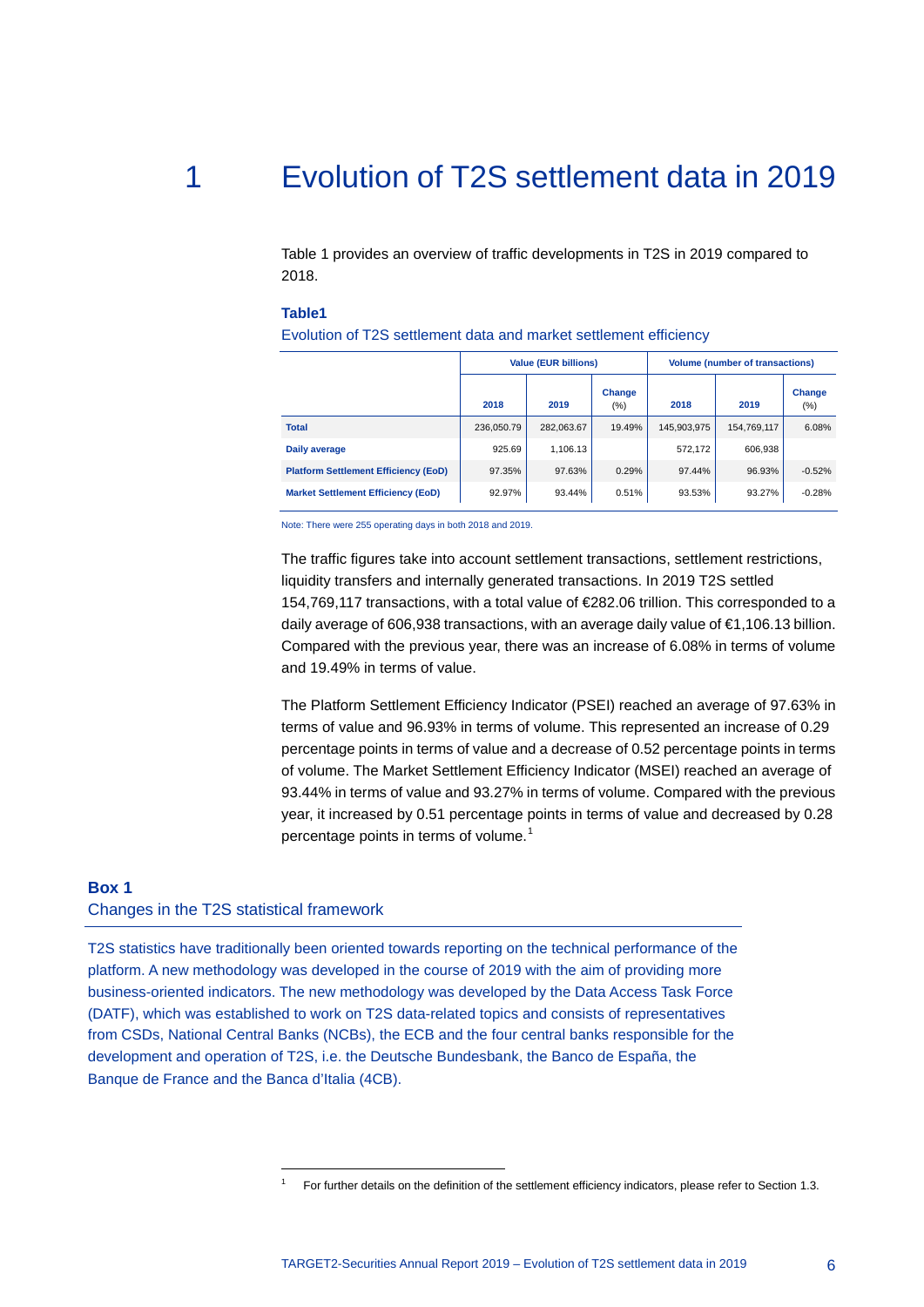In order to allow comparison throughout the reporting period, the statistical framework applied in the 2019 T2S Annual Report is in line with that used in previous year's report. The new statistical framework will be adopted as of 2020.

The aim of this box is to provide an overview of the main changes introduced by the new methodology and to show the impact on the calculation of the T2S activity indicators.

The main changes introduced with the new framework are:

- the exclusion of technical transactions in T2S, i.e. transactions that the system generates automatically (such as realignment instructions), from the calculation of the traffic figures;
- the exclusion of liquidity transfers, including those from and to the Real-Time Gross Settlement (RTGS) Dedicated Cash Accounts (DCAs), from the calculation of the traffic figures and the settlement efficiency indicator;
- the inclusion of Party-on-Hold transactions in the calculation of the settlement efficiency indicator;
- the exclusion of transactions related to Corporate Actions from the calculation of the settlement efficiency indicator.

The impact on overall T2S activity of introducing the new framework calculation is presented in the following four charts, which compare indicators calculated using the current PSEI methodology and the DATF methodology from July 2019 onward.

## **Traffic measures**

Chart A compares the daily average T2S volume (panel a) and daily average value (panel b) of settled transactions calculated using the PSEI and DATF methodologies for each month in 2019. Between July and December 2019, the observed reduction in the daily average volume as a result of the change in methodology is around 11% on average, while the daily average value decreases by around 42% on average. The asymmetric impact on volumes and values is mainly driven by the exclusion of liquidity transfers, which are typically high-value transactions.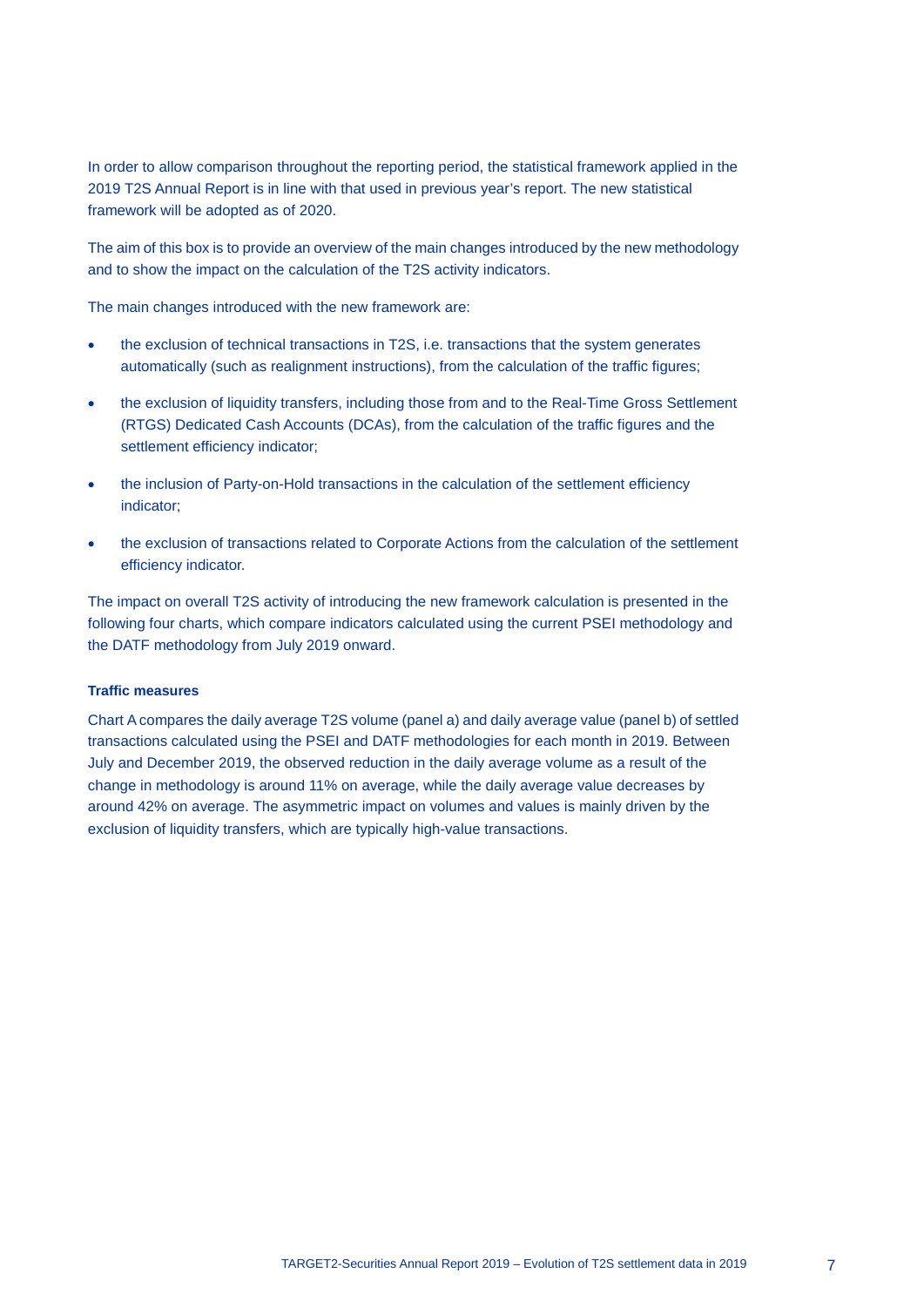## **Chart A**



Daily average volumes (left panel) and values (right panel) settled in T2S



#### **Settlement efficiency indicator**

Chart B compares the PSEI and the indicator computed following the DATF methodology at End of Day (EoD) and after Night Time Settlement (NTS) in 2019. As can be seen, the introduction of the DATF framework leads to an overall reduction in the settlement efficiency indicated. The EoD indicator decreases by around 3% in value terms and 2% in volume terms. After NTS, the reductions are around 24% and 19% in value and volume terms, respectively. The asymmetric impact on the figures at EoD and after NTS is due to various factors, one of which is the inclusion of Party-on-Hold transactions in the DATF indicator.

#### **Chart B**





Overall, the DATF methodology is expected to lead to a one-off downward shift in reported T2S activity, both in terms of traffic and of settlement efficiency. While this box uses 2019 data to illustrate the impact of the changeover, the DATF methodology will actually replace the current methodology as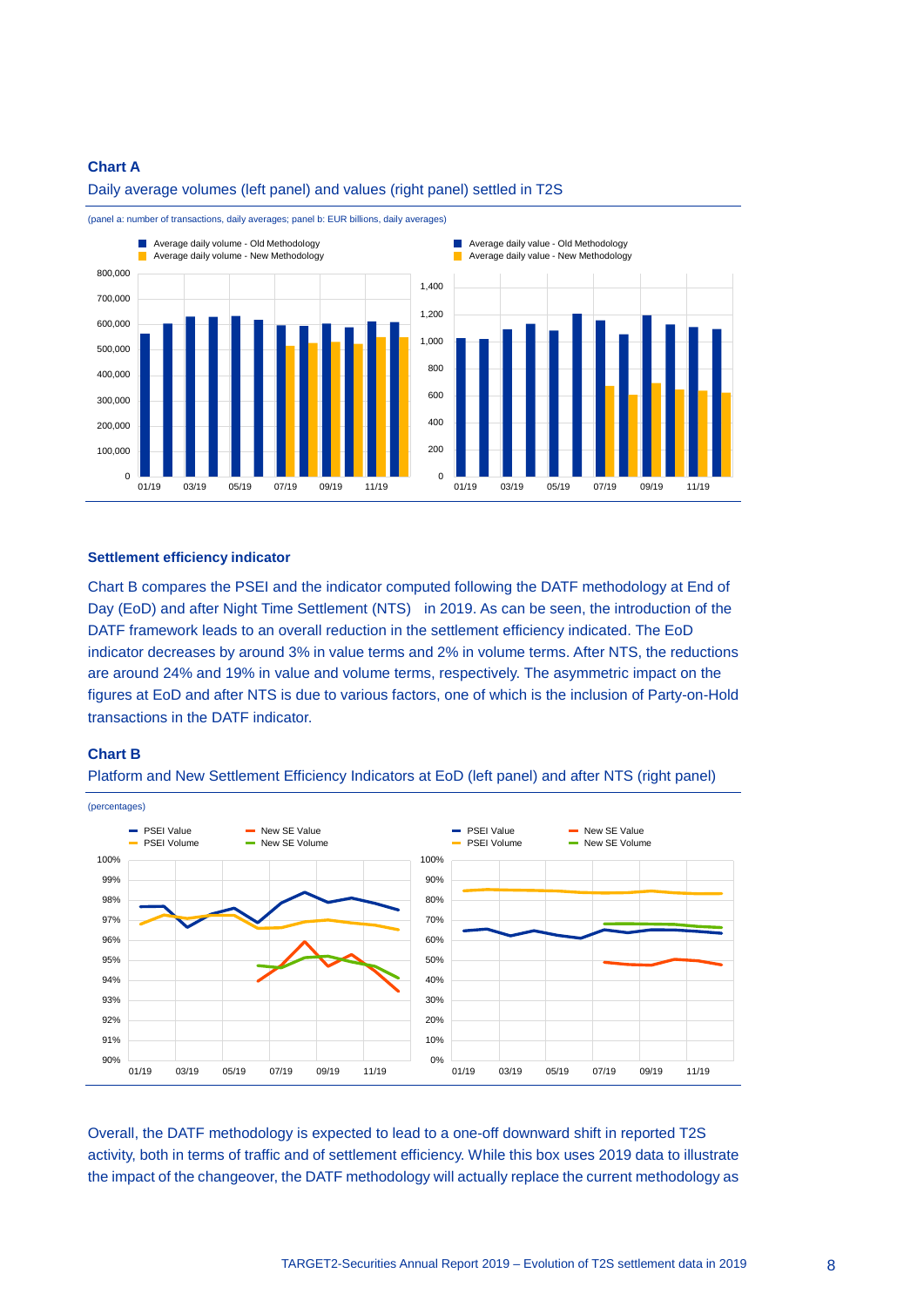of January 2020 and will be therefore adopted as of the 2020 T2S Annual Report. The change in methodology will be taken into account when comparing data from before and after the implementation date.

# 1.1 Volume of settlements in T2S

<span id="page-9-0"></span>In 2019 T2S settled on average 606,938 transactions per day. Chart 3 shows the evolution of daily average T2S traffic in volume terms. The daily average volume per month ranged from 564,513 (in January) to 633,925 (in May). At daily level, the highest volume settled was on 28 June (745,912 transactions) and the lowest on 3 January (287,348 transactions).

#### **Chart 3**

Daily average and highest and lowest daily volumes of settled T2S transactions each month in 2019



# Real-time settlement and night-time settlement

In T2S the new business day starts at 18:45 CET in the evening on the previous day with the preparation of the night-time settlement. NTS processing starts at 20:00 CET and runs on average until around 22:00 CET. NTS consists of two cycles. The first cycle is subdivided into five sequences and the second cycle into four sequences. Within the different sequences certain transaction or instruction types are settled. At the end of the second cycle, T2S submits, for partial settlement, all eligible transactions for which settlement failed in an earlier attempt the same evening.

After the end of NTS, there is a short preparation phase for RTS, followed by the first RTS phase that runs until the opening of the daily/weekly technical maintenance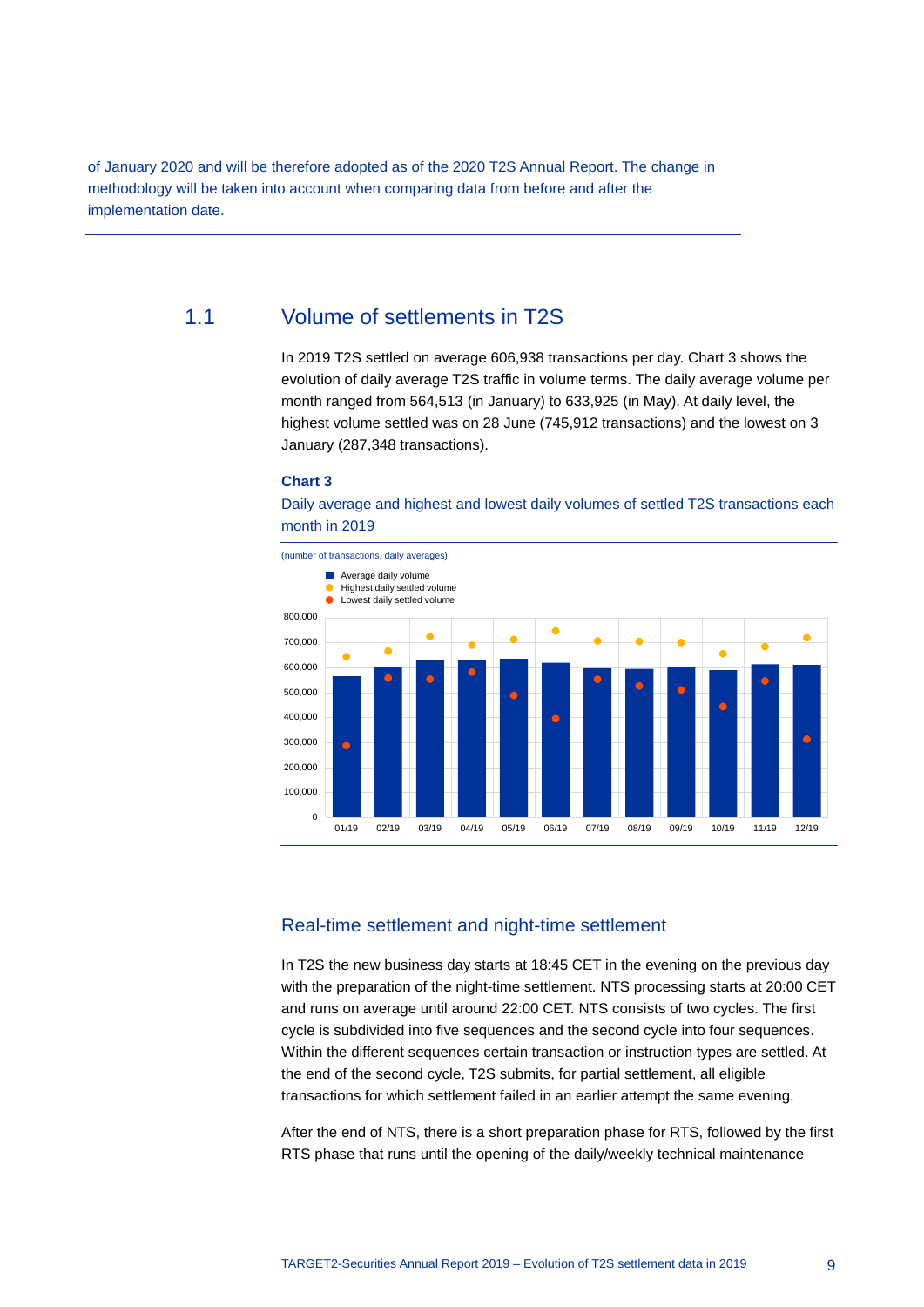window. The technical maintenance window is open from 03:00 CET to 05:00 CET, during which time T2S is closed for all activities.

The closing of the technical maintenance window is followed by a second RTS phase, which includes five partial settlement windows, at 8:00 CET, 10:00 CET, 12:00 CET, 14:00 CET and 15:45 CET. In each partial settlement window, T2S partially settles new settlement instructions arriving in T2S that are eligible for partial settlement, as well as previously unprocessed or partially processed settlement instructions eligible for partial settlement. As a result of the work on market settlement efficiency, the duration of two of the partial settlement windows was extended as of 9 December 2019. The first and last partial settlement windows now have a duration of 30 minutes each, while the others each have a duration of 15 minutes. RTS is concluded with the end of real time settlement at 18:00 CET.

In 2019 there were 12,897,426 transactions settled on average each month. Chart 4 shows total monthly traffic in volume terms, broken down by NTS and RTS. The total monthly traffic ranged between a low of 12,060,346 transactions in February and a high of 13,946,359 transactions in May.



#### **Chart 4**

Night-time and real-time settlement volumes

As depicted in the graph, there is little variation in the share of the total volume settled in NTS and RTS each month in 2019. NTS accounted for 49.97% of the overall volume, while RTS accounted for 50.03%. In absolute terms, the monthly volumes settled in NTS and RTS both reached a peak in May, with 6,945,528 and 7,000,831 transactions, respectively. In percentage terms, the peak volume settled in NTS was in September (51.20%), whereas the peak volume settled in RTS was in November (50.75%). In volume terms, DVP transactions, which account for the majority of T2S traffic, were settled mostly during the NTS phase (60.30%).

Six transaction categories contribute to the T2S volumes: Delivery-versus-Payment (DVP), Free-of-Payment (FOP), Payment-Free-of-Delivery (PFOD), Settlement Restriction on Securities (SRSE), Liquidity transfers (LQT) and Delivery-with-Payment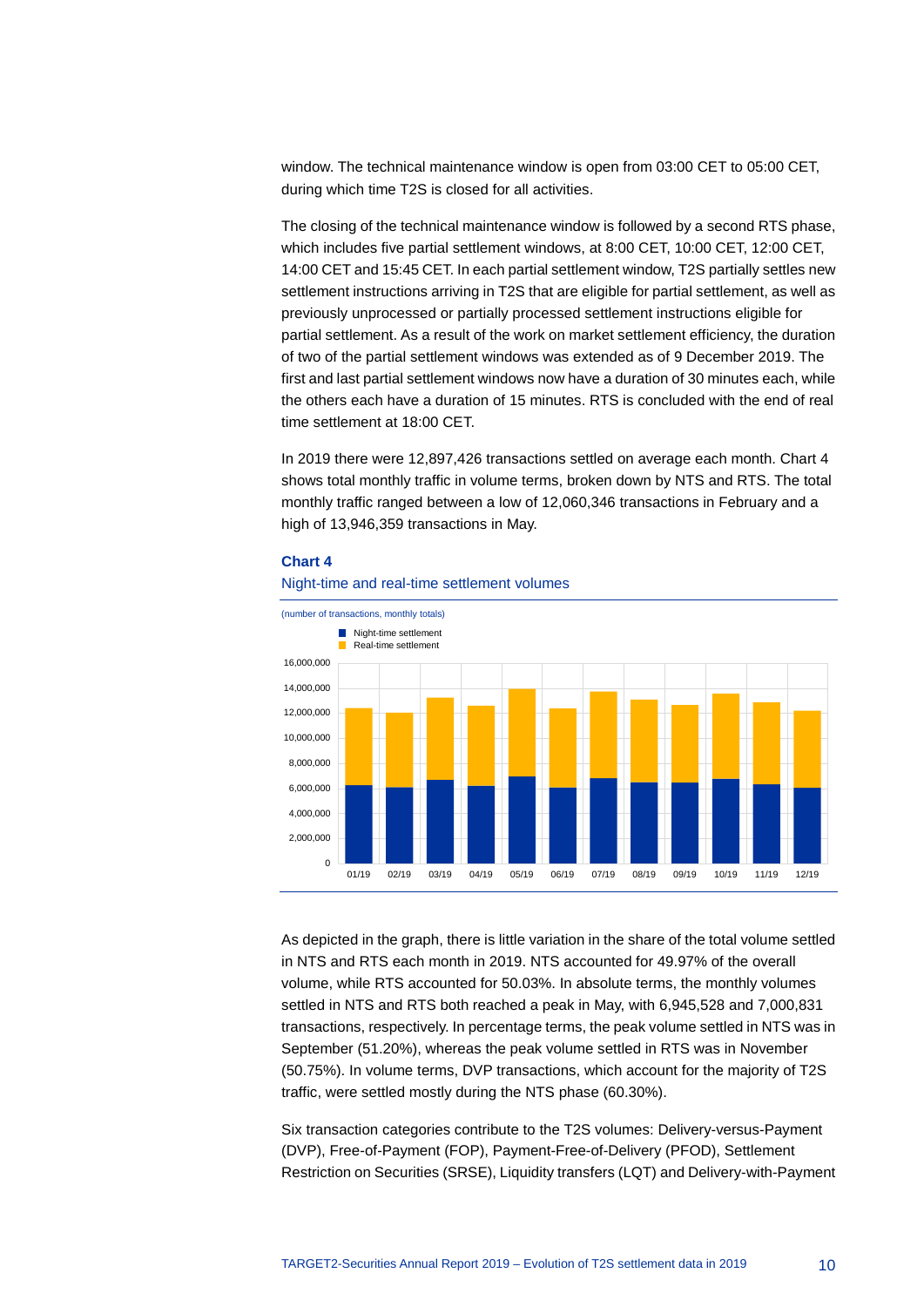



Note: The category "Other" includes payment-free-of-delivery (PFOD), settlement restriction on securities (SRSE), liquidity transfers (LQTs) and delivery-with-payment (DWP).

In 2019 DVP and FOP transactions were the largest contributors to T2S traffic, representing together around 97.03% of the T2S daily settled volumes. DVP transactions accounted for the majority of the daily average T2S volume, with 66.43% (corresponding to a daily average of 403,180 transactions). FOP transactions represented 30.60% of the daily average T2S volume (corresponding to a daily average of 185,740 transactions). PFOD transactions, SRSE transactions, LQT transactions and DWP transactions together accounted for 2.97% of the daily average volume (corresponding to a daily average of 18,018 transactions). The percentage contribution of each transaction type relative to the overall volume is consistent with what has been observed in previous years.

The three largest contributors to T2S traffic in terms of volume are equities, entitlements (rights) and debt instruments. Chart 6 shows the daily average volume settled for each of these three categories. In 2019 equities represented the largest share of overall T2S traffic with an average daily volume of 340,890 transactions (56.32%), followed by entitlements (rights) with 105,279 (17.40%) and debt instruments with 60,141 (9.94%). The remaining share (16.34%) is attributable to other types of securities.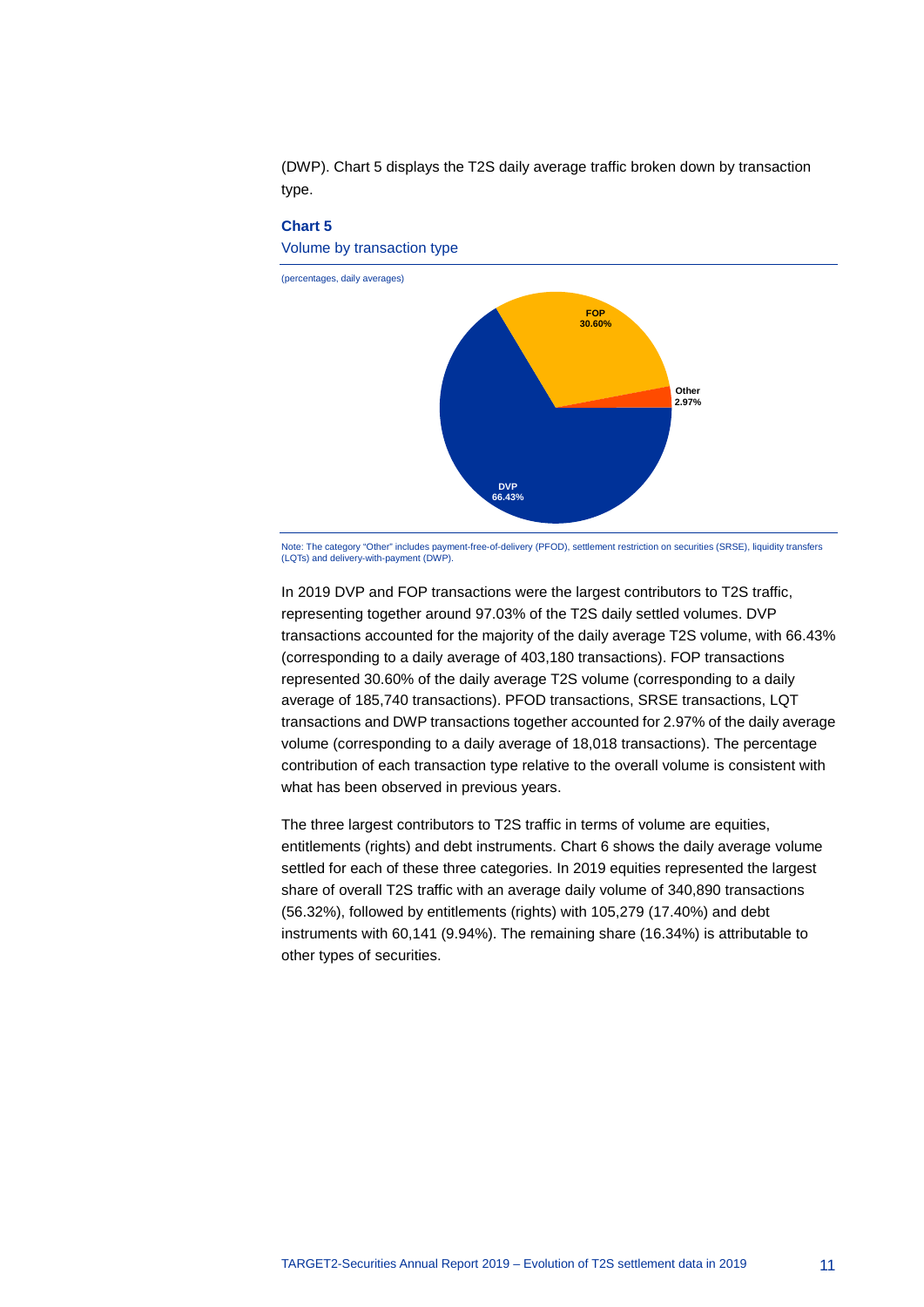## **Chart 6**

Volume by securities category



The daily average volume of equities ranged between a low of 310,423 (July) and a high of 364,030 transactions (November). The daily average volume of entitlements (rights) ranged between 88,887 transactions (July) and 121,305 (August). The daily average volume of debt instruments ranged between 53,551 transactions (August) and 62,980 (June). Throughout the year, equities consistently accounted for by far the largest volume, followed by entitlements and then debt instruments.

# 1.2 Value of settlements in T2S

-

<span id="page-12-0"></span>In 2019 T2S settled an average of €1,106.13 billion per day. Chart 7 shows the evolution of daily average T2S traffic in value terms. By value, 98.56% of T2S traffic related to settlements in euro.<sup>[2](#page-12-1)</sup>

<span id="page-12-1"></span><sup>&</sup>lt;sup>2</sup> As of 29 October 2018, all the charts related to settled values also include transactions settled in Danish krone. The traffic in Danish krone is converted into euro at an exchange rate of €0.13 to DKK 1.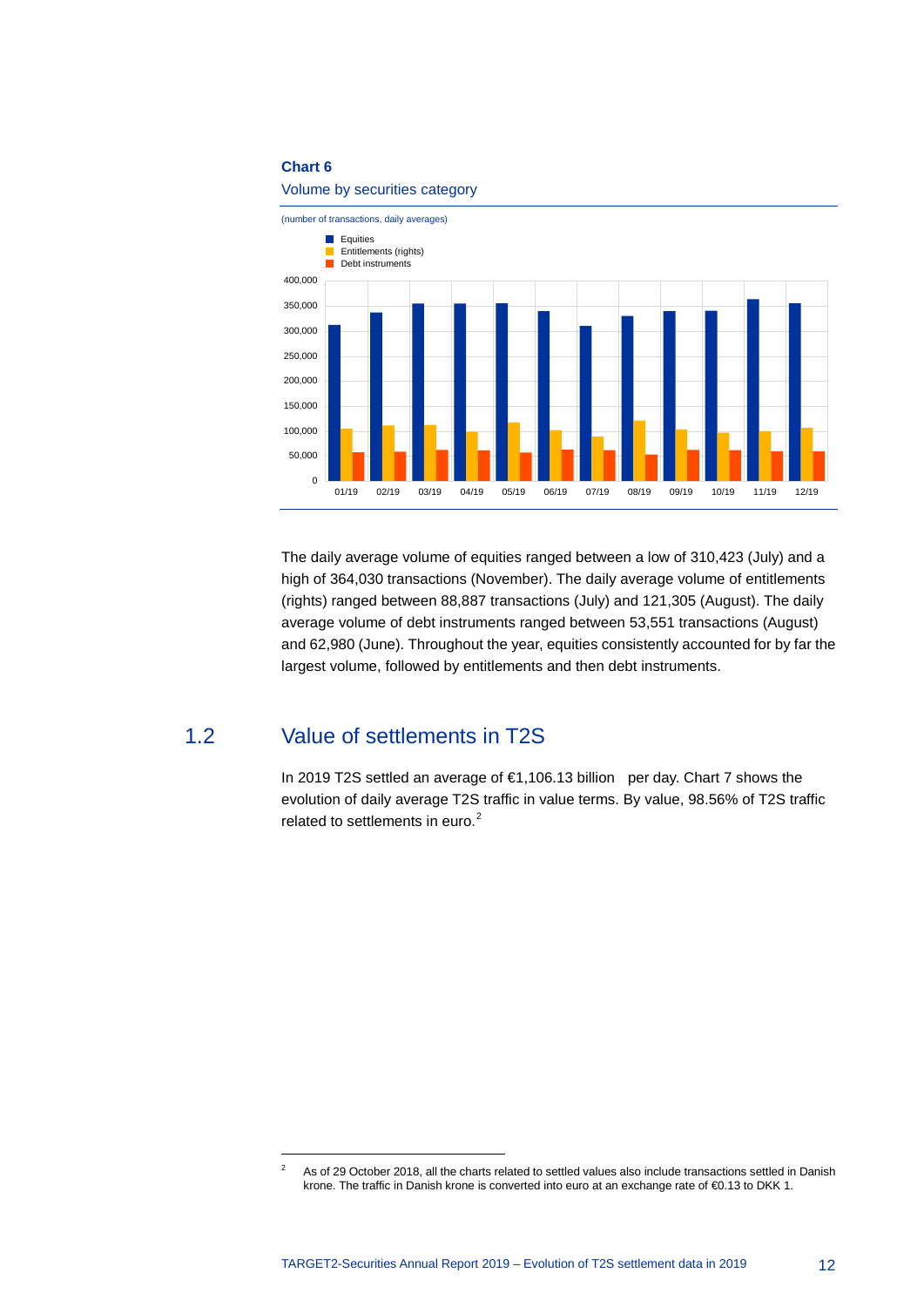## **Chart 7**



Daily average and highest and lowest daily values of settled T2S transactions each month in 2019

February, was the month with the lowest daily average value at  $\epsilon$ 1,018.23 billion, which was 7.95% lower than the overall average. The highest daily value was on 17 April (€1,804.44 billion) and the lowest on 3 January (€768.76 billion). Comparing Chart 7 with Chart 3, the month in which the highest daily traffic occurs is different for volume (June) and value (April), while the lowest daily traffic was in the same month for both volume and value (January).

In 2019 T2S settled transactions for an average monthly value of €23,505.30 billion. Chart 8 depicts total monthly traffic in terms of value, broken down by NTS and RTS. Total monthly traffic ranged between a low of €20,364.52 billion in February and a high of €26,582.47 billion in July.





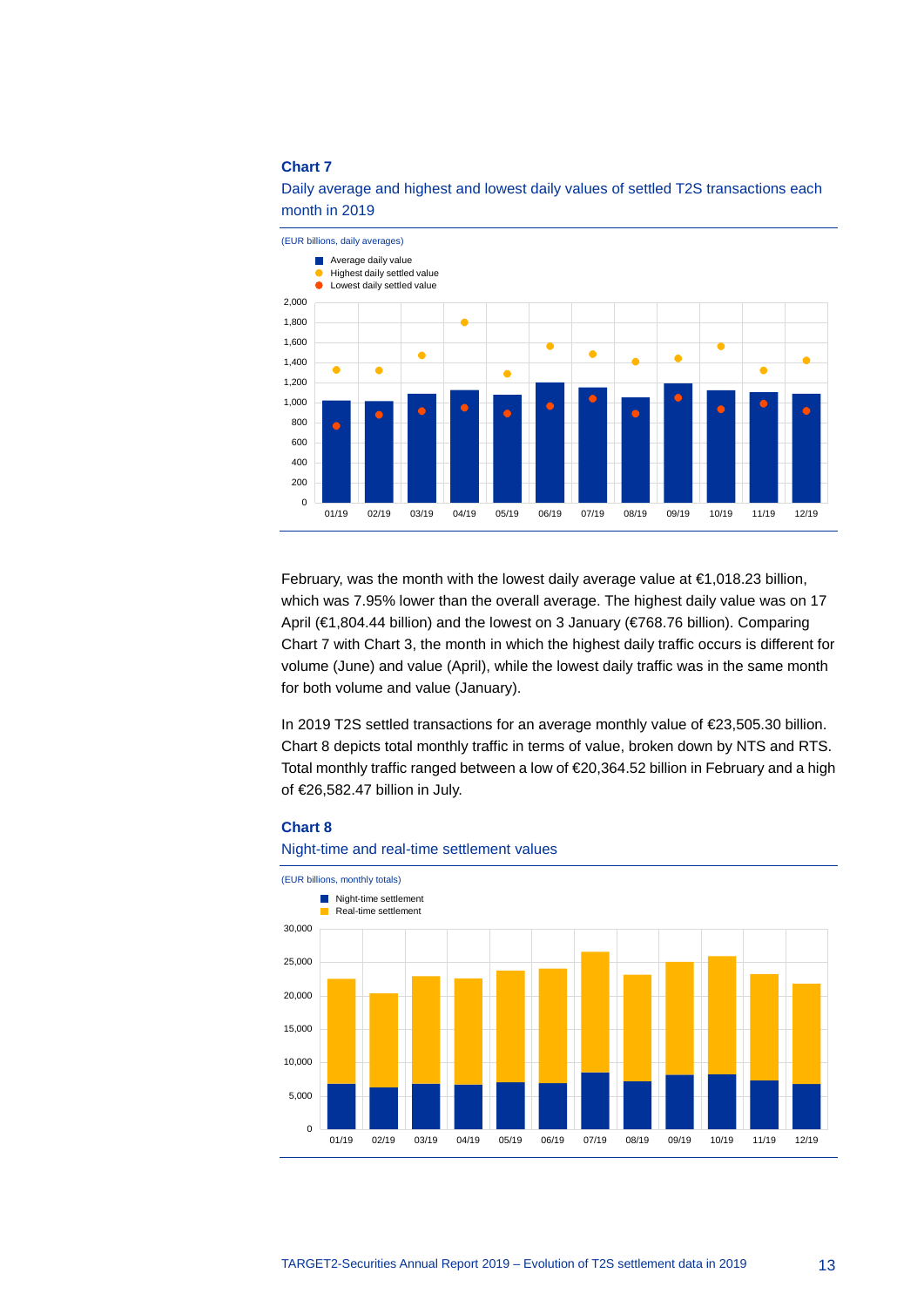On average, traffic settled in RTS accounted for 69.07% of overall traffic, compared with 30.93% in NTS. As can be seen in Chart 4, settlement was significantly more balanced between RTS and NTS in volume terms (50.03% and 49.97%, respectively). This indicates that the RTS phase was more value-intensive than volume-intensive and characterised by instructions with a higher average value than in the NTS phase. In contrast, the NTS phase was more volume-intensive than value-intensive.

In absolute terms, the monthly values settled in NTS and RTS in 2019 both reached their peak in July, at €8,562.28 billion and €18,020.19 billion, respectively. As a percentage of the total, the peak value settled in NTS was in September (32.71%), whereas the peak value settled in RTS was in June (71.17%).

68.31% of the total value of DVP transactions, which represented the majority of overall T2S traffic, was settled in RTS.

Four transaction categories contribute to settlement values in T2S, namely DVP, DWP, PFOD and LQT, compared to six categories for the volumes. $3$  Chart 9 illustrates the daily average value settled in T2S by transaction type in 2019.

#### **Chart 9**

<span id="page-14-0"></span>-



Settlement value by transaction type

Overall, the split in value by transaction type is consistent with previous years. As with volumes (see Chart 5), DVP represented the largest transaction type in value terms in 2019. Meanwhile, LQTs were typically high-value, low-volume transactions.

DVP transactions were on average the largest contributor to the T2S daily traffic, with 73.89% of the traffic (corresponding to €817.28 billion), followed by LQT transactions with 24.23% (corresponding to €268.04 billion). PFOD and DWP transactions together accounted for only 1.88% (corresponding to €20.82 billion) of the daily average value settled.

Note: The category "Other" includes PFOD and DWP.

As SRSE and FOP transactions do not imply a cash movement on a dedicated cash account (DCA), these two transaction types do not contribute to the calculation of value-based statistics.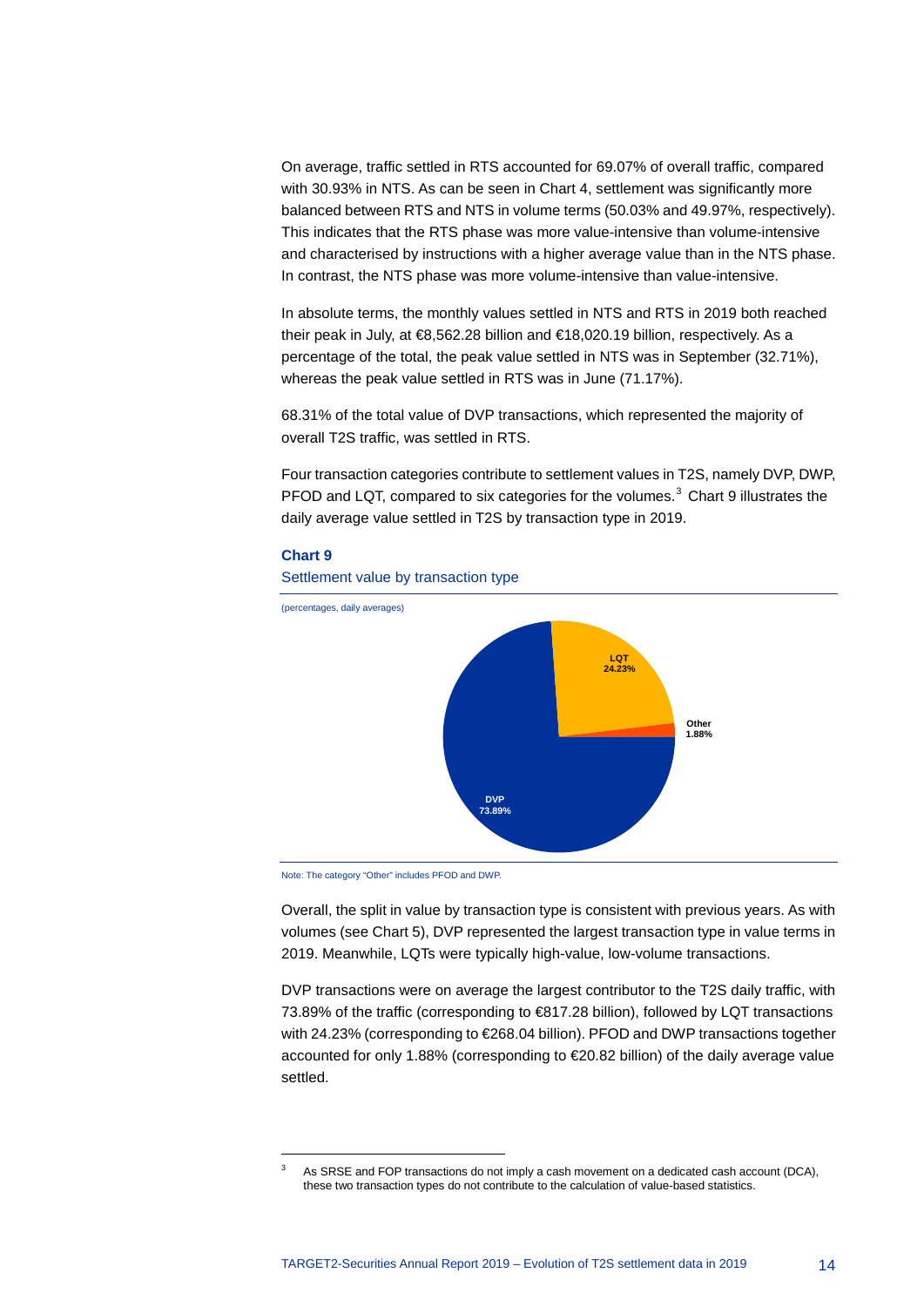As in the case of volumes, the three largest contributors to T2S traffic in terms of value are equities, entitlements (rights) and debt instruments. Chart 10 shows the daily average value settled for these three types of securities in 2019.

Debt instruments were by far the largest securities category in overall T2S traffic in value terms, with a daily average of  $$57.86$  billion (66.48%), followed by equities with €69.21 billion (8.32%) and entitlements (rights) with €0.59 billion (0.07%).

#### **Chart 10**



Note: Owing to the much lower values of entitlements (rights) settlements compared with the other two categories, the amounts are barely visible on the chart

Unlike in Chart 6, where equities were the largest securities category in volume terms, they are only the second largest in value terms, whereas debt instruments are by far the largest category in value terms, but were only the third largest in volume terms. This suggests that, on average, equity transactions have a much lower value than debt instrument transactions. Like equities, entitlements (rights) also contribute far more to settlement volumes than to values.

# 1.3 Settlement efficiency

<span id="page-15-0"></span>Settlement efficiency is a measure of the efficiency of the settlement engine of the T2S platform. Two distinct indicators are used to properly monitor settlement efficiency by all parties involved.

• The first indicator is the *platform settlement efficiency indicator* (PSEI), which concerns the ability of the T2S platform to process transactions and is calculated at the end of the settlement day. It helps determine whether T2S is performing as expected in terms of system configuration and the performance of the optimisation algorithms. For this reason, all settlement activities are taken into account, including those automatically generated by T2S. The indicator is particularly useful for the operator, as it gives an indication of the ability of the platform to process transactions.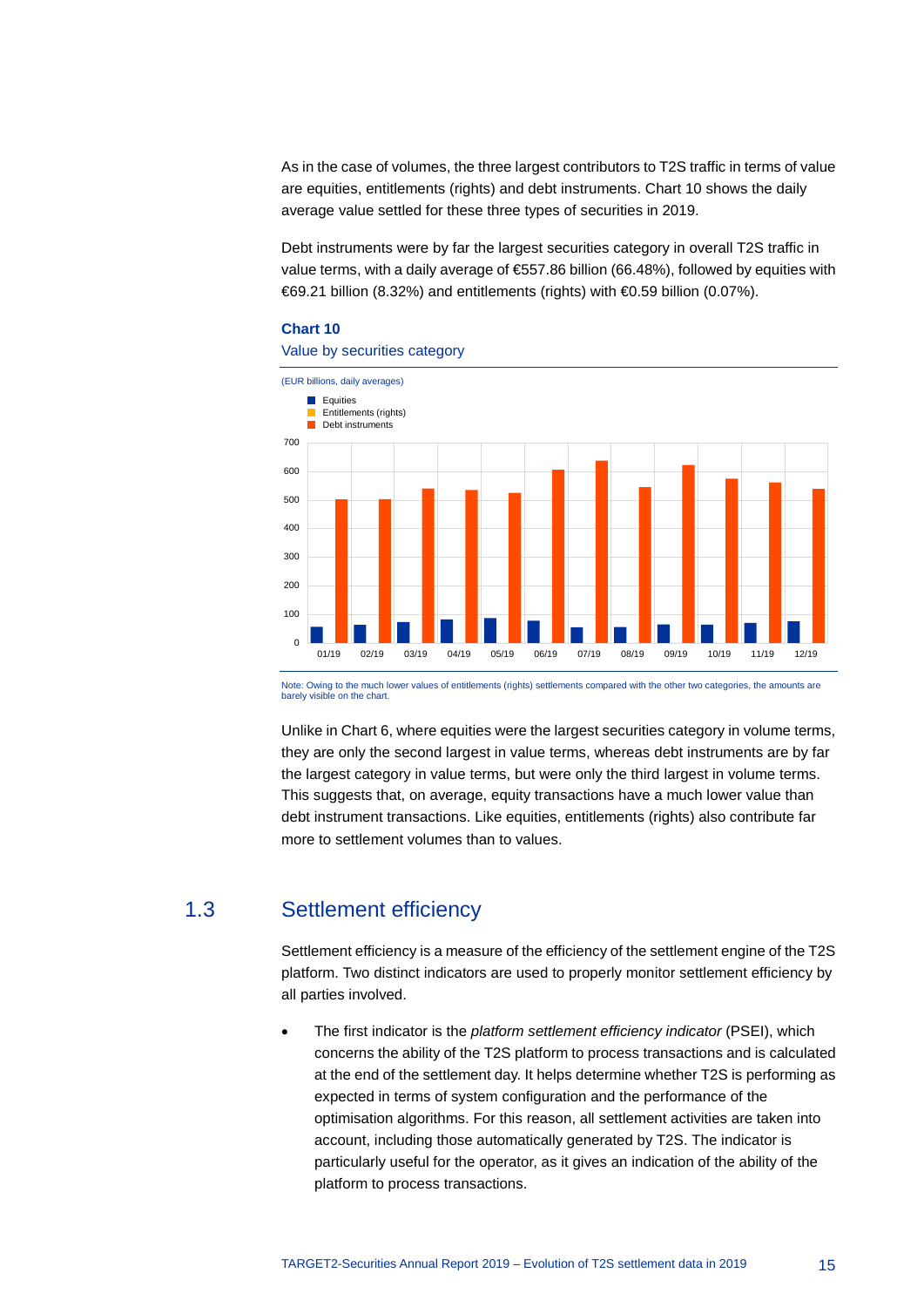• The second indicator is the *market settlement efficiency indicator* (MSEI), which provides a market-oriented measure of settlement efficiency at the end of the settlement day by taking into account the behaviour of the T2S participants. It excludes internally generated transactions (i.e. transactions that the system created automatically) and liquidity transfers from its calculation, and captures the inability to settle when a participant has put the instruction on hold. This is a business-oriented indicator of particular interest to market participants.

Both indicators are required for a full understanding of the effectiveness of T2S, given that they each have a distinct focus. The PSEI focuses on the performance of the platform, while the MSEI focuses on the performance of the market. Charts 11 and 12 show the evolution of the two settlement efficiency indicators in 2019, at EoD and after NTS respectively.



# **Chart 11**

In 2019 the PSEI at EoD remained fairly stable in volume terms, ranging between 96.54% and 97.28%, as illustrated in Chart 11. In value terms, on the other hand, it displayed more volatility, ranging between 96.66% and 98.41%.

In 2019 the MSEI at EoD averaged 93.27% in volume terms and 93.44% in value terms, which was around 3.5 to 4 percentage points lower than the PSEI. While the MSEI was relatively stable in volume terms, the indicator displayed more volatility in value terms, ranging between 91.35% and 95.20%.

The indicators calculated using the two methodologies follow similar patterns, albeit at different levels.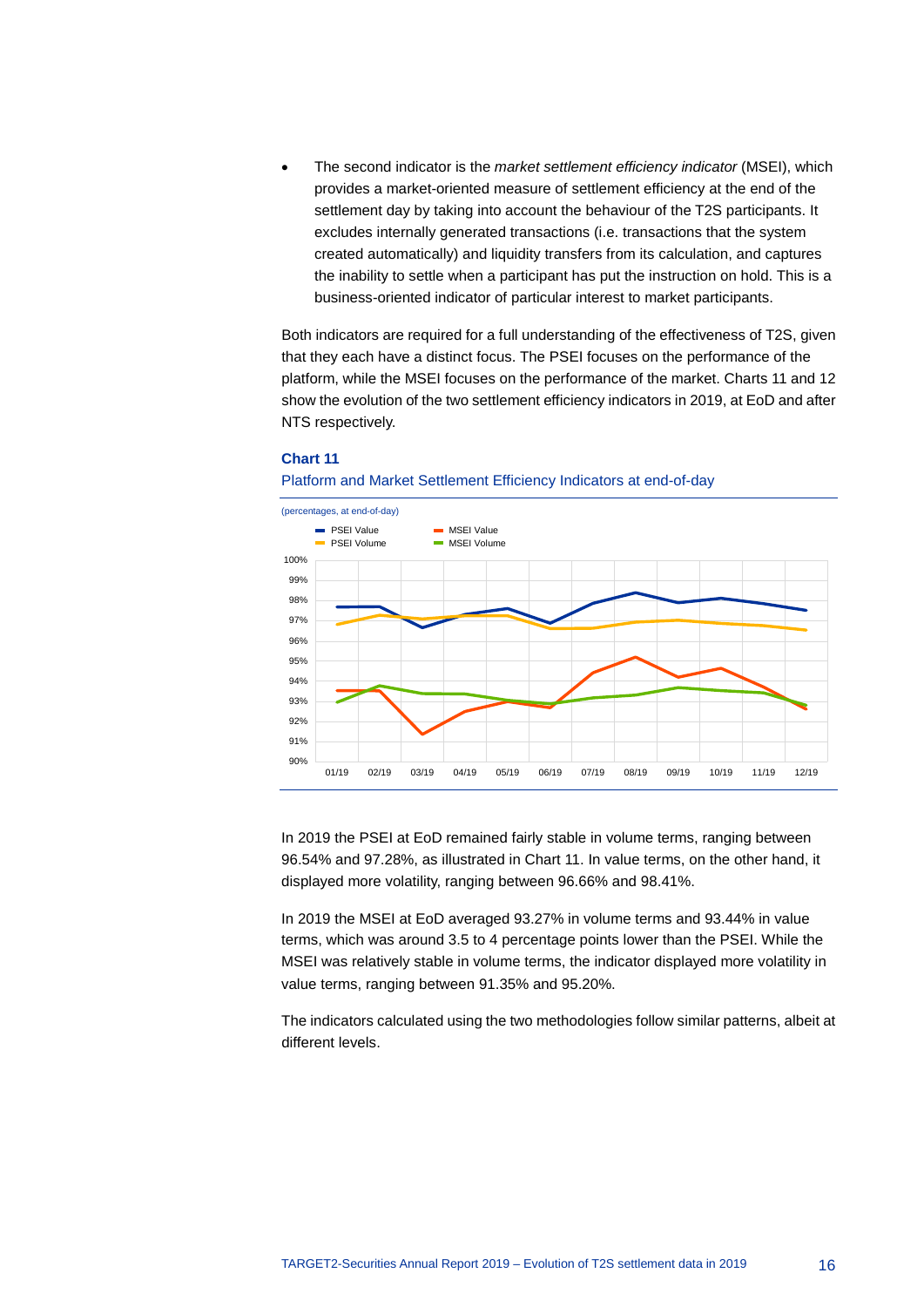#### **Chart 12**



Platform and Market Settlement Efficiency Indicators after NTS

In 2019 the PSEI after NTS reached 84.39% in volume terms and 64.19% in value terms, while the MSEI after NTS reached 69.03% in terms of volume and 47.89% in terms of value (see Chart 12).

Compared with the results at EoD, there was a larger gap between results for value and volume for both settlement efficiency indicators after NTS. At the same time, they displayed more stability over the year. Moreover, the PSEI and the MSEI differed from each other by 15.36% in volume terms and 16.30% in value terms.

# <span id="page-17-0"></span>**Box 2** Market Settlement Efficiency Workshop III

The analysis of Settlement Efficiency topics continued in 2019. A third workshop on market settlement efficiency took place in June 2019 with a particular focus on aged transactions. The analysis identified that settlement efficiency in T2S could potentially be improved through the cancellation of aged transactions.

For this reason, CSDs committed themselves to a more active approach towards cleaning up aged settlement transactions and to continuing the analysis of and dialogue with participants on late matching.

The appetite for action may also be driven by the introduction of the new CSDR settlement discipline regime cash penalty mechanism in November 2020. Under this mechanism, aged transactions, among others, will attract penalties alongside the late matching transactions, irrespective of their original intended settlement day.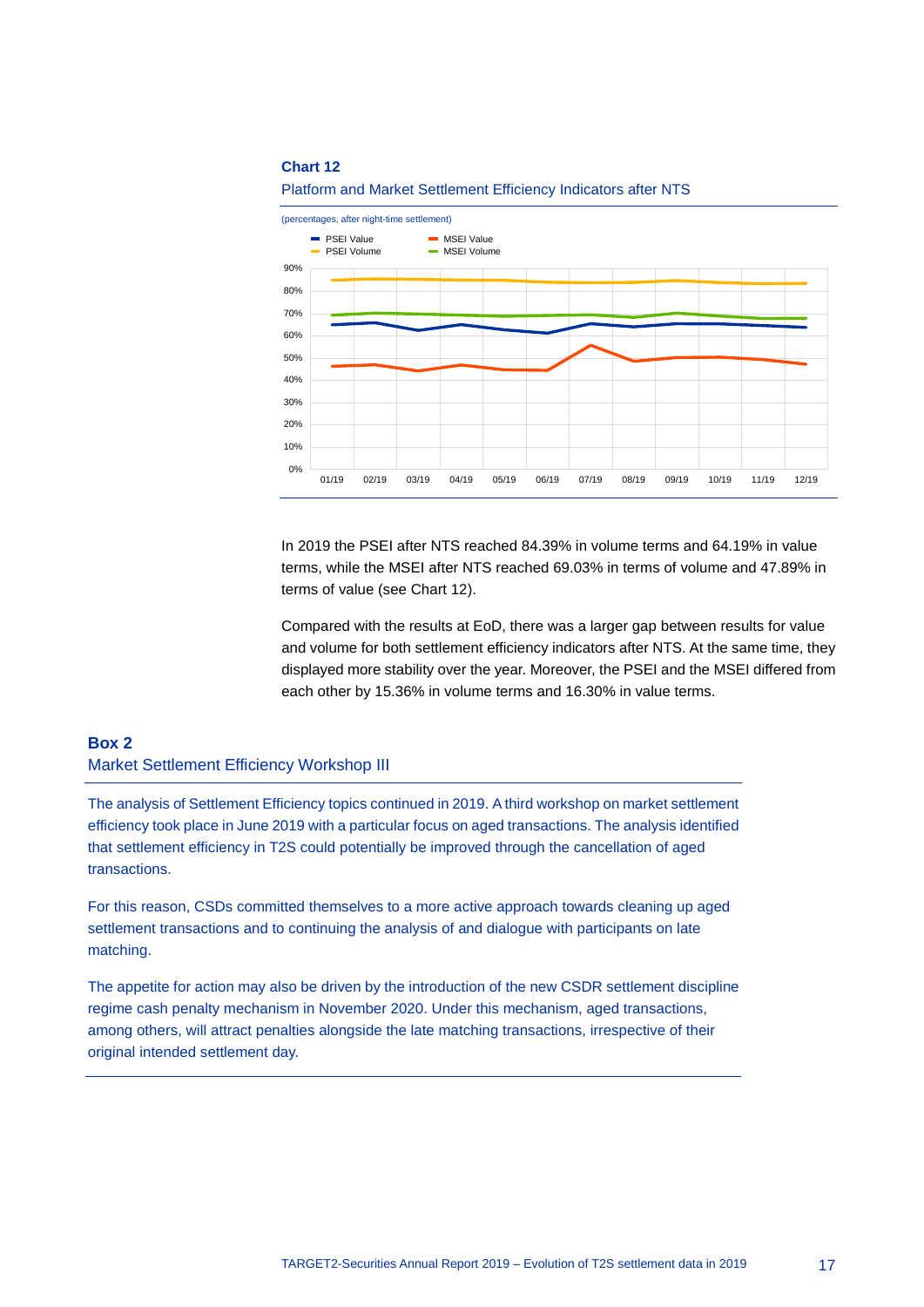# 1.4 Unsettled transactions

<span id="page-18-0"></span>At the end of each day, unsettled transactions remain in the system and T2S attempts to recycle them for settlement for a period of time known as the *recycling period*. In other words, the recycling period can be defined as the number of days during which a transaction remains unsettled.

Chart 13 illustrates the daily average volume of unsettled transactions in T2S in 2019. DVP, DWP, PFOD, FOP, SRSE and LQT transactions are included in the calculations.





Volume of unsettled transactions

In 2019 the daily average number of unsettled transactions reached on average 19,093 transactions, ranging from 16,865 in February to 21,395 in December. This means that, on a daily average basis, out of the total number of transactions process by T2S, 3.07% are unsettled at the end of the day. DVP and FOP represented around 94.32% of all unsettled transactions in volume terms.

Chart 14 shows the daily average value of unsettled transactions in T2S in 2019. The transaction types contributing to the value are DVP, DWP, PFOD and LQT.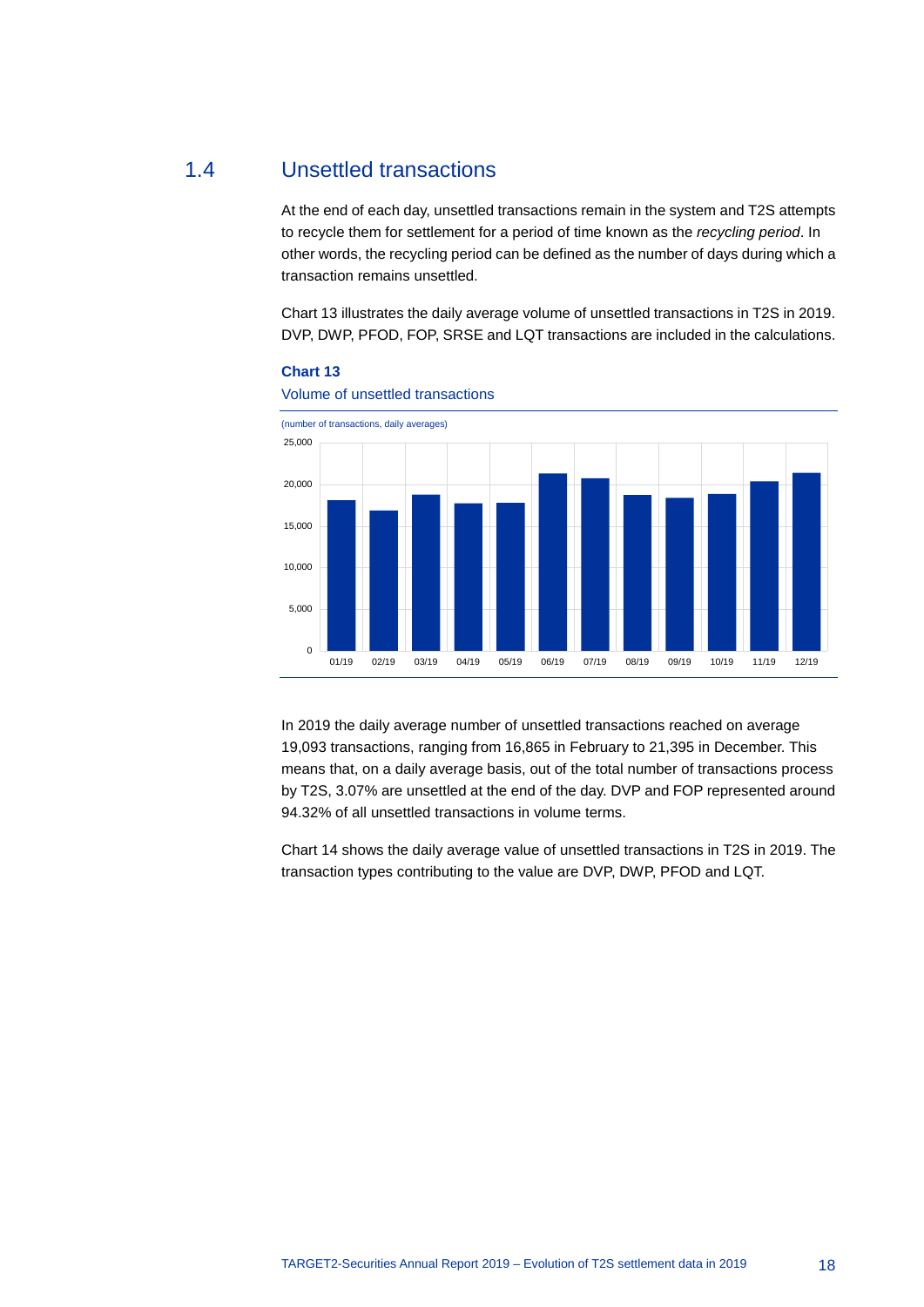## **Chart 14**



#### Value of unsettled transactions

The daily average value of unsettled transactions in T2S ranged between €17.04 billion in August and €38.78 billion in June. The lower values observed in August in particular are due to seasonal effects. DVP represented 92.08% of all unsettled transactions in value terms, followed by PFOD with 5.10%.

Not all transactions offered for processing in T2S are settled on the intended settlement day. This may be, for example, because the resources needed for settlement are not available or because one of the two instructions is on hold. The unsettled transactions are automatically recycled by T2S on the following business day(s). Chart 15 shows the share of unsettled transactions and the recycling days required before settling.

#### **Chart 15**



Average unsettled transactions per number of recycling days

In particular, it shows that on average 25.35% of unsettled transactions sent for recycling were settled on the following business day (first column) and less than half of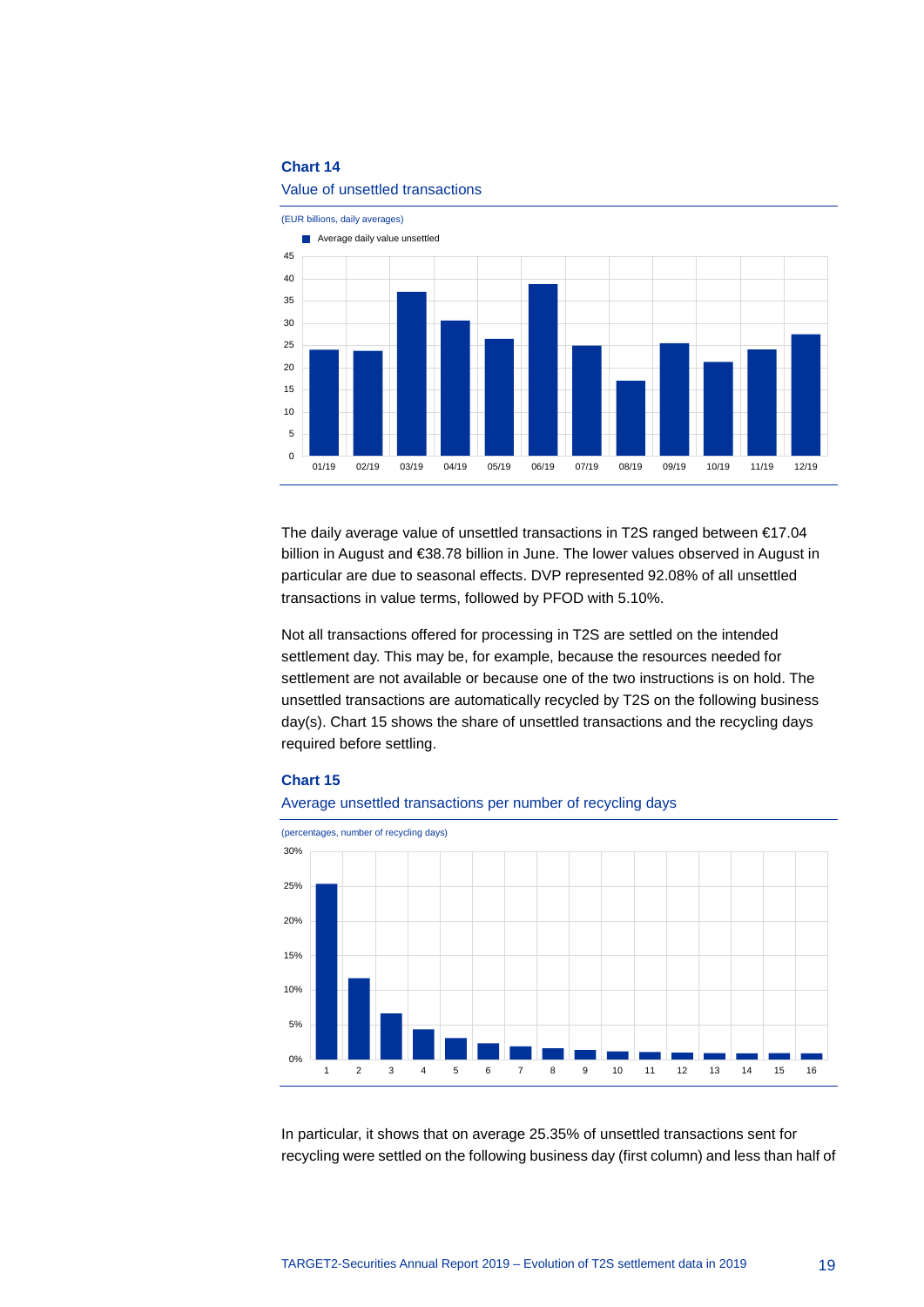<span id="page-20-0"></span>those (or 11.73% altogether) remained pending for two days. Only 0.92% remained pending for 16 days (last bar).

# 1.5 Use of auto-collateralisation

Auto-collateralisation in T2S is a credit operation that is triggered when a buyer does not have sufficient funds to settle a securities transaction in order to improve its cash position and secure the funds necessary to settle the transaction. Auto-collateralisation is an automatic process which is aimed at facilitating smooth real-time DVP settlement in central bank money.

Two types of auto-collateralisation are available in T2S:

- Auto-collateralisation *on-flow* refers to the use of the securities which are about to be purchased as collateral to secure the necessary credit to complete the transaction.
- Auto-collateralisation *on-stock* is the use of other securities already held by the buyer as collateral to complete the transaction.

In 2019 the overall use of auto-collateralisation reached a daily average value of €103.91 billion. Chart 16 shows the daily average value of auto-collateralisation per month, broken down by type. The daily average use of auto-collateralisation ranged between €93.02 billion in February and €117.02 billion in September.



#### Value of auto-collateralisation



In general, the use of auto-collateralisation follows a similar pattern to that observed for the daily average value of DVP transactions settled throughout the year.

On average, 80.63% of the total value of auto-collateralisation was represented by auto-collateralisation on-flow (corresponding to €83.78 billion) and 19.37% by auto-collateralisation on-stock (corresponding to €20.12 billion). While the use of the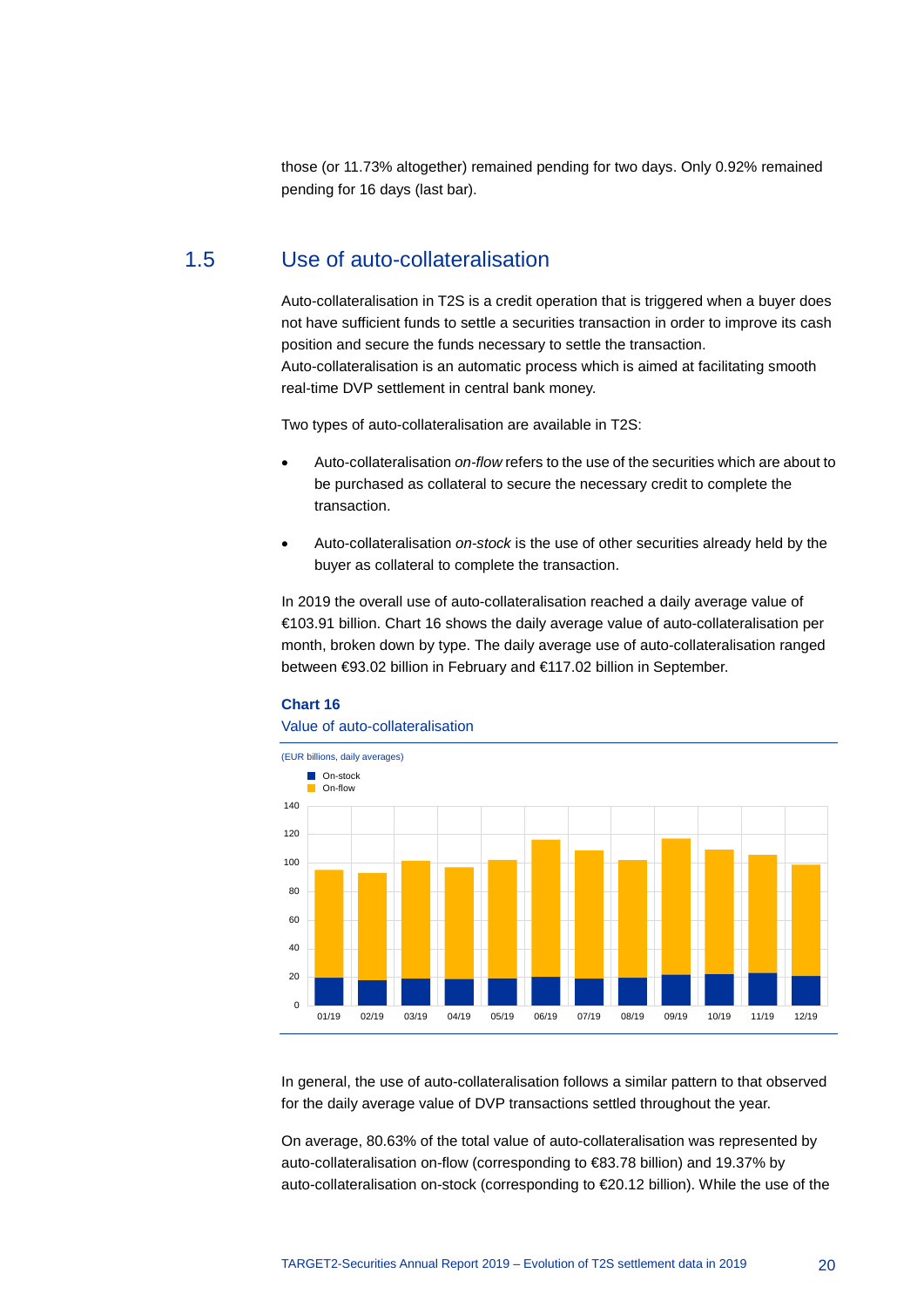latter remained relatively stable in 2019, the use of the former displayed a more volatile pattern, reaching a peak of €96.02 billion in June 2019.

In 2019 the overall use of auto-collateralisation at monthly level ranged between €1,860.47 billion in February and €2,513.98 billion in October. Chart 17 shows the monthly total value of auto-collateralisation, broken down by RTS and NTS, and the value of auto-collateralisation as a share of DVP transactions.

#### **Chart 17**





On average, 79.44% of auto-collateralisation was used during RTS (corresponding to €1,754.01 billion) and 20.56% during NTS (€454.05 billion) in 2019. The use of auto-collateralisation in RTS and NTS follows a similar pattern to that of the daily average value of transactions settled in T2S (See Chart 8). Auto-collateralisation use during RTS peaked in October (at €2,019.88 billion), while its use during NTS peaked in January (at €505.48 billion).

In 2019 the use of auto-collateralisation represented on average 12.71% of the total monthly value of DVP transactions settled and remained largely stable over the year. As the chart shows, auto-collateralisation use as a share of DVP reached its highest point in October (13.03%).

# 1.6 Intra-CSD and cross-CSD settlement

<span id="page-21-0"></span>In T2S there are multiple technical ways in which investors can access different markets linked to T2S. Depending on the number of CSDs involved, it is possible to distinguish between intra-CSD and cross-CSD traffic:

Intra-CSD traffic refers to securities transfers where the delivering and the receiving parties belong to the same CSD.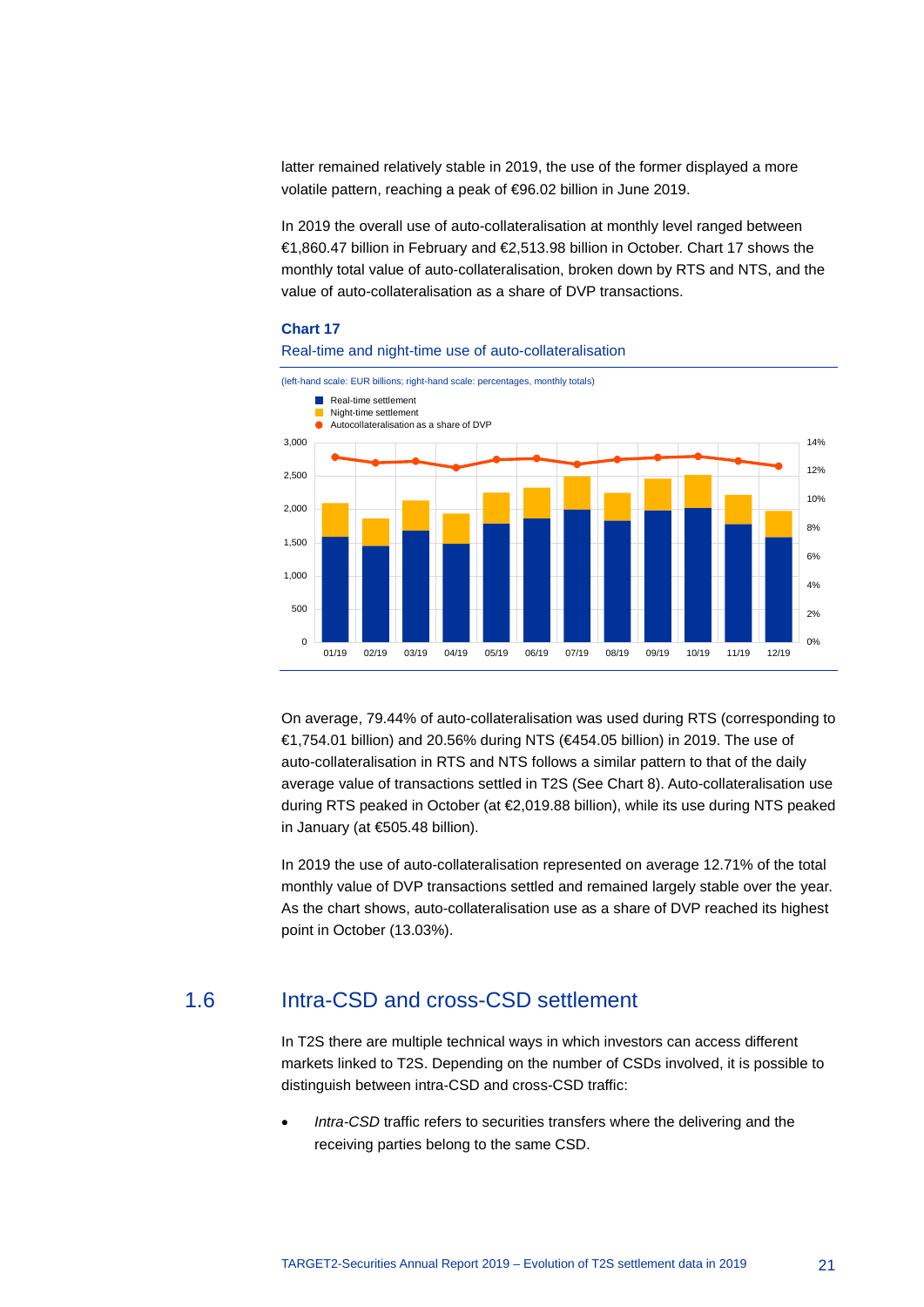• *Cross-CSD* traffic is when the delivering and receiving parties belong to different CSDs.

In T2S, intra-CSD transactions represent the vast majority of all settled transactions, in terms of both volume and value.

# **Chart 18** Intra-CSD settlement



As illustrated in Chart 18, in 2019 the daily average volume of intra-CSD transactions represented 99.03% of all settlement volumes in T2S, while the daily average value of intra-CSD settlement represented 98.00% of all settlement values in T2S.

Conversely, only a very small percentage is attributable to cross-CSD traffic. Chart 19 shows the share of cross-CSD transactions compared with total transactions settled in T2S, in terms of daily average volume and value, in 2019.

# **Chart 19**

# Cross-CSD settlement

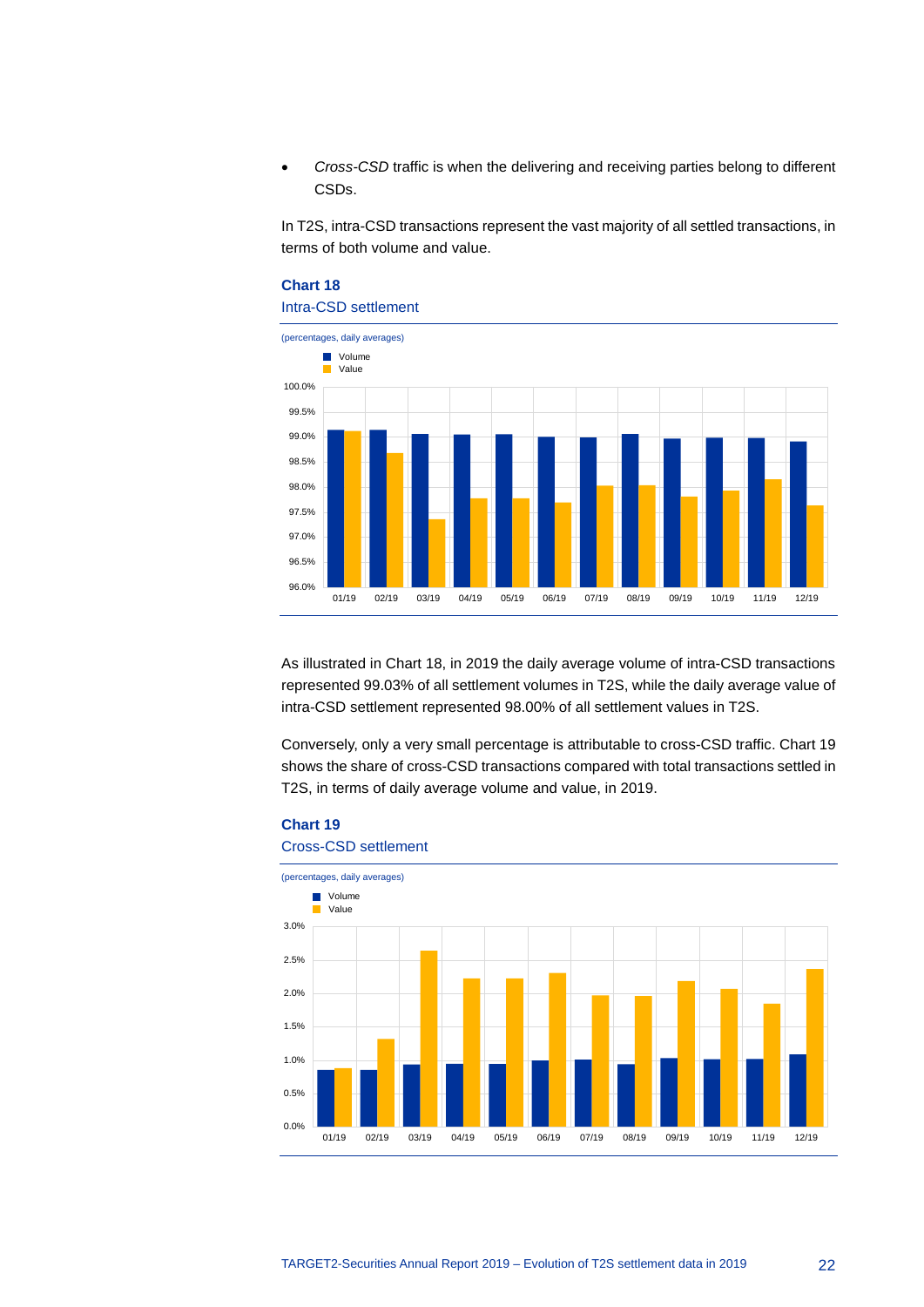In 2019 the daily average volume of cross-CSD settlement transactions represented 0.97% of all settlement volumes in T2S, while the daily average value of cross-CSD settlement transactions represented 2.00% of all settlement values in T2S. The share of cross-CSD traffic increased as of March 2019, which also represents the series peak.

However, the low cross-CSD settlement figures must be treated with caution, as they do not provide a comprehensive picture of cross-CSD activity in T2S. In fact, there are some specific data related to cross-border settlement activity that are not readily available in T2S statistics. This mostly results in domestic transactions being aggregated with intra-CSD settlement statistics, such as transactions settled between two participants of the same CSD where one of them is an external CSD participant.

After further analysis of the low level of cross-CSD market activity in T2S,<sup>[4](#page-23-1)</sup> the following underlying reasons were identified:

- While the consolidation of the domestic markets is still ongoing, the CSDs and their communities have started focusing on other priorities, such as the CSDR. As a result, strategic initiatives, such as developing the use of CSD links or refactoring the operating model for centralising activities for CSD participants, have often been slowed down or put on hold.
- Custodians currently use T2S to offer an enhanced service to their customers investing across borders. This increases competition and decreases the demand for direct cross-CSD settlement.

Some barriers to cross-border settlement integration remain, but their resolution lies to a great extent outside the competency of T2S stakeholders: e.g. remaining gaps in compliance with corporate action (non-T2S) market standards and lack of harmonisation of withholding tax relief procedures.

# 1.7 Interaction between T2S and connected RTGS systems

<span id="page-23-0"></span>At the start of each day, liquidity is sent from the Real-Time Gross Settlement (RTGS) accounts to the dedicated cash accounts (DCAs) in T2S. During the day, liquidity can be transferred from the RTGS system to T2S and vice versa. At the end of the day, all remaining liquidity is pushed back from the DCAs in T2S to the RTGS accounts.

All T2S DCAs must have a zero balance at the end of the day. Any remaining position is transferred to the respective RTGS accounts via the EoD cash management process (referred to as *EoD debits*). [5](#page-23-2)

-

See th[e AMI-SeCo report of November 2017](https://www.ecb.europa.eu/paym/initiatives/shared/docs/d1c9d-ami-seco-2017-12-07-item-1.5-xmap-report-on-t2s-cross-csd-activity.pdf) on cross-CSD market activity in T2S.

<span id="page-23-2"></span><span id="page-23-1"></span><sup>5</sup> EoD debits represent the push of liquidity from T2S back to TARGET2 and are not included in the calculations to avoid double-counting.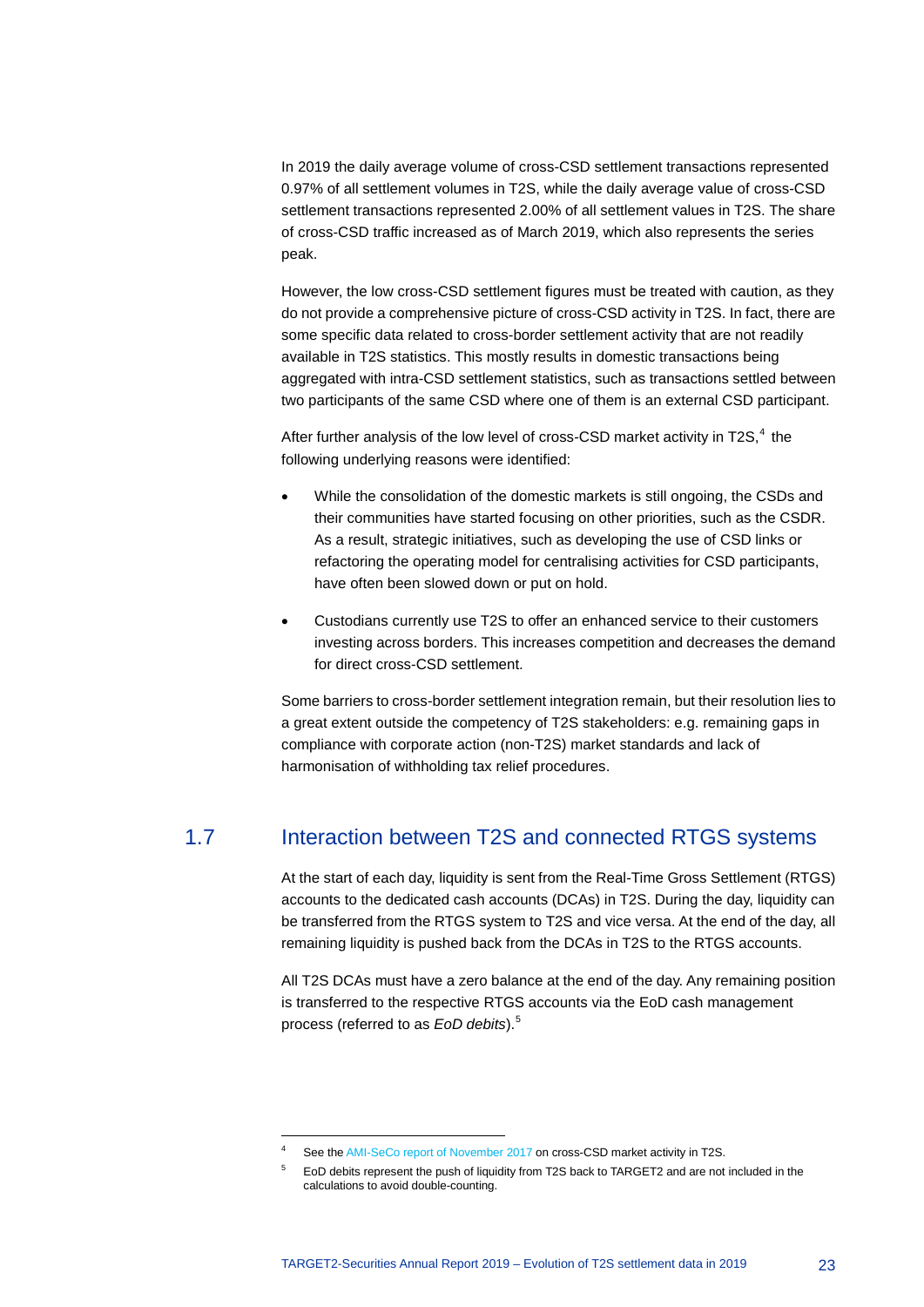# 1.7.1 Interaction between T2S and TARGET2

Inbound liquidity transfers are transfers from the TARGET2 RTGS accounts to the T2S DCAs, while outbound liquidity transfers are transfers from the T2S DCAs to the TARGET2 RTGS accounts.

Chart 20 shows the daily average volumes of liquidity transfers between TARGET2 RTGS accounts and T2S DCAs in 2019. The daily average volume of inbound liquidity transfers from TARGET2 was 573, while the daily average volume of outbound liquidity transfers to TARGET2 was 677.

## **Chart 20**





Chart 21 shows the daily average value of liquidity transfers between TARGET2 RTGS accounts and T2S DCAs in 2019. The daily average value of inbound liquidity transfers from TARGET2 was €124.34 billion, while the daily average value of outbound liquidity transfers to TARGET2 was €127.95 billion.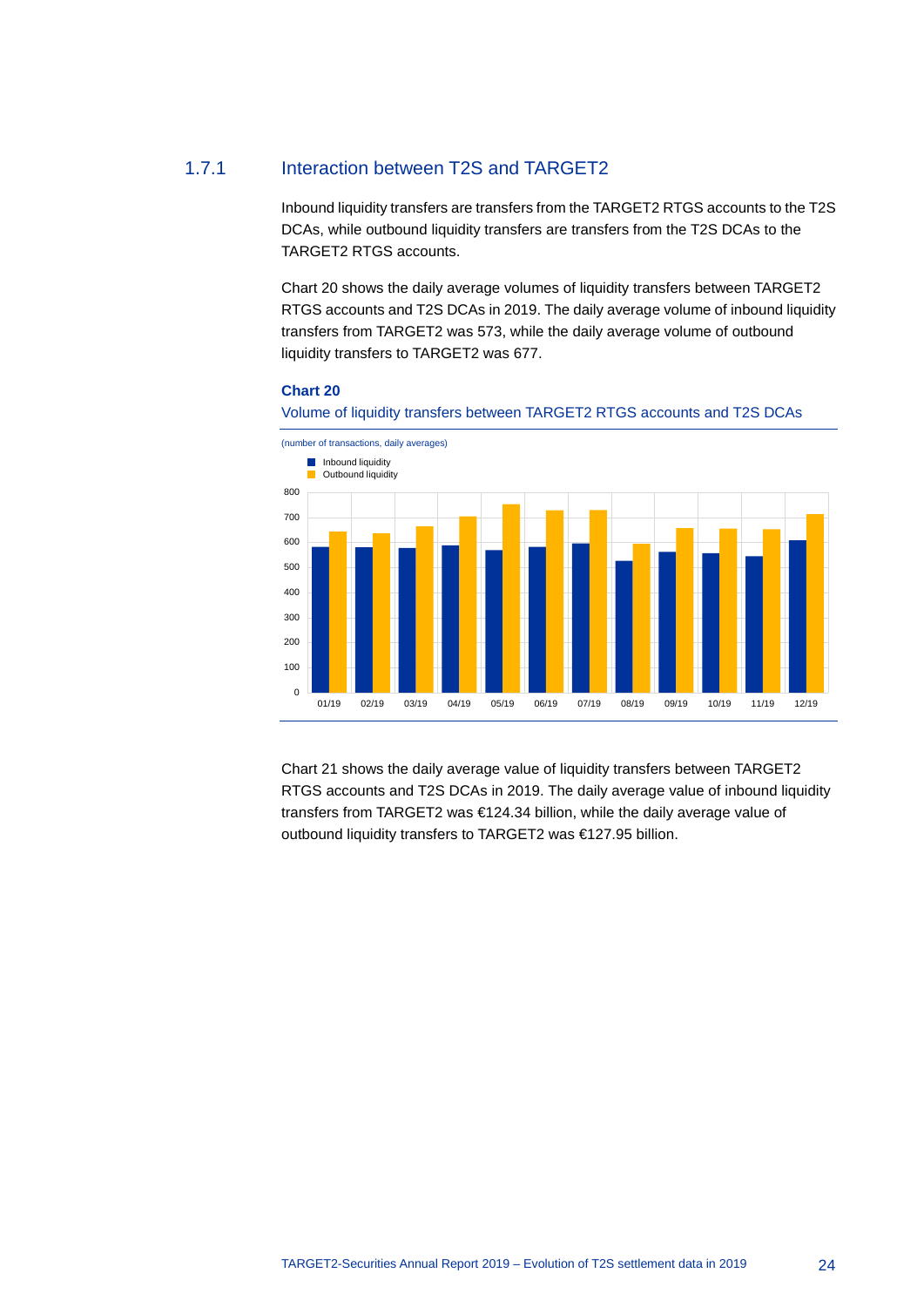#### **Chart 21**





At the end of the day, any existing difference between inbound and outbound liquidity (See Chart 21) is balanced via the EoD cash management process.

# 1.7.2 Interaction between T2S and Kronos2

-

Inbound liquidity transfers are transfers from the Kronos2 RTGS accounts to the T2S DCAs, while outbound liquidity transfers are transfers from the T2S DCAs to the Kronos2 RTGS accounts.[6](#page-25-0)

Chart 22 shows the daily average volumes of liquidity transfers between Kronos2 RTGS accounts and T2S DCAs in 2019. The daily average volume of inbound liquidity transfers from Kronos2 was 46 transfers, while the daily average volume of outbound liquidity transfers to Kronos2 was 173 transfers.

<span id="page-25-0"></span><sup>&</sup>lt;sup>6</sup> Kronos2 is the RTGS system of Danmarks Nationalbank. The traffic in Danish krone is converted into euro at an exchange rate of €0.13 to DKK 1.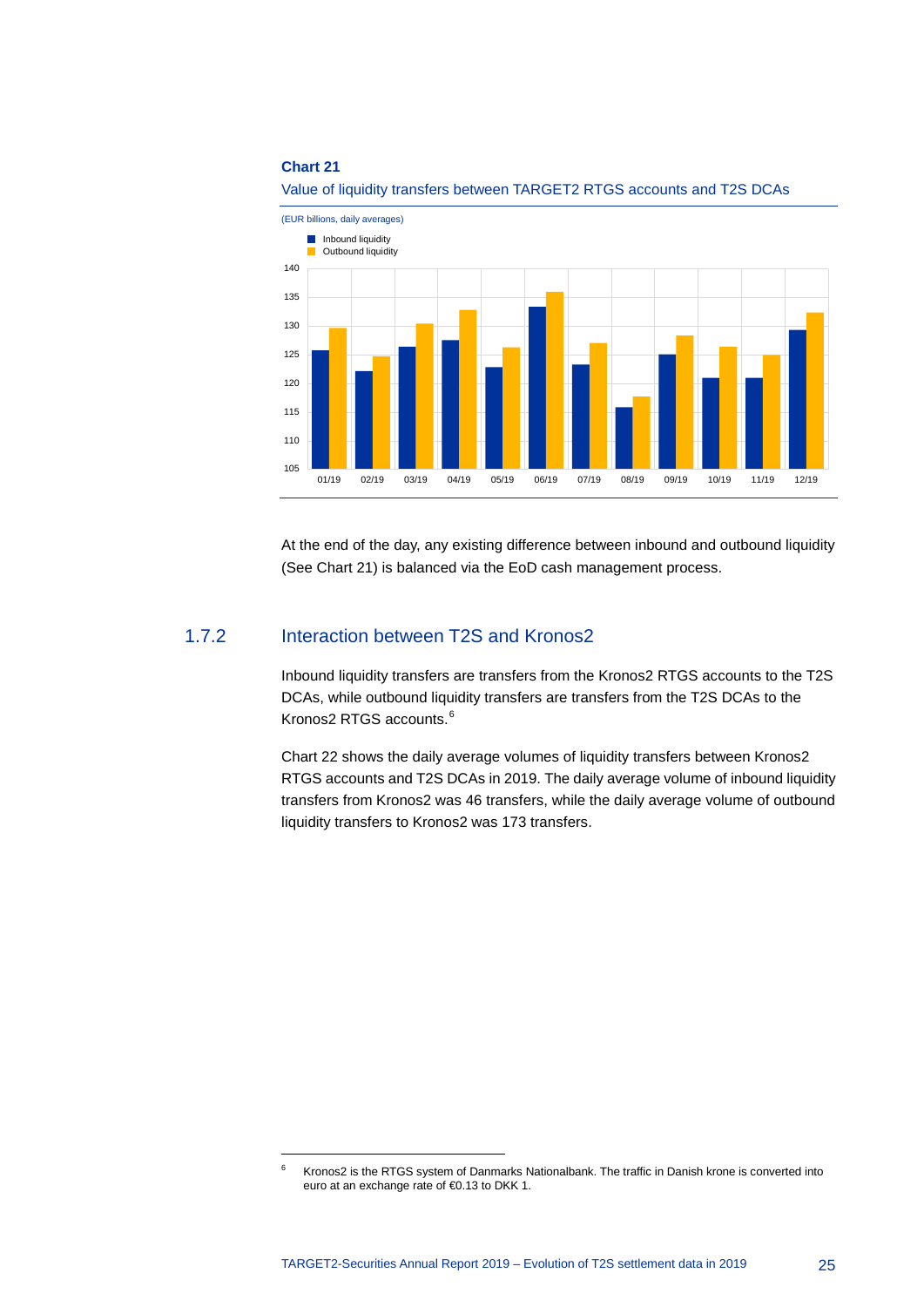#### **Chart 22**



Volume of liquidity transfers between Kronos2 accounts and T2S DCAs

Chart 23 shows the daily average value of liquidity transfers between Kronos2 RTGS accounts and T2S DCAs in 2019. The daily average value of inbound liquidity transfers from Kronos2 was €2.69 billion, while the daily average value of outbound liquidity transfers to Kronos2 was €2.80 billion.

#### **Chart 23**





As with the interaction between TARGET2 RTGS accounts and T2S DCAs, any difference between inbound and outbound liquidity at the end of the day is balanced via the EoD cash management process.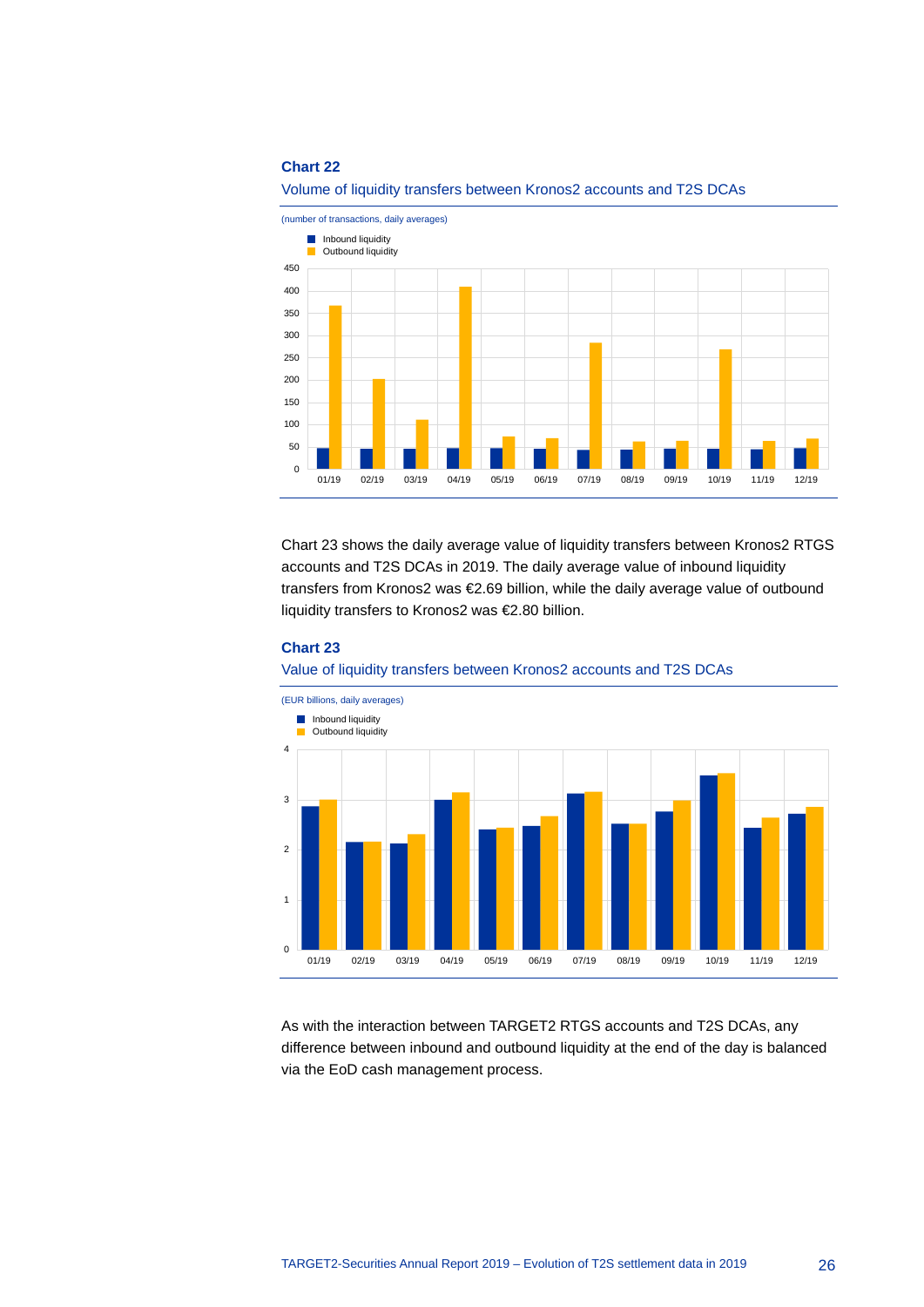# <span id="page-27-0"></span>2 T2S service level and availability data

# 2.1 Technical availability

<span id="page-27-1"></span>The Eurosystem pays particular attention to the good functioning and operation of the system. The availability of the services is measured continuously and objectively for predefined components of T2S throughout each settlement day with the exclusion of the maintenance window.

One way in which the punctuality of T2S is measured is by counting the actual duration of three defined phases of the Business Day and comparing the results with the expected target durations.

The following three phases of the business day are relevant for calculating the key performance indicator (KPI) on the duration:

- SOD Start of Day measures the elapsed time between the start-of-day event (BDCD) and the end-of-start-of-day event (ESOD);
- NTS + reporting Night Time Settlement including reporting measures the elapsed time between the start of NTS (C1P0) and the end of NTS reporting;
- EOD End of Day measures the elapsed time between the start of the end-of-day phase (SEOD) and the end-of-day reports (EEOR).

Table 2 shows the target durations and actual average durations of the three different phases for each month in 2019. The figures show that the platform generally operated within the target expectations in 2019. With the sole exception of the SOD in February, the actual average duration was below the target for each phase in every month.

#### **Table 2**

Duration for the three phases of the business day by month

Actual average duration of the three phases on a monthly basis (minutes)

|                                   |                            |     |     |            |     |     |     | (in 2019) | <b>Actual average duration</b> |            |     |            |            |
|-----------------------------------|----------------------------|-----|-----|------------|-----|-----|-----|-----------|--------------------------------|------------|-----|------------|------------|
| <b>Phases of the Business Day</b> | <b>Target duration</b>     | Jan | Feb | <b>Mar</b> | Apr | May | Jun | Jul       | Aug                            | <b>Sep</b> | Oct | <b>Nov</b> | <b>Dec</b> |
| <b>SOD (From BDCD to ESOD)</b>    | 75 min<br>$(18:45-20:00)$  | 59  | 79  | 70         | 65  | 66  | 66  | 63        | 63                             | 65         | 50  | 52         | 50         |
| NTS + Reporting                   | 210 min<br>$(20:00-23:30)$ | 100 | 122 | 111        | 105 | 103 | 110 | 117       | 118                            | 116        | 113 | 141        | 108        |
| <b>EOD (From SEOD to EEOR)</b>    | 45 min<br>$(18:00-18:45)$  | 16  | 20  | 18         | 18  | 20  | 22  | 19        | 20                             | 20         | 19  | 16         | 18         |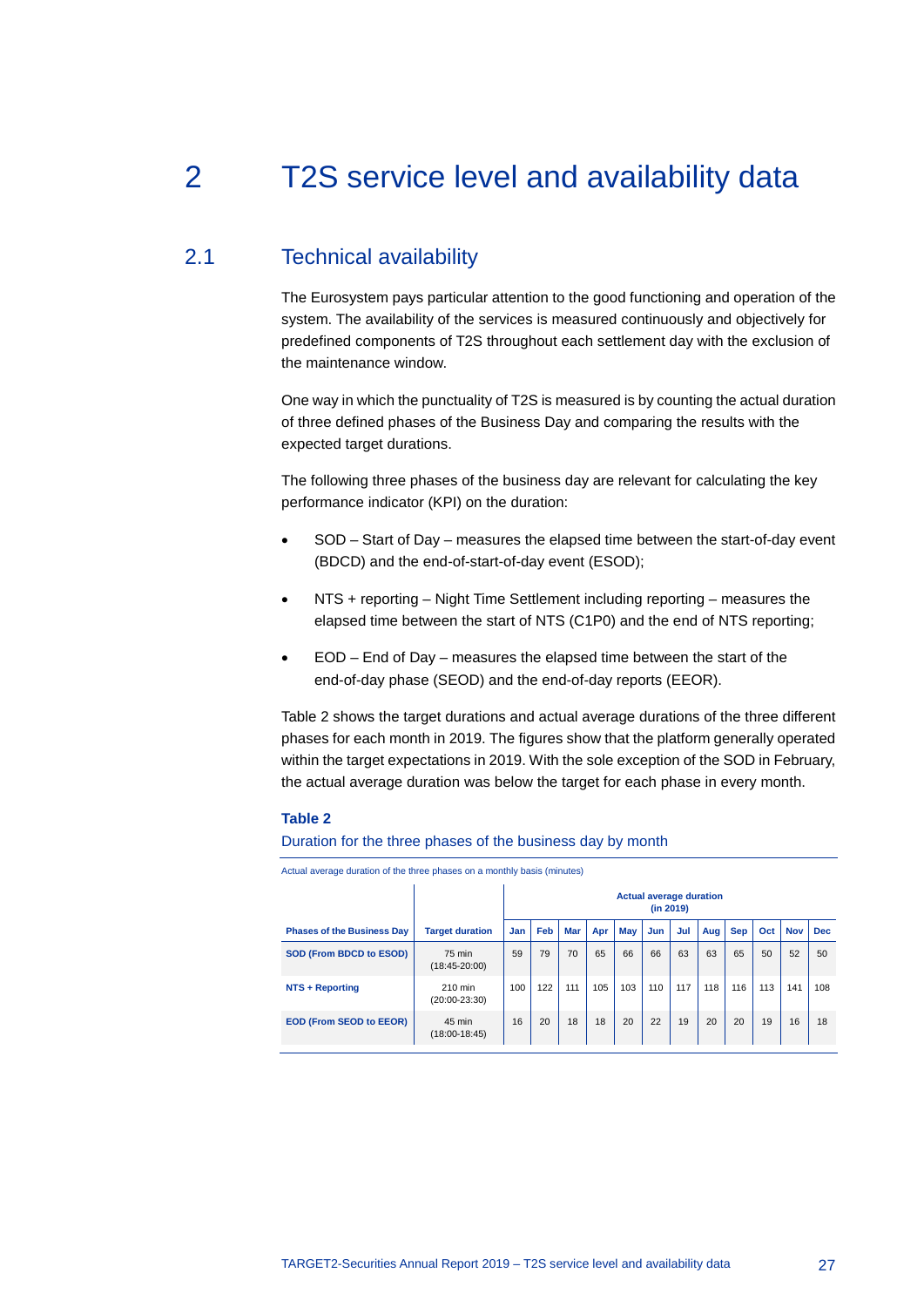# 2.2 Incidents in T2S

<span id="page-28-0"></span>The ECB is dedicated to ensuring the smooth operation of the T2S system during normal operations and to steering activities aimed at restoring the proper functioning of the T2S services by mitigating the effects of incidents.

In 2019 the T2S platform experienced six major incidents, described as unplanned interruptions or reductions in the quality of an agreed service for which a Crisis Managers' conference call was required. Three of the incidents were related to a delay request originating from a T2S actor. Each of the other three major incidents was followed up with relevant incident reporting in the Operations Managers Group (OMG) and served as input for the continuous improvement of the service and for the strengthening of capabilities for coping with, mitigating or preventing threats in future. The market was kept informed of any service degradation in T2S.

By comparison, in 2018 the T2S platform registered eight major incidents, of which six related to a delay request originating from a T2S actor and two concerned platform issues.



#### **Chart 24**

T2S Service Level Indicator in 2019

As illustrated in Chart 24, throughout 2019, the service level indicator – computed as the weighted average of the platform services – was equal to or above the KPI target of 99.7%. Overall, the results demonstrate a consistently high performance of the platform.

#### 2.2.1 April incident

A major incident occurred during the restart of RTS procedures on 17 April 2019. The root cause was found in the incorrect loading of auto-collateralisation templates at the start of the RTS after NTS resulting in incorrect data in the module used for the settlement of transactions (SETT) and subsequent misalignment between this module and the module performing the validation and matching of individual settlement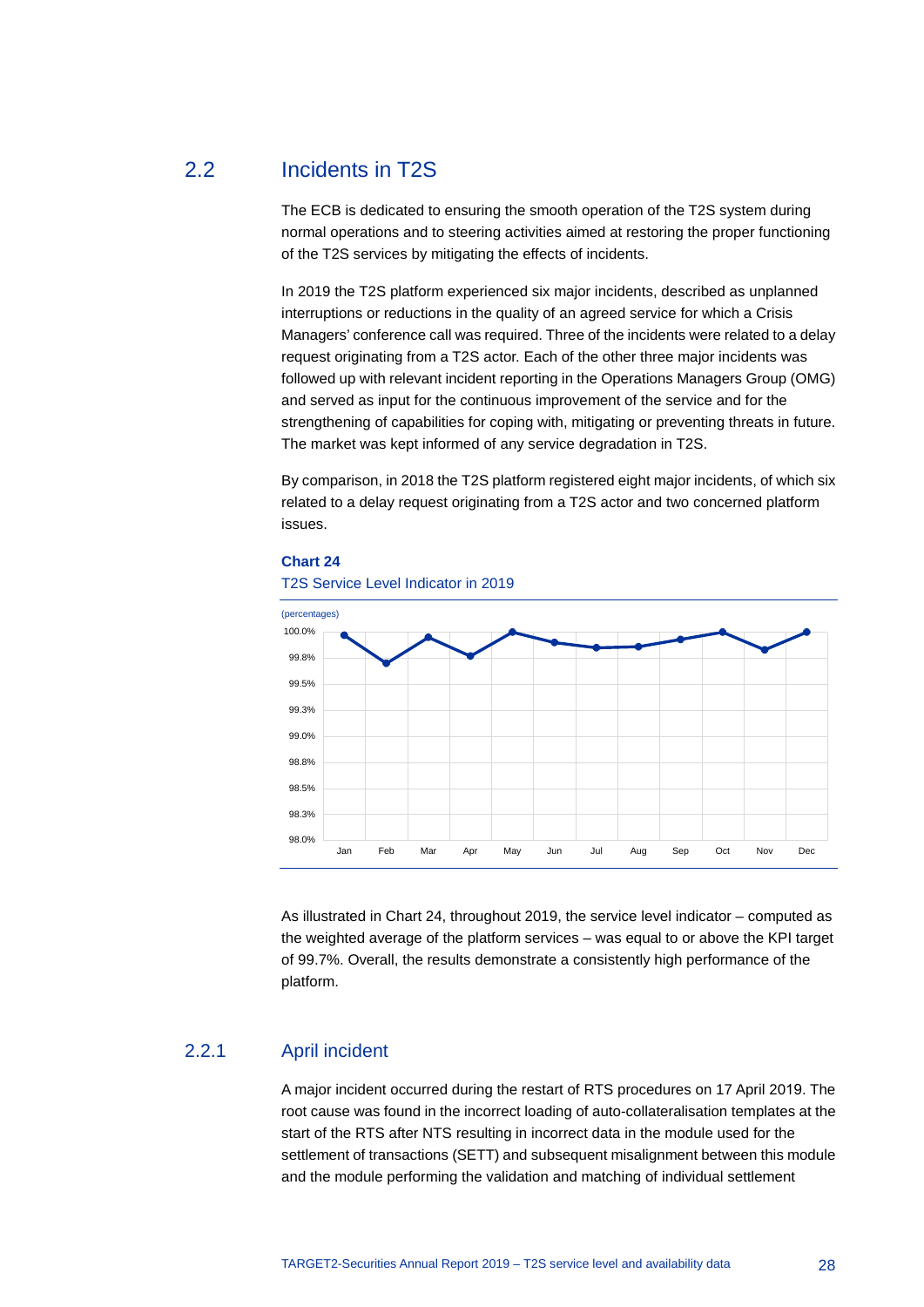instructions (Life Cycle Management and Matching – LCMM). This prevented instruction status updates from being correctly reported to T2S Actors – Application-to-Application (A2A) messages were not created. It also prevented, through a misalignment of the information database, the retrieval of updated information via User-to-Application (U2A) queries. As a result of the incident, T2S crisis managers decided to delay the change of business date for 18 April from 18:45 to 22:05. Within the same business day, all the necessary actions to identify the root cause were taken. This was then resolved in the course of the next business day. The missing messages affected CSDs' EoD reconciliation activities for several days. As a follow up to the incident, the OMG identified several operational tools, some of which have been implemented and some of which will be implemented as part of future T2S releases.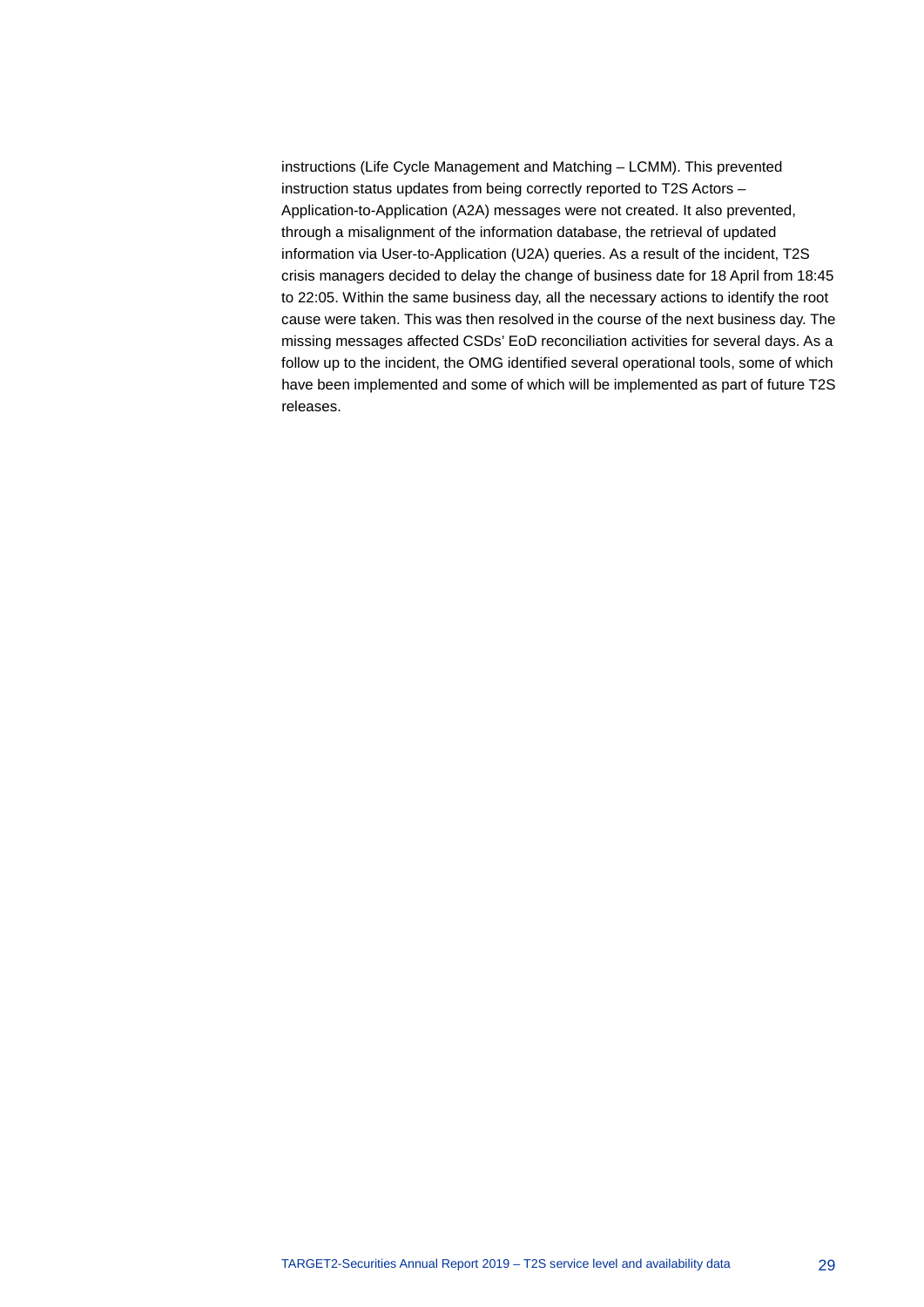# <span id="page-30-0"></span>3 T2S financial performance

# 3.1 Cost recovery objectives

<span id="page-30-1"></span>The financial position of T2S is determined by trends regarding costs and revenues. The platform operates on a full cost recovery basis, meaning that all costs incurred should be covered by the revenues generated. The T2S pricing structure is defined in Schedule 7 of the [T2S Framework Agreement](https://www.ecb.europa.eu/paym/target/t2s/profuse/shared/pdf/T2S_Framework_Agreement_Schedules.pdf?c89ab516aeabd51d538f547eebfadf69) and its cost recovery is driven by three factors:

- 1. the transaction volumes that are settled in T2S;
- 2. the fees that are charged to T2S users for using its services;
- 3. the predefined T2S cost recovery period.

# 3.1.1 T2S price increase on 1 January 2019

In November 2010 the ECB's Governing Council decided to set the T2S DVP price at €0.15 per instruction. The price remained at this level after the go-live of T2S in June 2015.

In June 2018 the Governing Council approved new baselines for T2S pricing in order to continue to pursue full cost recovery while maintaining the pricing structure unchanged in terms of the weights for the different tariff items. This consisted of:

- 1. an increase in the T2S DVP price from €0.15 to €0.195, with a temporary surcharge of €0.04 to reflect lower than anticipated volumes (effective as of 1 January 2019);
- 2. an extension of the T2S cost recovery period from 8.75 to 14.5 years (i.e. until the end of 2029).

Table 2 shows the T2S pricing structure before and after the January 2019 price adjustment.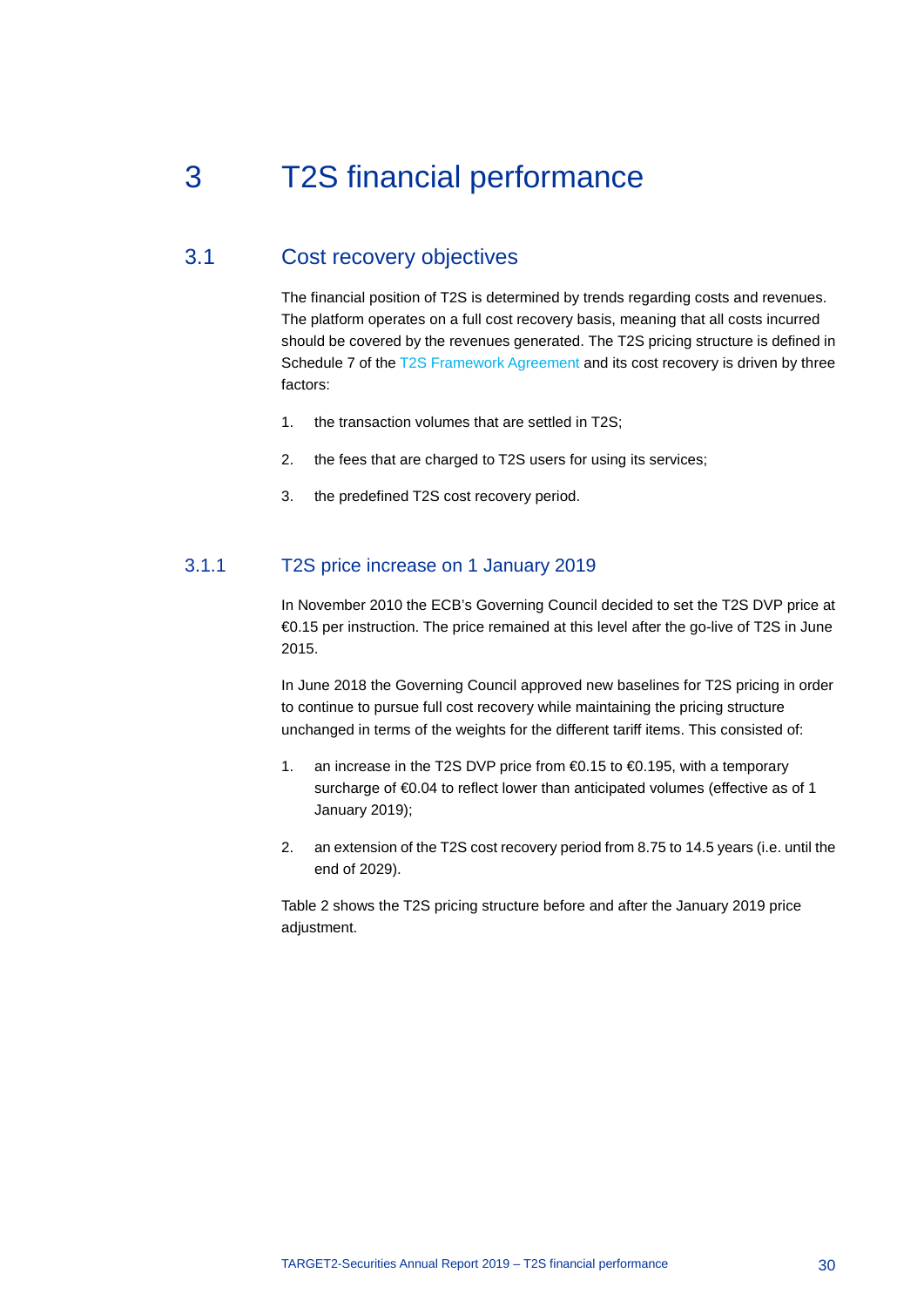## **Table 2**

T2S pricing structure

| <b>Tariff Items</b>                                        | <b>Prices before 1 January</b><br>2019 (eurocent) | <b>Prices after 1 January</b><br>2019 (eurocent) | <b>Explanation</b>                                                                      |
|------------------------------------------------------------|---------------------------------------------------|--------------------------------------------------|-----------------------------------------------------------------------------------------|
| <b>Settlement Services</b>                                 |                                                   |                                                  |                                                                                         |
| <b>Delivery versus Payment</b>                             | 15                                                | 23.5                                             | per instruction+                                                                        |
| <b>Free of Payment</b>                                     | 9                                                 | 14.1                                             | per instruction+                                                                        |
| <b>Payment Free of Delivery</b>                            | 9                                                 | 14.1                                             | per instruction+                                                                        |
| <b>Internal T2S liquidity transfer</b>                     | 9                                                 | 14.1                                             | per transfer                                                                            |
| <b>Account allocation</b>                                  | 3                                                 | 4.7                                              | per instruction+                                                                        |
| <b>Matching</b>                                            | 3                                                 | 4.7                                              | per instruction†                                                                        |
| <b>Intra-position movement</b>                             | 6                                                 | 9.4                                              | per transaction                                                                         |
| Intra-balance movement                                     | 6                                                 | 9.4                                              | per transaction                                                                         |
| <b>Auto-collateralisation service</b><br>with Payment Bank | 15                                                | 23.5                                             | for issue and return, charged to collateral<br>provider††                               |
| <b>Intended Settlement Date failed</b><br>transaction      | 15                                                | 23.5                                             | surcharge per Settlement Day failed per<br>instruction†                                 |
| <b>Daytime settlement process</b>                          | 3                                                 | 4.7                                              | surcharge per instruction+                                                              |
| Daytime congestion charge                                  | $0^*$                                             | $0*$                                             | additional surcharge per instruction+                                                   |
| <b>Auto-collateralisation service</b><br>with Central Bank | $0*$                                              | $0*$                                             | for issue and return, charged to the<br>collateral provider                             |
| Instruction marked with 'top or<br>high priority'          | $0^*$                                             | $0^*$                                            | surcharge per instruction†                                                              |
| <b>Cancellation</b>                                        | $0*$                                              | $0*$                                             | per instruction+                                                                        |
| <b>Settlement modification</b>                             | $0^*$                                             | $0*$                                             | per instruction+                                                                        |
| <b>Information services</b>                                |                                                   |                                                  |                                                                                         |
| <b>A2A reports</b>                                         | 0.4                                               | 0.4                                              | Per business item in any A2A report<br>qenerated                                        |
| <b>A2A queries</b>                                         | 0.7                                               | 0.7                                              | Per queried business item in any A2A<br>query generated                                 |
| <b>U2A queries</b>                                         | 10                                                | 10                                               | Per executed search function                                                            |
| <b>Messages bundled into a file</b>                        | 0.4                                               | 0.4                                              | Per message in a file                                                                   |
| <b>Transmissions</b>                                       | 1.2                                               | 1.2                                              | Per transmission                                                                        |
| <b>Account management services</b>                         |                                                   |                                                  |                                                                                         |
| <b>Securities Account</b>                                  | Free of charge**                                  | Free of charge**                                 | Fee options: a) monthly fee per ISIN in<br>the account or b) monthly fee per<br>account |
| Fee per T2S Dedicated Cash<br><b>Account</b>               | $0***$                                            | $0***$                                           | Monthly                                                                                 |

† Two instructions per transaction are charged. †† The auto-collateralisation with the payment bank (i.e. client-collateralisation) is charged in line with the usage of T2S resources; only the collateral provider is charged. One collateralisation item plus both instructions of each auto-collateralisation leg are charged per<br>International Securities Identification Number (ISIN) and providing account, i.e. X c instructions) for each auto-collateralisation service with the payment bank, where X is the price of settlement instructions and

collateralisation items.<br>\* T2S is scaled in accordance with an expected consumption pattern, i.e. the anticipated distribution of settlement volumes during<br>\* T2S is scaled in accordance with an expected consumption pattern

period.<br>\*\*\* Account management services for T2S dedicated Cash Accounts (DCAs) are not charged, presuming that the actual number and<br>usage of DCAs will remain within expected consumption patterns. However, should DCAs invo

resources, thus adversely affecting T2S performance, charging for these items will be reconsidered. The Eurosystem regularly reviews the matter together with the central banks operating the DCAs.

Key considerations that led into this decision included: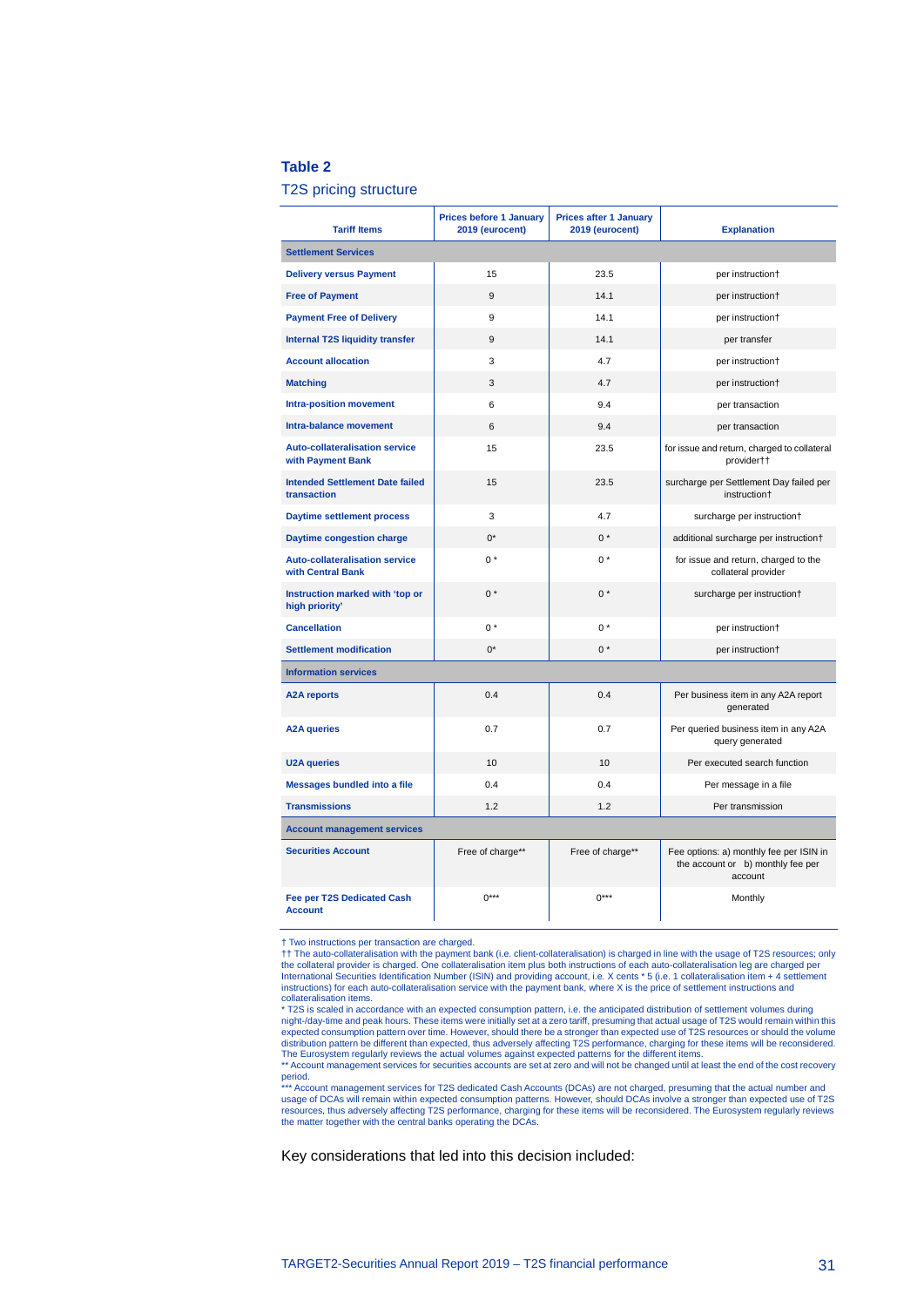- the latest information on T2S operating costs, including the expected impact of (a) the additional costs associated with enhancing the T2S platform's resilience to cyber threats and (b) the operational savings expected to be made from the ongoing TARGET2/T2S consolidation project, which is expected to be concluded in November 2021;
- actual T2S traffic and revenues in the first three years of operation (June 2015 to June 2018), which was also affected by the gradual migration of some of the largest T2S markets;
- <span id="page-32-0"></span>• the latest update of the assumptions regarding the future evolution of T2S volumes, based on feedback received from the market (AMI-SeCo).

# 3.2 Financial performance of T2S

The overall financial position of T2S is detailed in the annual T2S financial statements, which are prepared in accordance with specific accounting policies established by the Market Infrastructure Board (MIB). In the interests of clarity, the financial information is presented in a similar manner to a profit and loss report (T2S operating statement) and a balance sheet report (T2S financial situation report).

The T2S operating statement shows yearly accumulated revenues (collected on a monthly basis) and yearly operational costs (paid on a quarterly basis). The T2S financial situation report provides a snapshot of relevant items in the asset and liability accounts.

<span id="page-32-1"></span>For more information on the T2S financial position, see the lates[t T2S financial](https://www.ecb.europa.eu/paym/intro/publications/pdf/ecb.targetsecfs190612.en.pdf)  [statement for 2018.](https://www.ecb.europa.eu/paym/intro/publications/pdf/ecb.targetsecfs190612.en.pdf)<sup>[7](#page-32-2)</sup>

# 3.3 Analysis of revenues collected in 2019

<span id="page-32-2"></span>-

Chart 25 shows the split (in percentages) of T2S revenues between settlement services (SETT) and information services (INV). The SETT revenue derives from the core settlement services that are available continuously during the night-time and daytime settlement periods, except for a short period during the maintenance window. Information services include services related to T2S information items, such as queries and reports. As part of this service, a CSD or an NCB may query any of its own assigned accounts, but not those of others.

As can be seen in Chart 25, in 2019 approximately three-quarters (73.4%) of T2S revenues stemmed from settlement services, while approximately one-quarter (26.6%) stemmed from information services. The settlement services portion of T2S revenues has been increasing over the years (with a concomitant reduction in the information services portion of T2S revenues), mainly owing to the gradual migration

The T2S financial statement for 2019 will be made available in June 2020. Following its publication, the T2S Annual Report 2019 will be updated to include a link to the latest financial statement.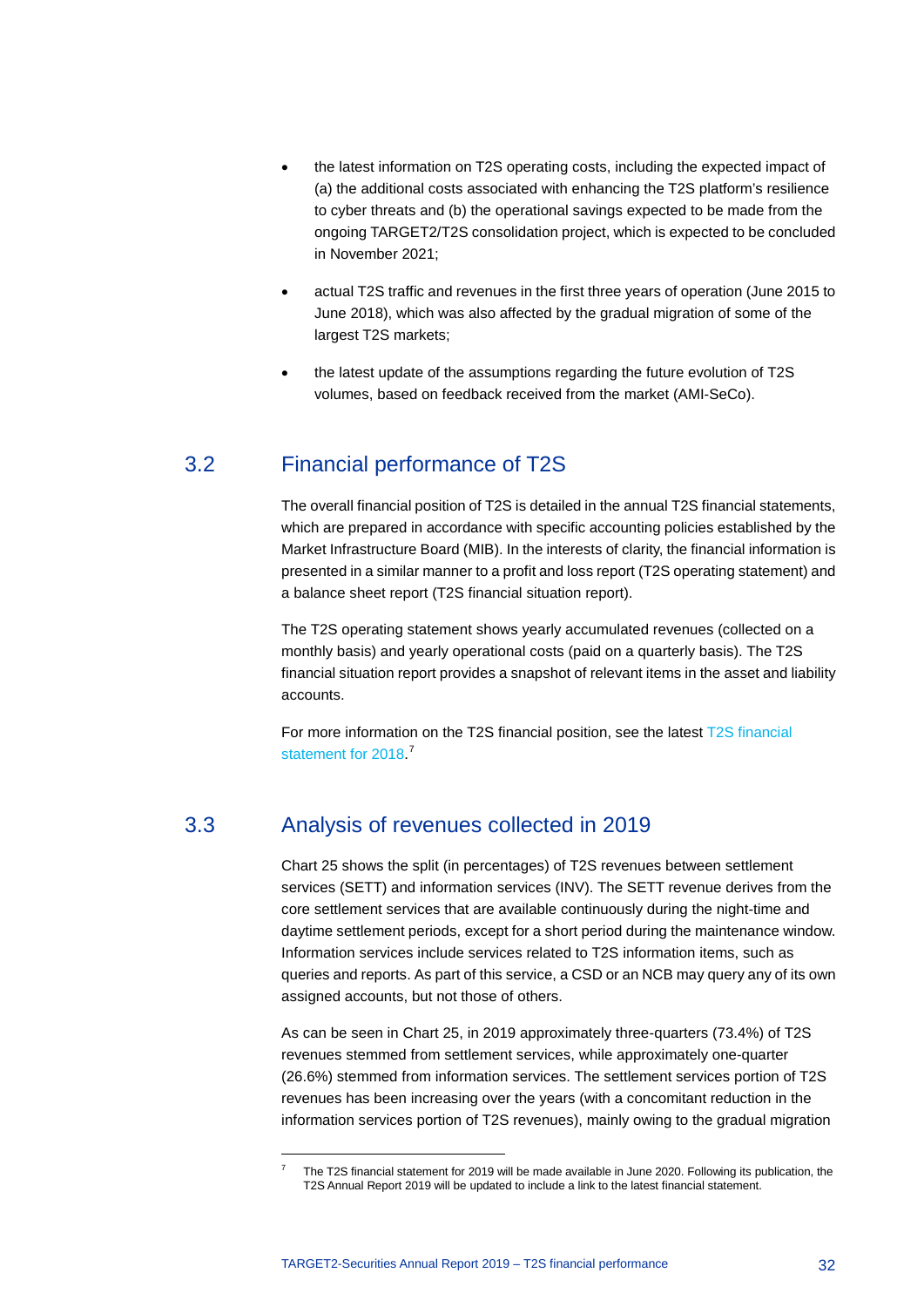of some of the largest T2S markets in the first years of the platform's operations, as well as the increase in T2S prices in January 2019.<sup>[8](#page-33-0)</sup>



## **Chart 25**

Share of T2S revenue from settlement services and information services

Table 3 shows the split (in percentages) of T2S revenues between settlement services (SETT) and information services (INSV) by tariff item. In 2019 the tariff items that contributed the most to the settlement services portion of T2S revenues were DVP (46.0%) and FOP (9.9%). The tariff items that contributed most to the information services portion of T2S revenues in 2019 were transmission (20.3%) and A2A reports (3.7%).

-

<span id="page-33-0"></span><sup>&</sup>lt;sup>8</sup> See Sectio[n 3.1fo](#page-30-1)r more information on the T2S price increase.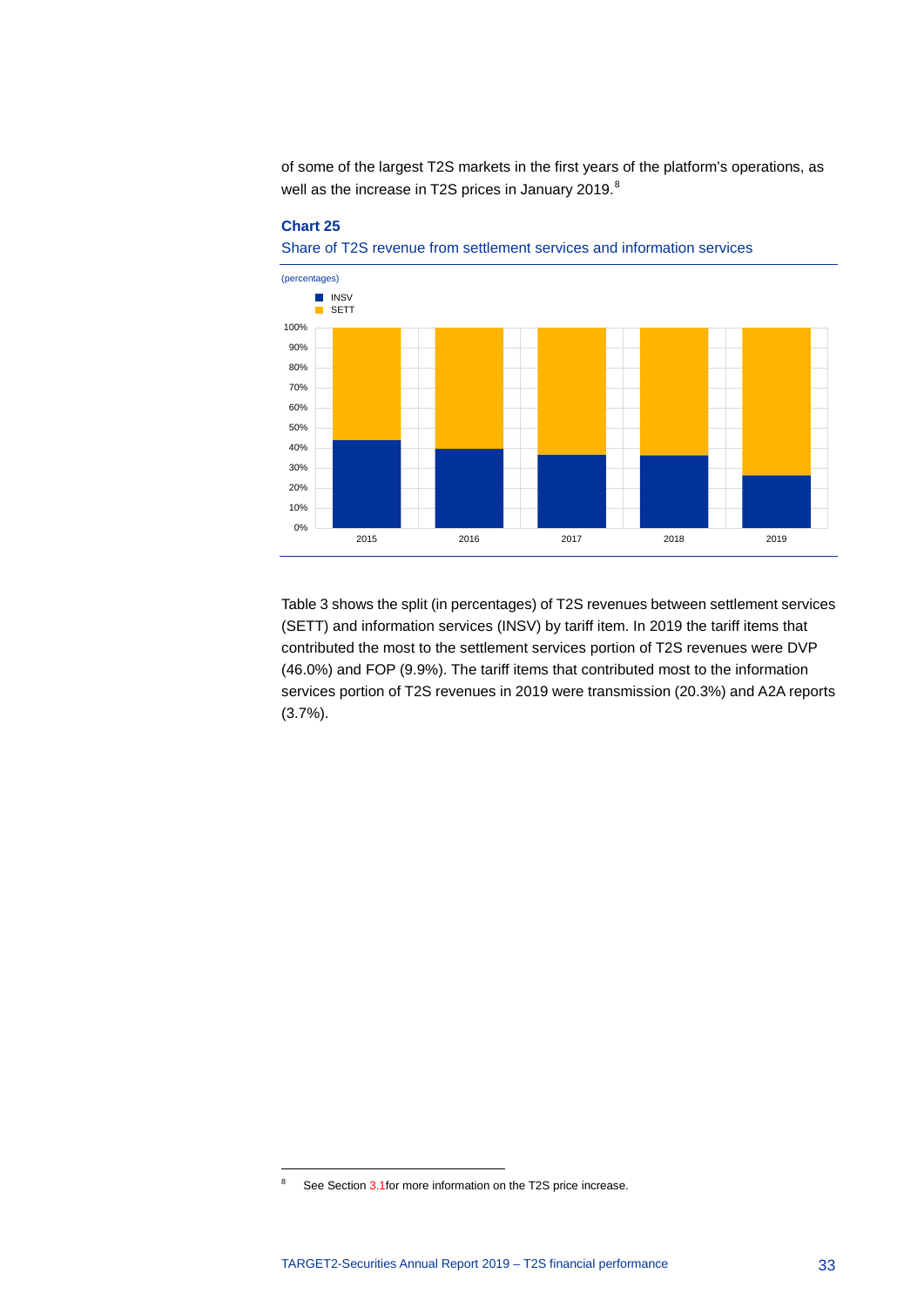# **Table 3**

Share of T2S revenue from settlement and information services by tariff item

(percentages)

| <b>Service Category</b>     | <b>Billing date</b> |           |             |             |             |  |  |
|-----------------------------|---------------------|-----------|-------------|-------------|-------------|--|--|
| <b>Tariff Item</b>          | 2015                | 2016      | 2017        | 2018        | 2019        |  |  |
| <b>INSV</b>                 |                     |           |             |             |             |  |  |
| A2A queries                 | 0.5                 | 0.5       | 0.2         | 0.1         | 0.1         |  |  |
| A2A reports                 | 6.9                 | 7.1       | 5.5         | 4.8         | 3.7         |  |  |
| Messages bundled into file  | 3.1                 | 3.3       | 2.9         | 2.8         | 2.2         |  |  |
| Transmission                | 29.9                | 27.6      | 27.5        | 28.2        | 20.3        |  |  |
| U2A queries                 | 3.5                 | 1.3       | 0.8         | 0.5         | 0.3         |  |  |
| <b>Total</b>                | 44                  | 39.7      | 36.8        | 36.5        | 26.6        |  |  |
|                             |                     |           |             |             |             |  |  |
| <b>SETT</b>                 |                     |           |             |             |             |  |  |
| <b>Account Allocation</b>   |                     |           | $\mathbf 0$ | $\mathbf 0$ | 0           |  |  |
| Auto collateralisation      | 0.4                 | 0.1       | 0.1         | 0.2         | 0.2         |  |  |
| Daytime settlement          | 1.8                 | 2.5       | 3.2         | 3.3         | 3.8         |  |  |
| Delivery versus payment     | 40.9                | 42        | 41.2        | 40.4        | 46          |  |  |
| Fail on ISD                 | 2.5                 | 2.9       | 4.3         | 5.4         | 6.4         |  |  |
| Free of payment             | 4.8                 | 6.2       | 8.5         | 8.3         | 9.9         |  |  |
| Internal liquidity transfer |                     |           |             | 0           | 0           |  |  |
|                             | $\mathbf 0$         | $\pmb{0}$ | $\pmb{0}$   |             |             |  |  |
| Intra-balance movements     |                     | $\Omega$  |             | $\mathbf 0$ | $\mathbf 0$ |  |  |
| Intra-Position movements    | 0.1                 | 0.2       | 0.2         | 0.1         | 0.2         |  |  |
| Matching                    | 4.9                 | 5.7       | 5.3         | 5.2         | 6.3         |  |  |
| Payment free of delivery    | 0.6                 | 0.7       | 0.5         | 0.5         | 0.6         |  |  |
| <b>Total</b>                | 56                  | 60.3      | 63.2        | 63.5        | 73.4        |  |  |
| <b>Grand Total</b>          | 100                 | 100       | 100         | 100         | 100         |  |  |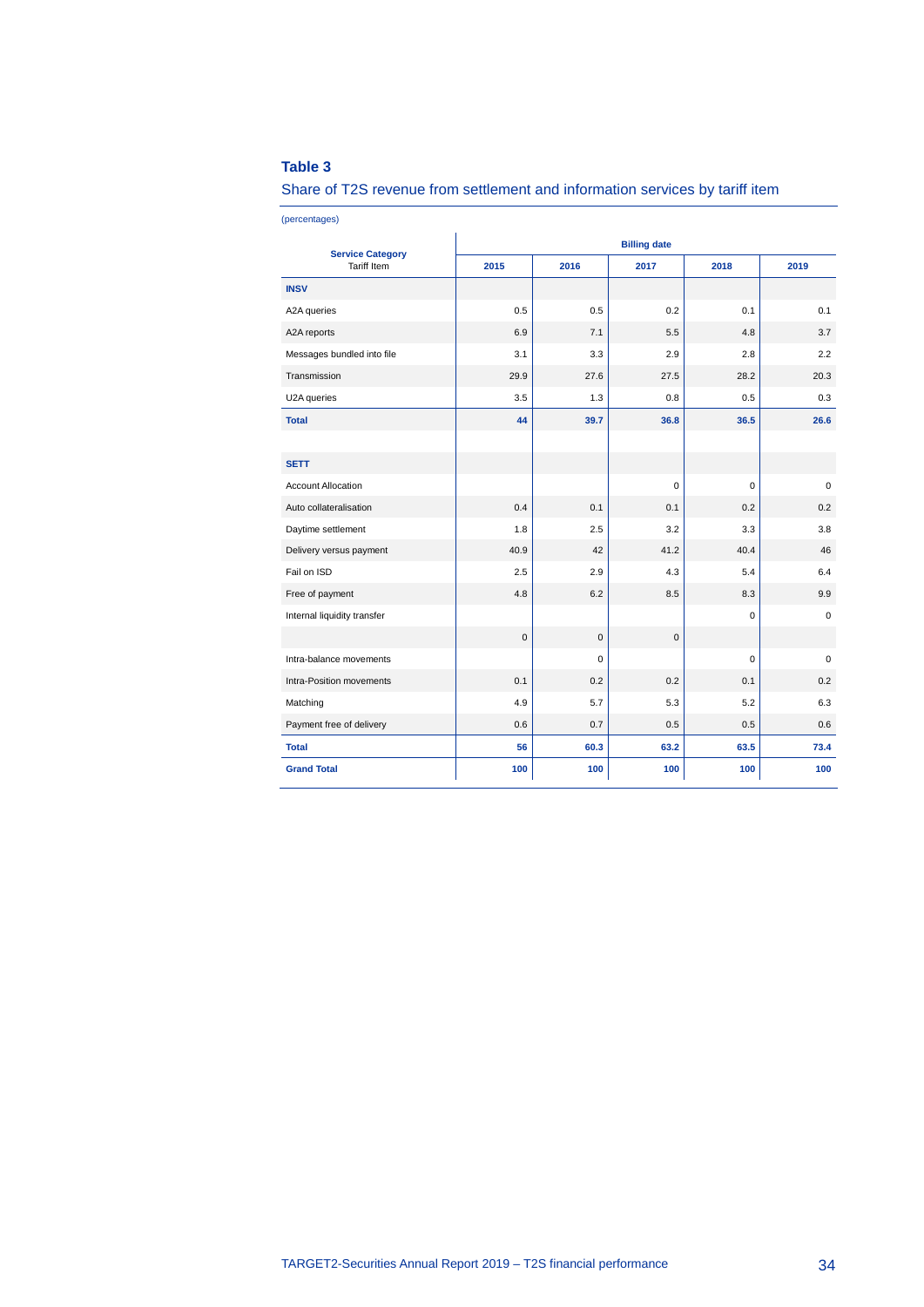# <span id="page-35-0"></span>4 T2S risk management and compliance

# 4.1 Risk management

<span id="page-35-1"></span>Managing operational and information security risk is a key element of the governance structure of T2S.

T2S governance is based on the ECB Guideline on T2S[9](#page-35-3), which lays down the responsibilities of the Governing Council and MIB concerning T2S, including their risk management-related responsibilities. Thus, the Governing Council decides on the general operational aspects of T2S, including the T2S risk management framework. The MIB's responsibilities include, among others, preparing proposals for decision (in full respect of the mandates of the European System of Central Bank (ESCB) committees[10](#page-35-4)) as regards the T2S risk management framework and implementing and managing the relevant risk management frameworks.

The T2S risk situation, including risk analysis and mitigation measures (if required), is shared on a regular basis with the CSDs and NCBs via the relevant fora: the Operations Managers Group (OMG), the Project Managers Group (PMG), the CSD Steering Group (CSG) and the Securities Managers Group (SMG). Within the context of their own risk management activities, and complying with their own national regulatory requirements, CSDs and NCBs flag new risks to the relevant T2S governance bodies if they consider the risks relevant.

# 4.2 Oversight

-

<span id="page-35-2"></span>The Eurosystem conducts the oversight of T2S as laid down in the Eurosystem oversight policy framework. The ECB has primary oversight responsibility for T2S and leads and coordinates all oversight activities. T2S oversight is conducted against a subset of the principles for financial market infrastructures (PFMIs) established by the Committee on Payments and Market Infrastructures (CPMI) and the International Organization of Securities Commissions (IOSCO) considered relevant for T2S by the Eurosystem. The PFMIs are the international standards for financial market infrastructures (FMIs), i.e. payment systems, CSDs, securities settlement systems, central counterparties and trade repositories. Although T2S does not fall within the definition of an FMI provided in the PFMI report, the Eurosystem decided to apply the PFMIs to T2S as these principles relate to functions performed by T2S, i.e. the settlement and recording of securities transactions.

In the course of 2018, the ECB oversight function launched the first comprehensive assessment of T2S since its go-live. The T2S comprehensive assessment process is based on the analysis of a self-assessment questionnaire completed by the T2S

<sup>9</sup> 2012/473/EU: Guideline of the European Central Bank of 18 July 2012 on TARGET2-Securities (ECB/2012/13) (OJ L 215, 11.8.2012, p. 19).

<span id="page-35-4"></span><span id="page-35-3"></span><sup>&</sup>lt;sup>10</sup> See th[e Market Infrastructure Board's](https://eur-lex.europa.eu/legal-content/EN/TXT/?uri=uriserv:OJ.L_.2019.032.01.0014.01.ENG&toc=OJ:L:2019:032:TOC) mandate.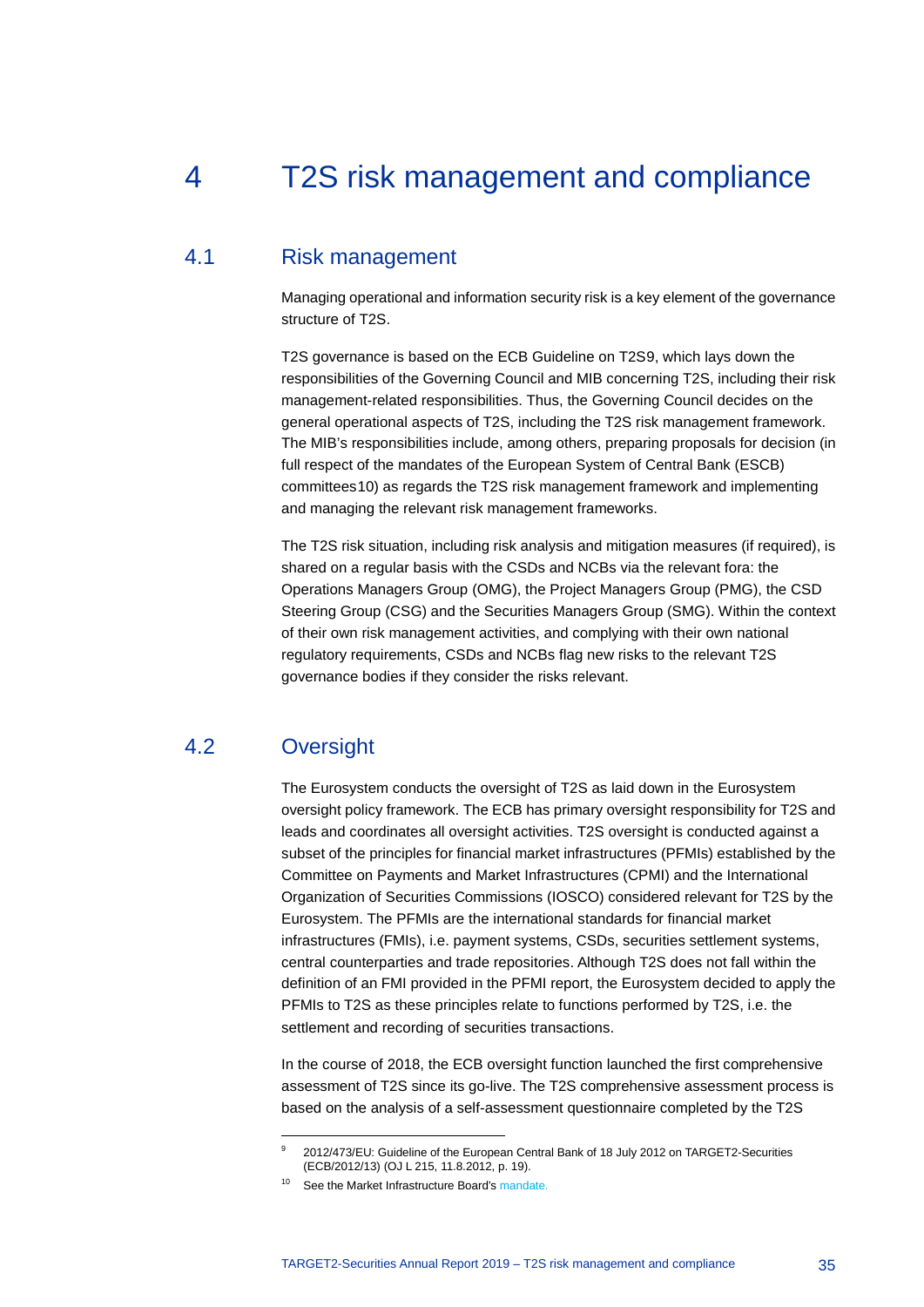operation function, [11](#page-36-1) as well as of the supporting documentation on T2S. The final assessment report, approved by the Governing Council in 2019, presented the oversight function's view on the extent to which T2S meets the PFMIs. The report concluded that T2S is largely compliant with the PFMIs. While shortcomings were identified in certain areas, none were assessed to pose a serious risk if not addressed promptly. In response to the request by the oversight function, the T2S operation function commenced at the end of 2019 the work on an action plan to address in a timely manner a number of recommendations and observations aimed at enhancing the safety and efficiency of T2S.

In 2019 the operation function shared the information requested by the oversight function to support the conduct of the oversight assessments regarding operational incidents and changes to the system implemented with T2S Releases 3.0 and 3.2. Furthermore, the operation function provided the oversight function with aggregated settlement statistics and information on operational and financial performance, as well as on risk management, testing and migration activities, with a view to supporting the oversight function's monitoring of T2S activities that are relevant from an oversight perspective.

With regard to cyber resilience, the ECB published the cyber resilience oversight expectations (CROE) in December 2018. One of their key purposes is to provide FMIs with detailed steps for fostering improvements and enhancing their cyber resilience over a sustained period. Following a self-assessment exercise against the CROE on TARGET2 conducted by the operator on the request of the oversight function in the course of 2019, a similar exercise for T2S is to be concluded in 2020.

# 4.3 External examination

<span id="page-36-1"></span>-

<span id="page-36-0"></span>T2S services are performed on a single technical platform integrated with central banks' RTGS systems for all participating currencies. Under the [T2S Framework](https://www.ecb.europa.eu/paym/target/t2s/profuse/shared/pdf/T2S_Framework_Agreement_Schedules.pdf)  [Agreement,](https://www.ecb.europa.eu/paym/target/t2s/profuse/shared/pdf/T2S_Framework_Agreement_Schedules.pdf) the Eurosystem and the CSDs agreed that the performance of T2S services shall be subject to technical and operational examinations performed by an external examiner. These examinations provide an independent, third-party assessment to all participating CSDs based on the established industry norm (ISAE 3402). The external examiner has to be a well-reputed, internationally active accounting firm.

The objective of these examinations is to provide the CSDs with reasonable assurance that (a) the organisation set up by the Eurosystem meets the obligations established in the Framework Agreement and (b) the controls implemented by the Eurosystem are suitably designed, effective, and allow for efficient risk assessments to meet the security objectives.

As required by its statute, the Eurosystem conducted a public tender in 2018 and appointed an external examiner for T2S. The first external examination of T2S

<sup>11</sup> The four central banks responsible for operating T2S (the Deutsche Bundesbank, the Banca d'Italia, the Banco de España and the Banque de France) and the ECB.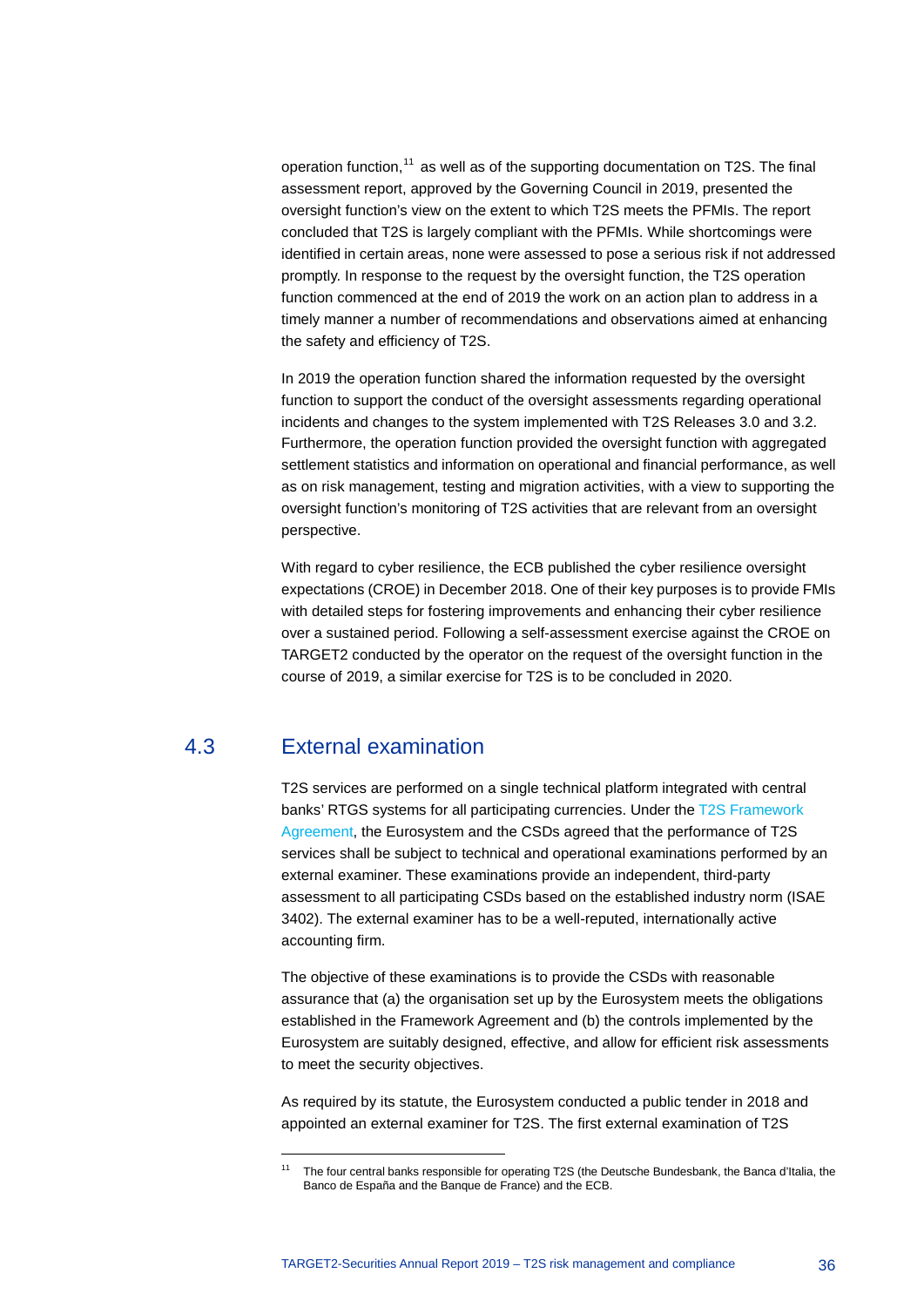services took place in 2019, examining T2S services during 2018. Apart from some exceptions, the external examiner confirmed that the examined T2S controls were both suitably designed and implemented and had operated effectively throughout the examination period from 1 January 2018 to 31 December 2018. The findings and recommendations from the 2018 examination report will be addressed via a comprehensive action plan.

The external examination covering 2019 will be performed in 2020. These external examinations will henceforth be a regular yearly exercise.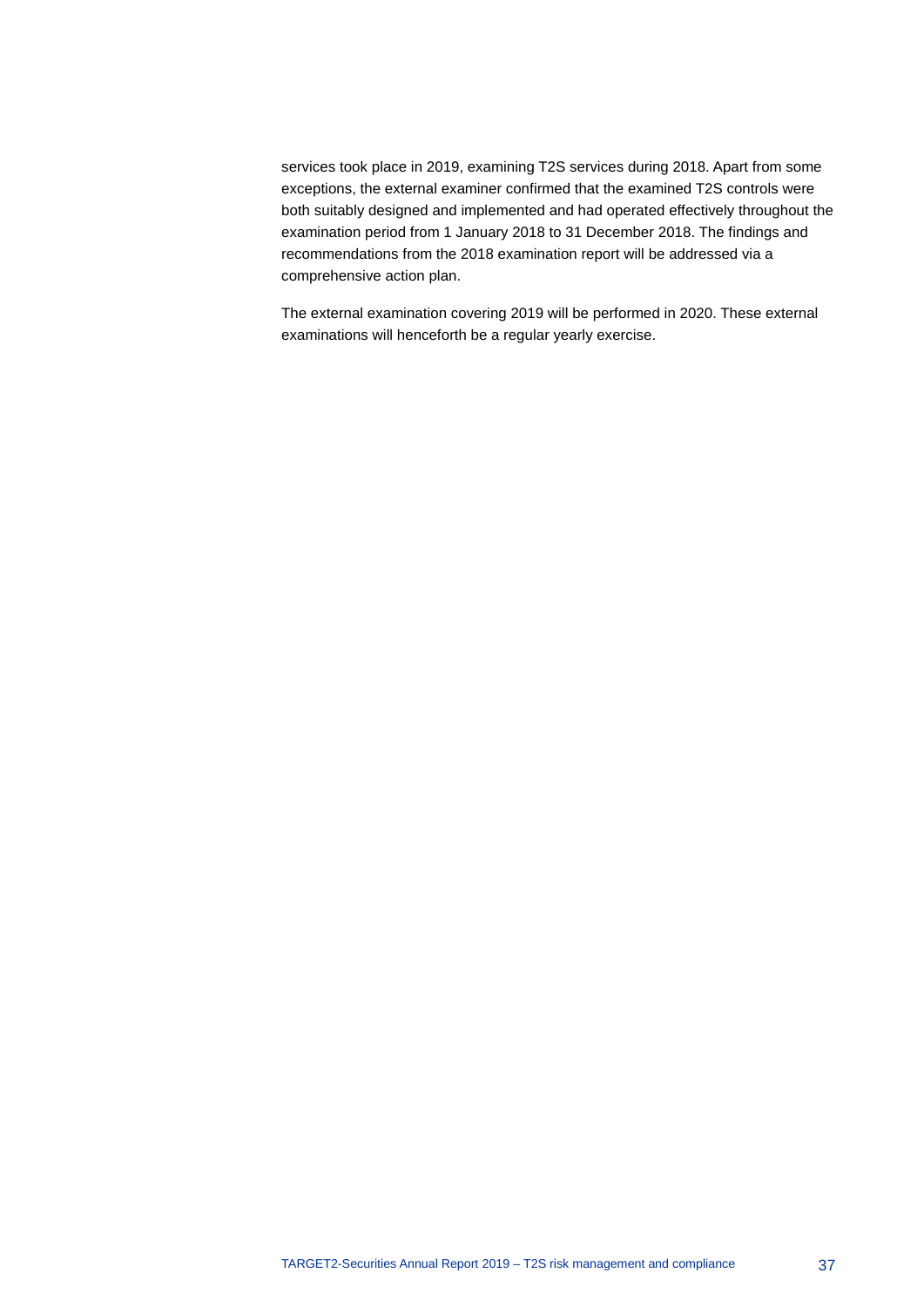# <span id="page-38-0"></span>5 System evolution

# 5.1 Regular software updates

<span id="page-38-1"></span>T2S evolution reflects changes in business needs, regulatory factors and applicable market standards, along with some changes considered to be of a maintenance nature. The typical T2S yearly release schedule includes one major release and one minor release, including change requests (CRs) and production problems (PPs), as well as two production problem releases which only schedule problem tickets (PBIs).

# 5.1.1 T2S releases in 2019 (R2.3, R3.0, R3.1 and R3.2)

On 7 June 2019, a major T2S release, Release 3.0, went live, with the deployment to production of 12 change requests (listed in the table below). These changes covered a wide range of functional areas, including an upgrade to ISO 2017 message versions; changes to the handling of buy-in information and changes to the communication of settlement finality timestamps.

A minor release, Release 3.2 in November 2019, deployed six change requests to production, including the introduction of the status "Failing" for settlement instructions and a new partial release functionality. This functionality, by allowing a finer control over the quantities allowed to settle, especially through omnibus accounts, could contribute to further increasing the settlement efficiency in T2S over time.

In addition to the scheduled T2S releases (Releases 3.0 and 3.2), two further T2S releases were deployed to fix known production problems. The first of these (Release 2.3, with 24 fixes) was deployed to production in February 2019. The second (Release 3.1, with 21 fixes) was deployed to production in September 2019.

The number of change requests deployed and production problems resolved in 2019 is shown in Table 4.

#### **Table 4**

# T2S releases in 2019

|                            | Release 2.3      | Release 3.0        | Release 3.1       | Release 3.2      |
|----------------------------|------------------|--------------------|-------------------|------------------|
|                            | 16 February 2019 | <b>7 June 2019</b> | 21 September 2019 | 16 November 2019 |
| <b>Change requests</b>     |                  | 12                 |                   | 6                |
| <b>Production problems</b> | 24               | 33                 | 21                |                  |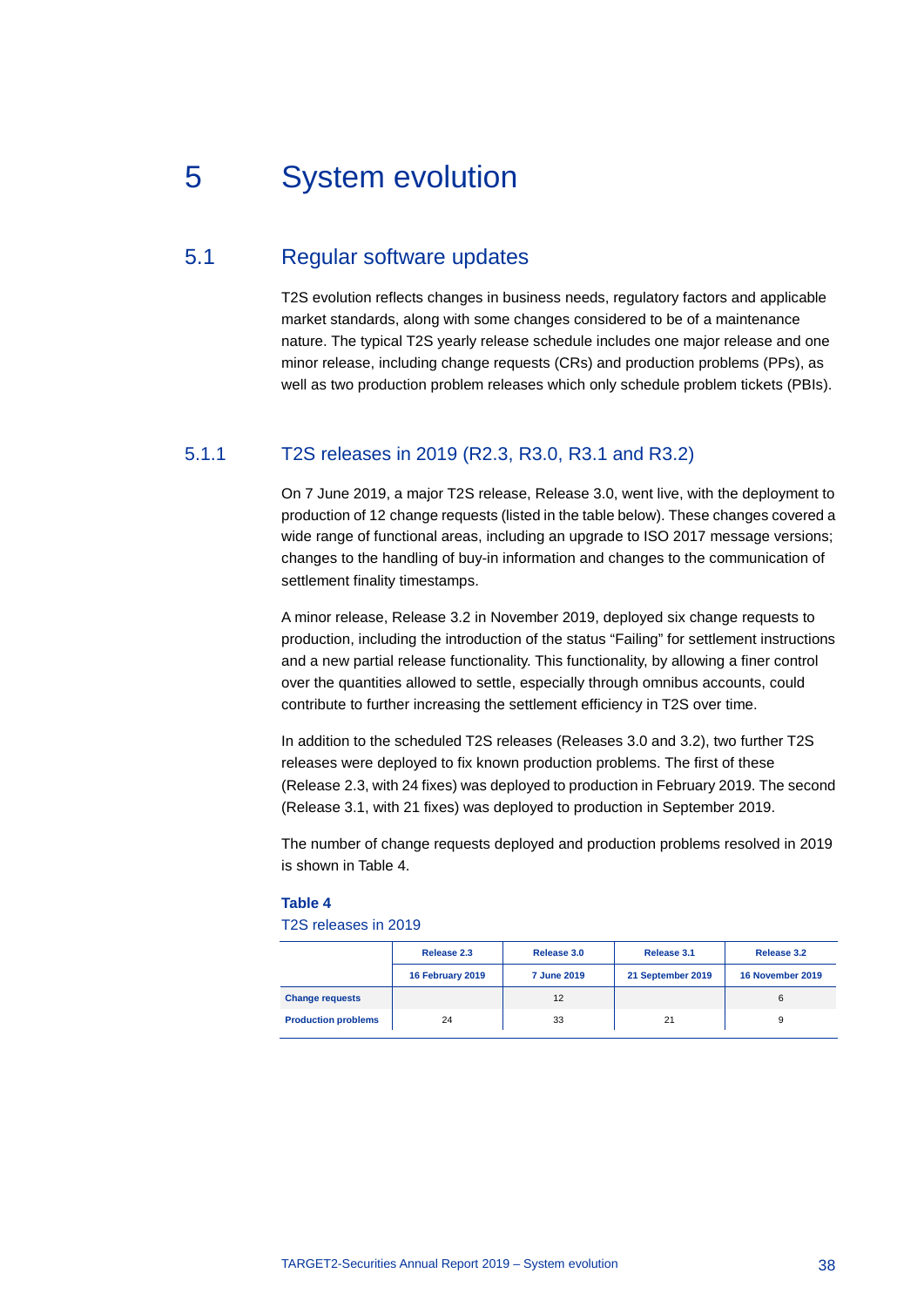## **Table 5**

## Change requests of T2S Release 3.0

| <b>Change request</b> | <b>Change request title</b>                                                                                                                                                                                                                                       |
|-----------------------|-------------------------------------------------------------------------------------------------------------------------------------------------------------------------------------------------------------------------------------------------------------------|
| <b>T2S-0520-SYS</b>   | Add new fields to T2S messages sese.020, sese.024 and sese.025 needed for CA processing                                                                                                                                                                           |
| <b>T2S-0542-SYS</b>   | Enrich the Bank To Customer Debit/Credit Notification (camt.054) with data elements securities account<br>Owner Parent BIC and securities account Owner Party BIC                                                                                                 |
| <b>T2S-0543-URD</b>   | Minimum amount for auto-collateralisation transactions                                                                                                                                                                                                            |
| <b>T2S-0587-SYS</b>   | Alignment of ISO transaction codes across various T2S ISO messages                                                                                                                                                                                                |
| <b>T2S-0590-SYS</b>   | Include information from the underlying settlement instruction in the T2S 'Bank to customer statement<br>(camt.053)' and in the T2S 'Bank to customer debit credit notification (camt.054) messages for Settlement,<br>Custody/Asset servicing and Reconciliation |
| <b>T2S-0600-SYS</b>   | T2S reporting functionality must be enhanced to allow the retrieval of the settlement instructions and their<br>related SF1 (accepted) / SF2 (matched) timestamps via A2A/U2A in an efficient and standard way                                                    |
| <b>T2S-0607-SYS</b>   | T2S must be able to identify, store, and report settlement information related to buy-in transactions<br>consistently across T2S messages                                                                                                                         |
| T2S-0612-SYS          | Alignment of T2S Messages with ISO Maintenance Releases 2013 - 2017                                                                                                                                                                                               |
| T2S-0646-SYS          | Pre-formatted operational reports                                                                                                                                                                                                                                 |
| T2S-0652-SYS          | Increase the limit of distinct values for the parameters relating to message subscriptions                                                                                                                                                                        |
| <b>T2S-0670-SYS</b>   | Logical deletion and purge of matured ISINs together with their related links                                                                                                                                                                                     |
| <b>T2S-0683-URD</b>   | Multiplex Editorial Change Request on UDFS, UHB and URD                                                                                                                                                                                                           |
| <b>T2S-0686-SYS</b>   | Enhanced reporting for market claims and transformations                                                                                                                                                                                                          |
| <b>T2S-0687-URD</b>   | Editorial Change Request for removal of Financial Instrument Short Name standard validation                                                                                                                                                                       |

# **Table 6**

# Change requests of T2S Release 3.2

| <b>Change request</b> | <b>Change request title</b>                                                                                                                                            |
|-----------------------|------------------------------------------------------------------------------------------------------------------------------------------------------------------------|
| <b>T2S-0606-SYS</b>   | T2S should maintain and report information related to 'Place of Trade' and 'Place of Clearing' of a<br>settlement instruction consistently across T2S messages         |
| <b>T2S-0609-SYS</b>   | T2S must be able to report settlement status 'Failing' for settlement instructions for which settlement at<br>the Intended Settlement Date (ISD) is no longer possible |
| <b>T2S-0613-URD</b>   | T2S should give the possibility to receive outbound T2S messages bundled in files                                                                                      |
| T2S-0614-SYS          | Matching status should be included in sese.024 status messages for unmatched instructions when a<br>pending reason is reported                                         |
| <b>T2S-0653-URD</b>   | Partial release functionality                                                                                                                                          |
| <b>T2S-0694-URD</b>   | Extension of the 08:00 and 15:45 partial settlement windows                                                                                                            |
| T2S-0712-SYS          | Multiplex Editorial Change Request on UDFS and UHB                                                                                                                     |
| T2S-0716-SYS          | Multiplex Editorial Change Request on GFS, UDFS and UHB                                                                                                                |

# 5.1.2 Future system evolution

In 2020 changes to T2S will be delivered in two releases, Release 4.0 in June 2020 and Release 4.2 in November 2020. The changes planned for June 2020 will include enhancements focused on the T2S settlement module, additions to the information exchanged between T2S users and T2S, and the first deployment of a change request related to the T2-T2S consolidation project.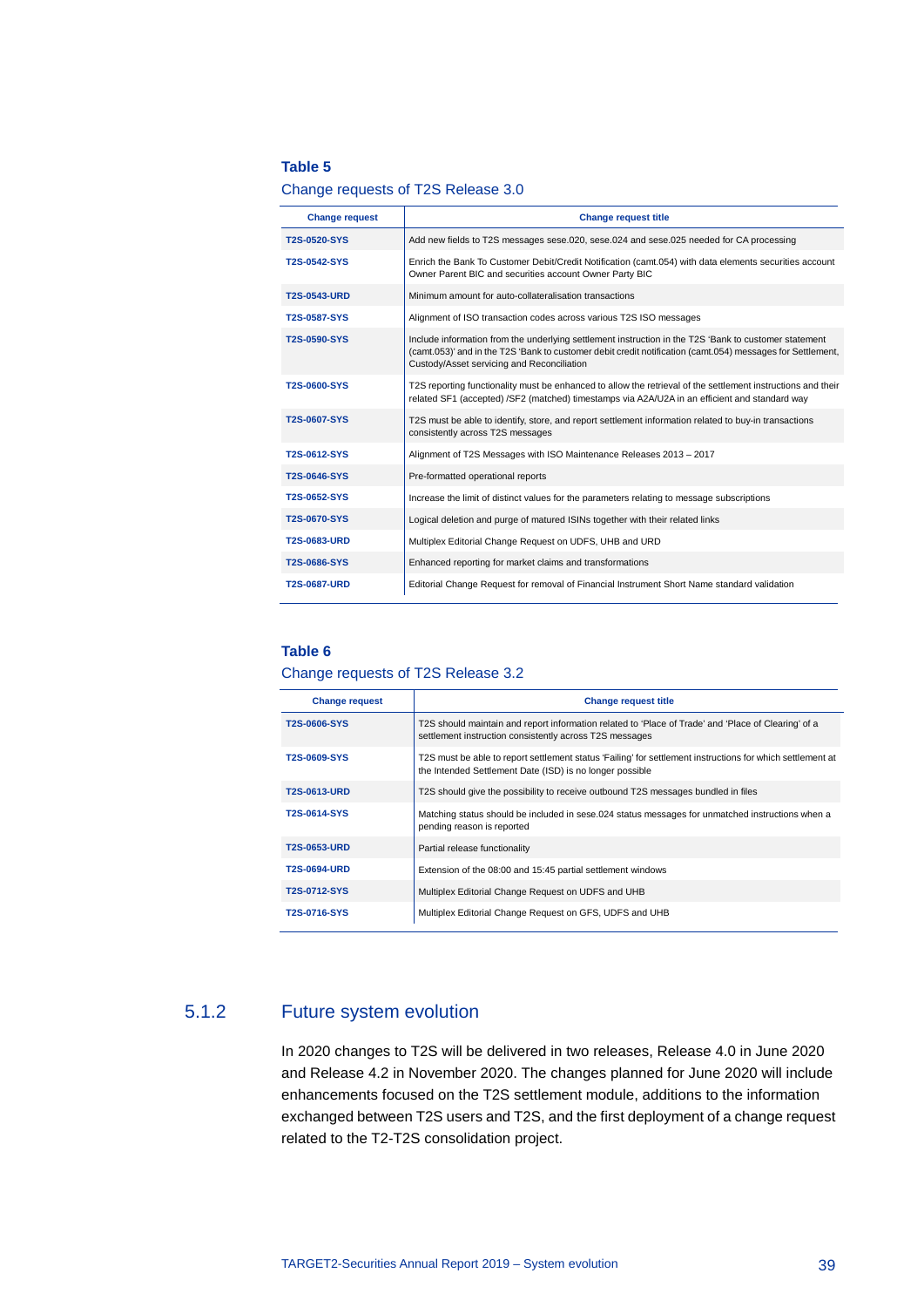Changes planned for November 2020 include the deployment of the T2S Penalty Mechanism, changes related to the CSDR (see Box 3), an upgrade of ISO messages, and further deployments related to the T2-T2S consolidation project.

In addition to the major and minor releases in 2020, one production problem release (Release 3.3) was deployed on 15 February 2020. The second production problem release (Release 4.1) was cancelled in 2020 to maximise the testing time available for Release 4.2. The number of change requests and production problems scheduled in 2020 is shown in Table 7, although this may be subject to change.

## **Table 7**

T2S releases in 2020\*

|                            | Release 3.3      | Release 4.0  | Release 4.1              | Release 4.2      |
|----------------------------|------------------|--------------|--------------------------|------------------|
|                            | 15 February 2020 | 13 June 2020 | <b>Cancelled</b>         | 21 November 2020 |
| <b>Change requests</b>     |                  | 6            | $\overline{\phantom{a}}$ | 12               |
| <b>Production problems</b> | 23               | 40           | $\overline{\phantom{a}}$ |                  |

\* Provisional

Looking further ahead, in June 2021 improvements will be made to T2S cash forecasting and further changes related to the T2-T2S consolidation project will be deployed in anticipation of the go-live of this project, which is scheduled for November 2021.

For further information, see the ful[l list of T2S change requests](https://www.ecb.europa.eu/paym/target/t2s/governance/html/changerequests.en.html) and the detaile[d scope](https://www.ecb.europa.eu/paym/target/t2s/governance/html/pmg.en.html)  [of T2S releases](https://www.ecb.europa.eu/paym/target/t2s/governance/html/pmg.en.html) on the ECB's website.

# <span id="page-40-0"></span>**Box 3** CSD Regulation (CSDR)

## **T2S penalty mechanism – on track for implementation in November 2020**

In November 2020 the Eurosystem will provide a major set of new functionalities to support T2S CSDs in their compliance with the CSDR settlement discipline regime via the T2S penalty mechanism.

The T2S penalty mechanism offers identification, calculation and reporting of cash penalties to T2S CSDs based on the analysis of failed transactions in T2S, as well as a set of operational tools deemed necessary in this context.

The full set of scope-defining documents and the draft of the future ISO20022 message for cash penalties were drawn up in 2019. In addition, further change requests have been approved for implementation in order to ensure closer alignment with regulatory requirements and less operational work for T2S CSDs.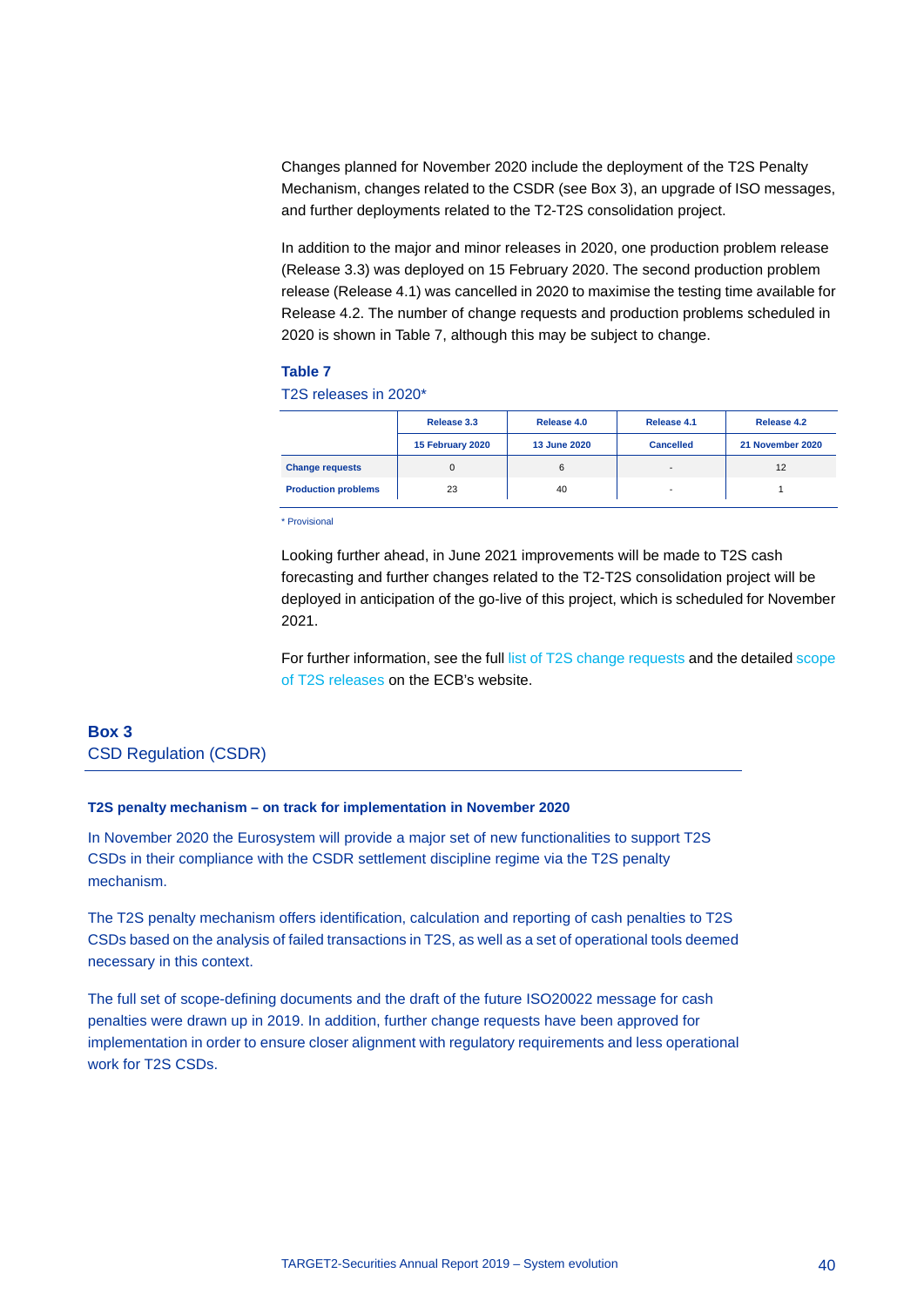The T2S penalty mechanism is on track for a successful implementation in November 2020, ahead of the entry into force of the settlement discipline regime which is now proposed for 1 February 2021 by the European Securities and Markets Authority (ESMA).<sup>[12](#page-41-1)</sup>

# 5.2 Consolidation of TARGET2 and T2S

<span id="page-41-0"></span>In 2019 the T2-T2S consolidation project approached the end of its functional specification phase. The project will replace the current TARGET2 with a new RTGS system and will introduce a tool for centralised liquidity management (CLM) across all TARGET services.

During the year the User Detailed Functional Specification (UDFS) was revised on the basis of more than 1,900 comments

Benefiting from comments received from more than 40 institutions during the public market consultation and incorporating input from international market practice groups (e.g. HVPS+), UDFS version 2.0 was published in July 2019 and further refined during the third and fourth quarters of the year, resulting in the publication of UDFS v2.1 in mid-December 2019. The later version had no public market consultation.

T2S will benefit in particular from the new features offered by the consolidation, such as the enhanced liquidity management tools (including overnight liquidity on T2S), increased cyber-resilience with the migration to the Eurosystem Single Market Infrastructure Gateway (ESMIG), and the new data warehouse.

# Eurosystem Single Market Infrastructure Gateway (ESMIG)

As part of the T2-T2S consolidation project, the Eurosystem will offer access to all its market infrastructure services via a harmonised interface. The Eurosystem Single Market Infrastructure Gateway (ESMIG) will be the entry point to all TARGET services, all common components and the Eurosystem Collateral Management System (ECMS).

In July 2019 the Eurosystem granted concessions for the provision of ESMIG connectivity services to SWIFT and SIA-COLT. In December 2019 Banca d'Italia gave the green light to the two network service providers after they passed compliance checks against the technical requirements.

<span id="page-41-1"></span>-

See "ESMA proposes to amend the technical standards in view of the postponing of the entry into force of [the CSDR settlement discipline"](https://www.esma.europa.eu/press-news/esma-news/esma-proposes-amend-technical-standards-in-view-postponing-entry-force-csdr), ESMA, 5 February 2020.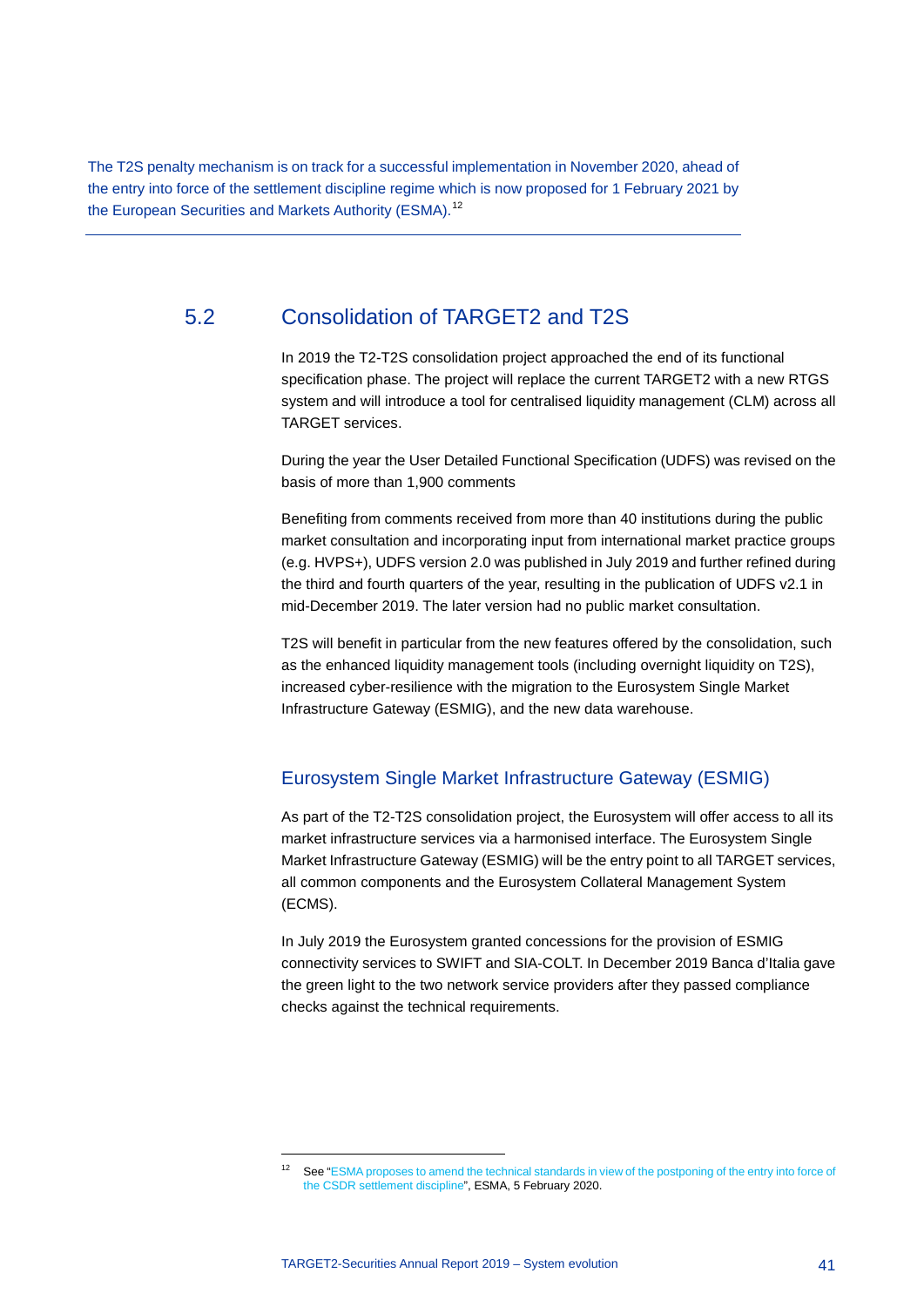# 5.3 Eurosystem Collateral Management System (ECMS)

<span id="page-42-0"></span>The Eurosystem Collateral Management System (ECMS) will be a single collateral management system used to manage eligible assets mobilised as collateral in Eurosystem monetary policy operations, replacing the current local collateral management systems. The ECMS will interact with the CLM module within T2 in order to ensure the settlement of payments stemming from monetary policy operations, corporate actions and fees, and to update the credit line. In addition, the ECMS will interact with T2S for the settlement of securities and the management of the auto-collateralisation process. The resulting synergies are expected to benefit NCBs and all other ECMS players in their communities – counterparties, CSDs and tri-party agents (TPAs) – by contributing to the efficient exchange of securities, collateral and liquidity within the Eurosystem. It will be accessible via a single common interface across jurisdictions and will facilitate the mobilisation of cross-border collateral.

In 2019 the Eurosystem completed the specifications of the system, leveraging on harmonisation proposals agreed on by the Eurosystem and AMI-SeCo that were relevant to the Eurosystem's collateral management activities. Further details on the functions and features of the ECMS are also available in the [Business Description](https://www.ecb.europa.eu/paym/target/ecms/shared/pdf/Business_Description_Document_of_ECMS_v1.pdf)  [Document for the ECMS](https://www.ecb.europa.eu/paym/target/ecms/shared/pdf/Business_Description_Document_of_ECMS_v1.pdf) on the ECB's website.